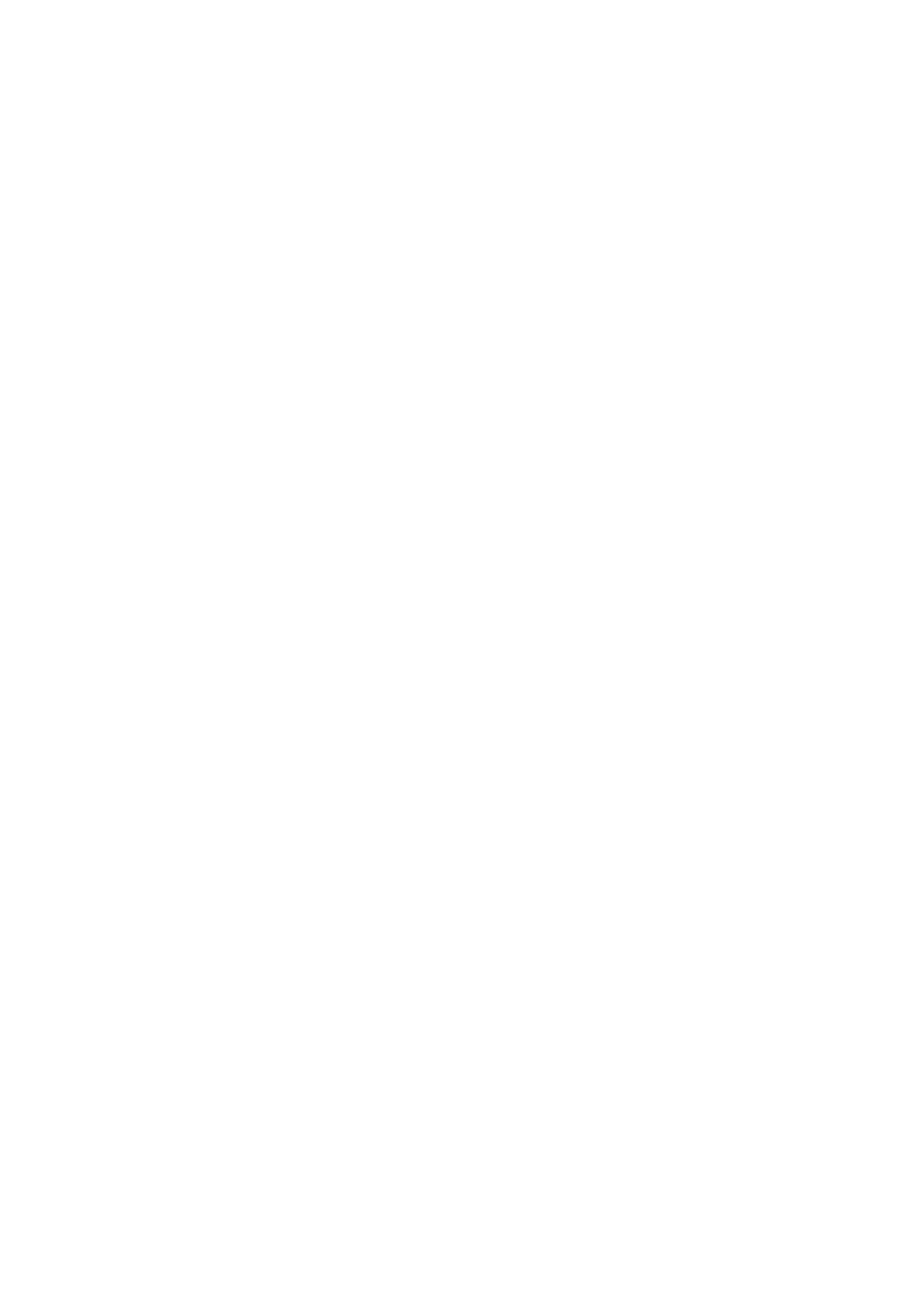# **TABLE OF CONTENTS**

| <b>INTRODUCTION</b>                                                          | 1                |
|------------------------------------------------------------------------------|------------------|
| DEVELOPMENT OF SECURITY RELATIONS IN HISTORICAL CONTEXT                      | $\mathfrak{Z}$   |
| A. Turkish Foreign Policy and Its Founding Principles                        | $\mathfrak{Z}$   |
| B. Cold War: A Pragmatic Rapprochement                                       | 5                |
| C. The Post-Cold War Period                                                  | $\boldsymbol{7}$ |
| I. Transformation of the Turkish Security Policy                             | $\tau$           |
| II. Re-Emergence of Europe and the ESS                                       | 10               |
| a. Implications of the Maastricht Treaty                                     | 10               |
| b. An Appraisal of the ESS: The Context and Nature                           | 11               |
| D. Assessment of the History: Changing Form of the Permanent Interdependence | 20               |
| SECURITY POLICIES AND MUTUAL CONTRIBUTIONS                                   | 22               |
| A. Comparison of Security Understandings of the EU and Turkey                | 22               |
| I. Europe: Human Security                                                    | 22               |
| II. Turkey: Traditional State Security                                       | 25               |
| B. Common Foreign and Security Policy of the EU                              | 27               |
| I. How to Analyse the CFSP                                                   | 27               |
| II. CFSP: In Search of Politisation                                          | 28               |
| III. Efficiency – Consistency                                                | 31               |
| C. Turkey and CFSP: An Interaction in Progress                               | 32               |
| I. Europeanization of the Turkish Security Policy                            | 32               |
| II. Turkey's Contribution to CFSP                                            | 33               |
| MUDDLING THROUGH IN DEFENCE AND MILITARY ASPECT                              | 36               |
| A. Turkey in NATO                                                            | 36               |
| I. Transformation of NATO and Turkey                                         | 36               |
| II. Turkey and Different NATO Policies                                       | 39               |
| <b>B. NATO – EU Relations</b>                                                | 41               |
| I. EU in NATO: ESDI and ESDP                                                 | 41               |
| a. Establishment of ESDP: What Autonomy vis-à-vis NATO?                      | 41               |
| b. European Pillar within NATO: the Building of ESDI                         | 43               |
| II. Legal Basis of Current Relationship and its Outcomes                     | 43               |
| a. From WEU Agreements to Berlin Plus                                        | 43               |
| b. Berlin Plus in Practice                                                   | 44               |
| III. Competition or Co-operation: Challenges and Opportunities for NATO-EU   |                  |
| Partnership                                                                  | 46               |
| a. Is There Still a Common Understanding?                                    | 46               |
| b. Hard Power or Soft Power: A Question of Subsidiarity                      | 48               |
| c. The US and an Autonomous ESDP                                             | 50               |
| d. Different Approaches within the EU                                        | 51               |
| e. The EU as a Defence Alliance?                                             | 52               |
| IV. Turkey's Perspective on NATO – EU Cooperation                            | 53               |
| C. Turkey and ESDP                                                           | 55               |
| I. An Appraisal of ESDP and Operations                                       | 56               |
| II. Turkey's Contribution to ESDP and Challenges                             | 58               |
| D. Clearing Up the Opportunities                                             | 59               |
| <b>CONCLUSION</b>                                                            | 61               |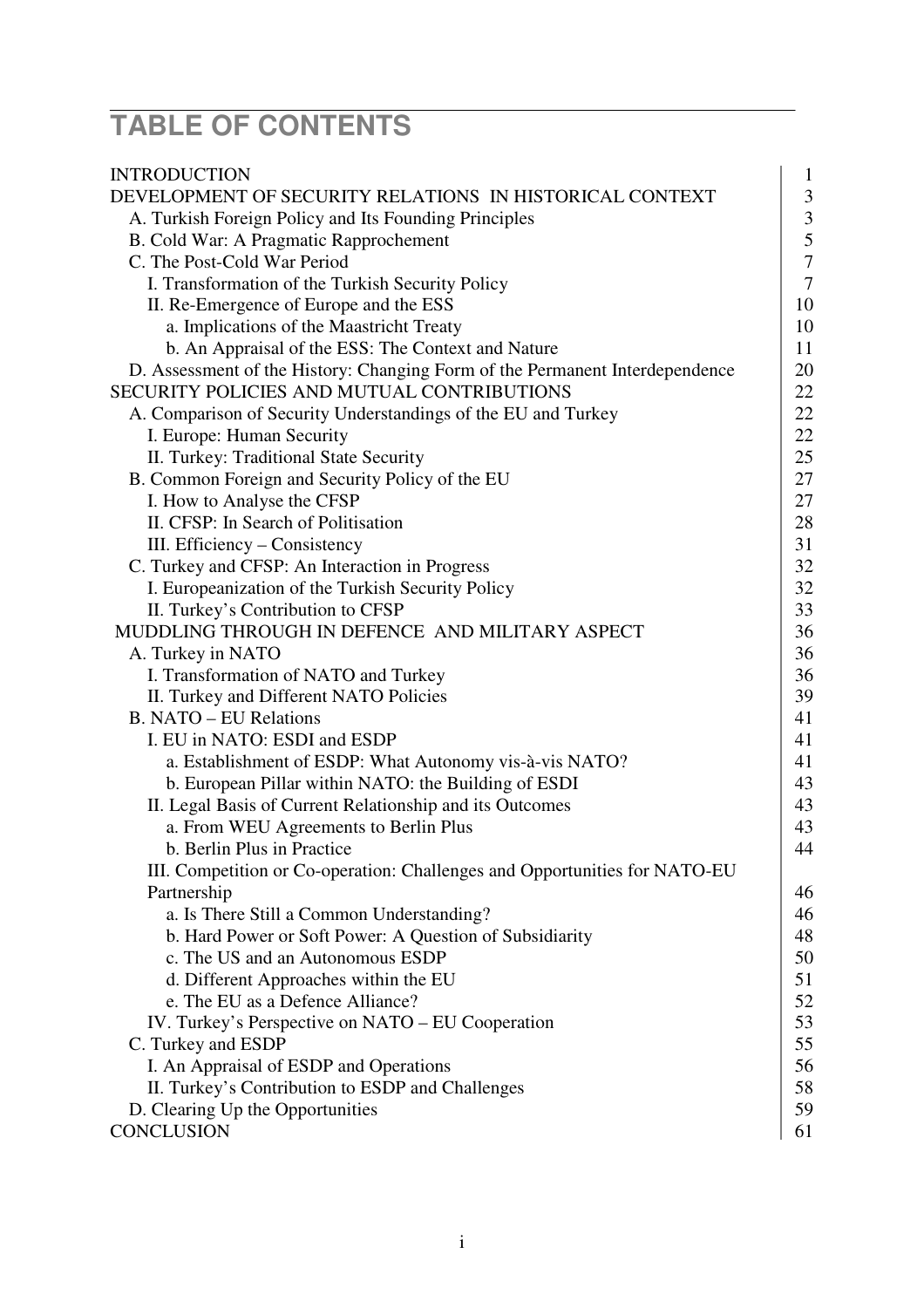## **Abbreviations**

- ASEAN The Association of Southeast Asian Nations
- CFSP Common Foreign and Security Policy
- EDA European Defence Agency
- ENP European Neighborhod Policy
- EPC European Political Co-operation
- ESDI European Security and Defence Identity
- ESDP European Security and Defence Policy
- ESS European Security Strategy
- EU the European Union
- IAEA International Atomic Energy Agency
- Mercosur Southern Common Market (*Mercado Común del Sur*)
- NAC North Atlantic Council
- PSC Political and Security Committee
- NATO North Atlantic Treaty Organization
- PfP Partnership for Peace
- PKK Kurdistan Workers' Party (*Partiya Karkerên Kurdistan*)
- UN the United Nations
- UNDP United Nations Development Programme
- UNSC United Nations Security Council
- US United States of America
- WEU Western European Union
- WMD Weapons of Mass Destruction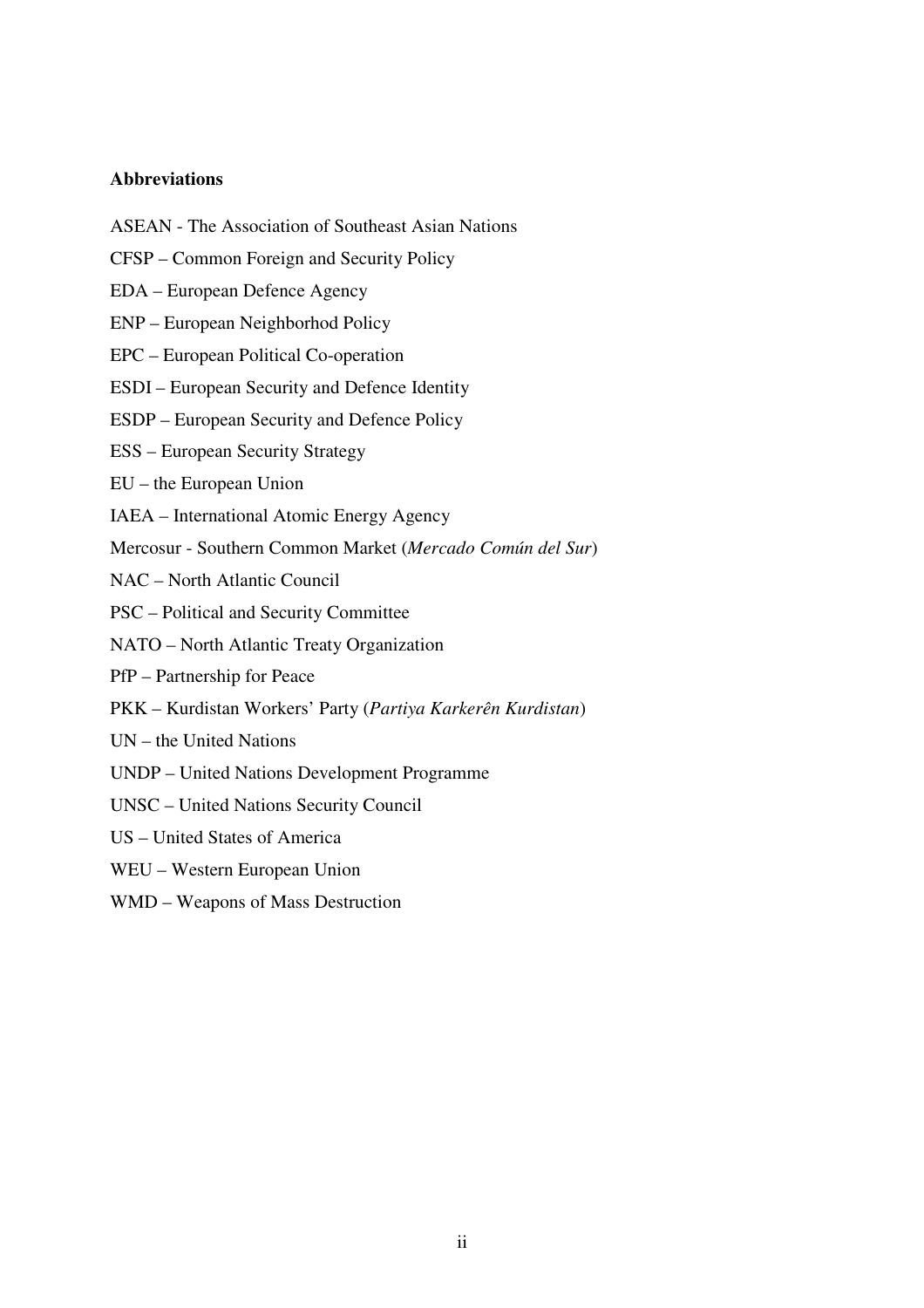## **INTRODUCTION**

Relations between political organizations touch upon, if are not totally based on, the security domain. The reason that this research is undertaken is to analyse this part of Turkey – EU relations. Started in 1963, the relationship between Turkey and the EU has undergone significant changes throughout years and covered various domains, such as political, economic, and cultural. This work, however, confines itself to explore the security aspect of this process and aims at contributing to the general debate about Turkey's EU bid. To this end, two main questions are posed in order to shed light on the subject matter: To what extent do the EU and Turkey need each other to pursue their security goals? Can Turkey bring an added value to EU's ambition of becoming a global security actor?

By researching the answers to these questions, this work argues that the security considerations of Turkey and the EU are highly compatible and an interdependent approach is therefore needed to address common risks and threats that they are confronted with. Corollary, a cost and benefit analysis is inevitable whose sequence will be included in the decision making process for Turkey's EU membership. To this aim, impediments and incentives for advancing the co-operation are duly analysed and necessary points are discussed for further analysis.

The structure of this work is divided into three main parts. First, historical development of Turkey – EU security relations is handled. The founding principles of Turkish foreign and security policy are explained to understand the deep rooted ideological basis of Turkey's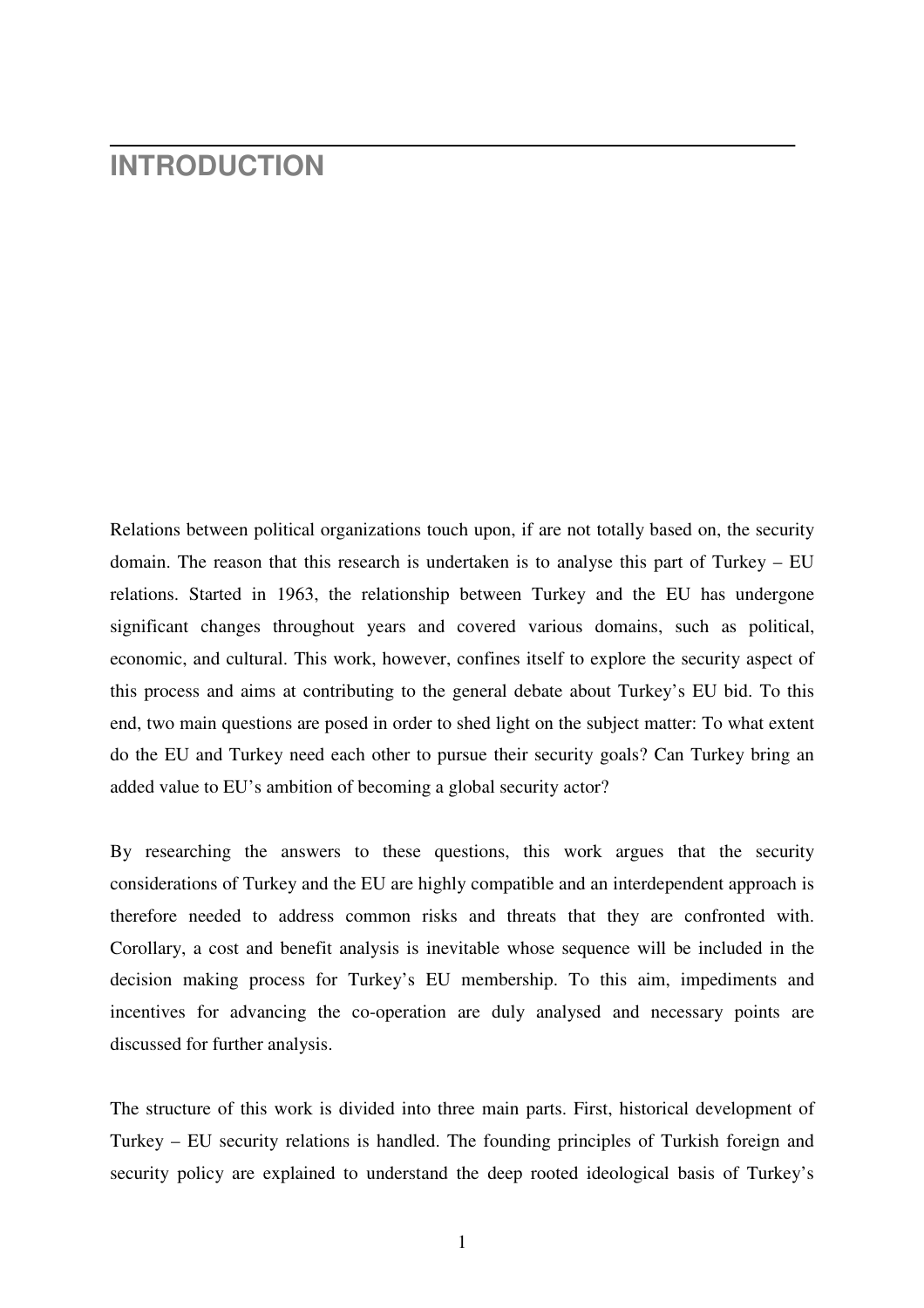Westernism choice. Subsequently, reasons of mutual engagement and transformations of the relationship are analysed in the Cold War and post-Cold War contexts. The second part begins with a comparative analysis of security understandings of both Turkey and the EU and highlights the distinction between traditional state security and human security respectively. Next, Common Foreign and Security Policy of the EU is assessed and Turkey's position in CFSP considerations is pointed out from various perspectives. In the third part, the military and defence domain of relations is put forward. Therefore, the relationship within NATO is examined from a legal aspect and different arguments are discussed. Afterward, European Security and Defence Policy and Turkey's contributions as well as reservations are separately argued. In the end of every main chapter, a general assessment section takes place to emphasize the most important points of casual links.

The methodology which is followed in this work is the collection and interpretation of mostly primary sources (legal provisions, institutional reports, government declarations, speeches of the Ministry of Foreign Affairs etc.). The political nature of the subject and its covering of ever changing dynamics compelled to scrutinize news sources. The inputs of the library and internet research are inserted into the examination to enrich the discussion points. These discussions are based on normative explanations and do not necessarily aim at finding concrete results but precisely pointing out political choices and their potential outcomes.

I greatly acknowledge the assistance of the supervisors of this research, Mr. Claude Nigoul and Dr. Matthias Waecheter in determining the proper structure and pertinent questions to explore the subject matter. Prof. Matthias Jopp and Ms. Elfreide Regelsberger bestowed their valuable advises for the further research on CFSP and ESDP issues.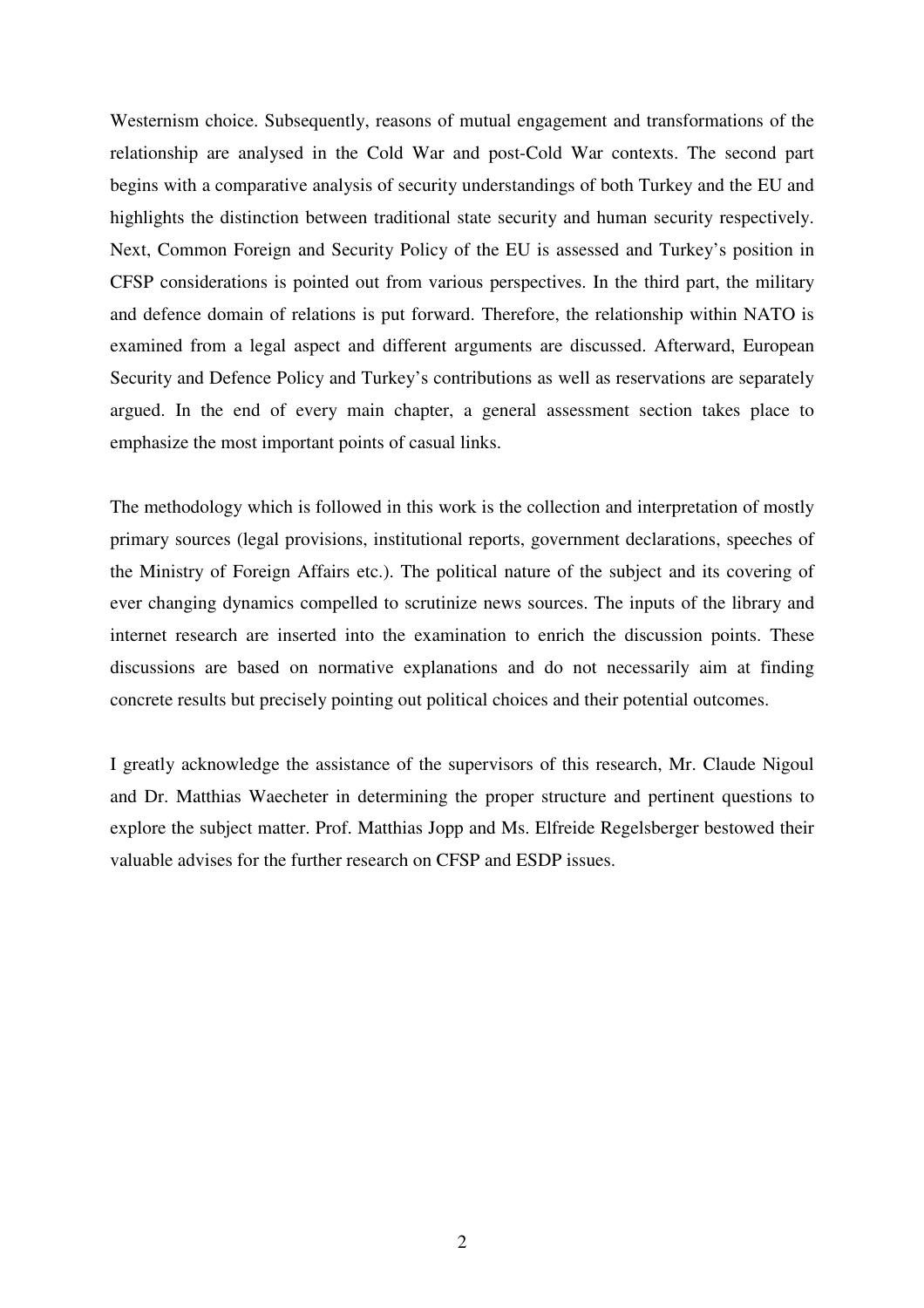## **DEVELOPMENT OF SECURITY RELATIONS IN HISTORICAL CONTEXT From Principles to 21st Century**

## **A. Turkish Foreign Policy and Its Founding Principles**

Established in 1923 with the Lausanne Treaty, the modern Republic of Turkey is the biggest inheritor of multi-ethnic Ottoman Empire. The foundations of the new Republic were laid at the final phases of the XIX. Century with constitutionalist movements. However, Turkey as a nation-state was born after the costly War of the Independence (1919 – 1923), whose hero, Mustafa Kemal Ataturk, became the founder of Turkey and overwhelmingly regarded as the most ambitious reformist leader of his period.

To understand the foreign and security policy of Turkey, examination of domestic and external factors is imperative, thus both have decisive impacts on decision making processes. Therefore, domestically, national identity building of the state, founding principles of the foreign policy and determination of interests through this identity perspective are interlinked. As to external factors, geographical situation, neighboring countries and international developments give a clear perspective for foreign policy outcomes and periodical state behaviors.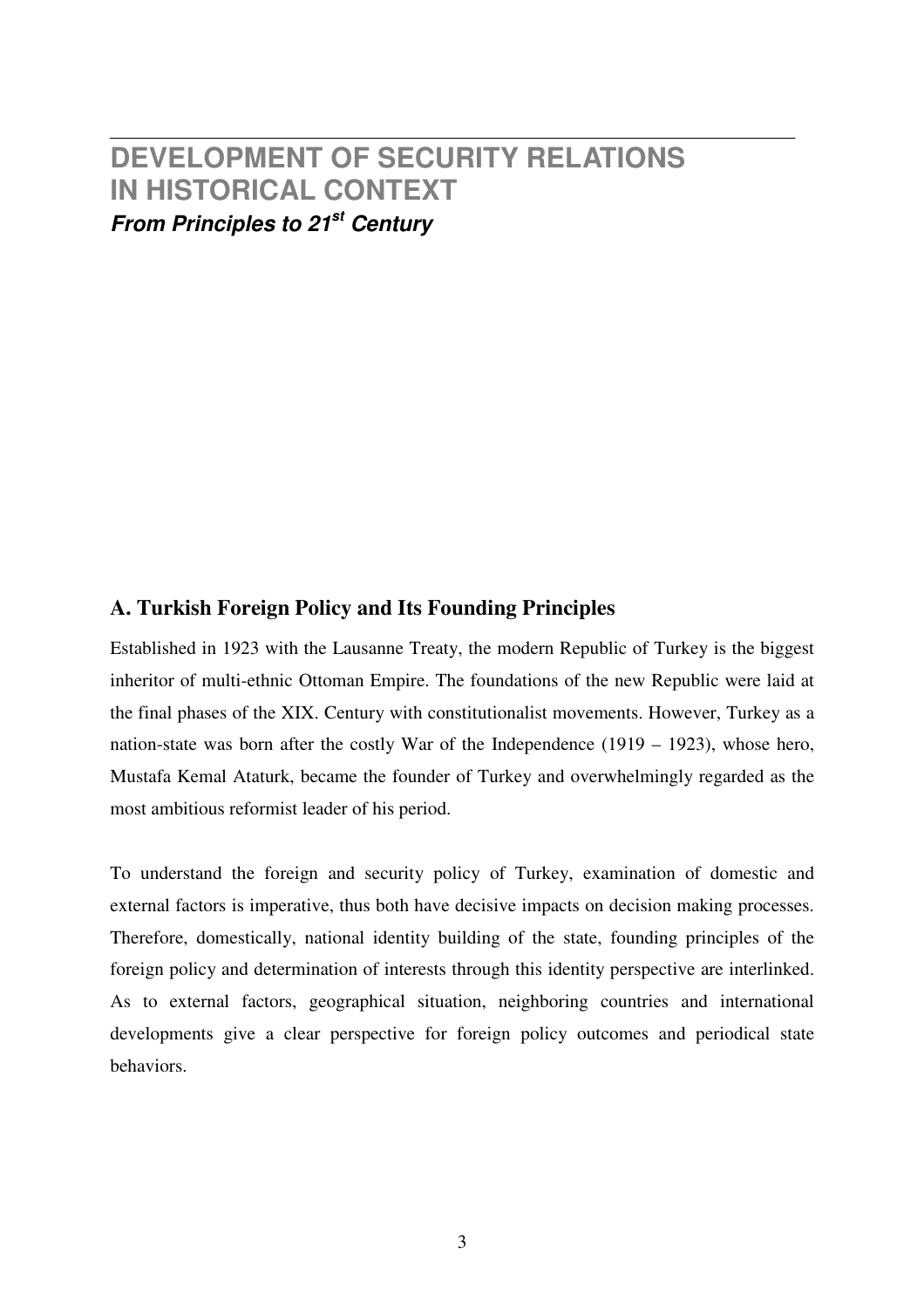State identity of the Republic has been formed by two main principles: *Secularism* and Westernism.<sup>1</sup> The former concept implies both domestic and external repercussions. In order to preserve the modern republic's contemporary political system, secularism had to be protected against religious influence of Ottoman heritage. In external relations, secularism approach was considered as the basis of rationalist decision making, which has no affiliation with religious concerns and provides a large scale of political choices for governments. The latter concept, Westernism, enlightens the whole course of Turkish foreign policy until today. Since its founding, Westernism points out the outright acceptation by the western community through taking part in their organisations. *Kemalist* ideology aims 'to reach the contemporary civilisations'. These principles, from a realistic perspective, comply with the requirements of conjunctural developments at the early stages of the XX. Century. In a world, dominated by Western powers, Turkey made a rational choice by accepting their basic principles.

Since its establishment, Turkey's security has been shaped by two main determinants: its geography and historical background.<sup>2</sup> As regards the geopolitical situation, Turkey has always been in an uncomfortable area; surrounded by regions with protracted conflicts, Middle East, Caucasian and Balkans and has obliged Ankara to make critical choices. As to the historical background, Turkish people carried the feelings of being reduced from an Empire to a nation state. By the same token, the War of Independence entailed the strong emphasis of national sovereignty and fight against foreign intervention.

Based on these principles, in the inter-war period, Turkey's foreign and security policy molded four outcomes<sup>3</sup>: Preserving the *status quo*, shunning joining any alliances and attending conferences with religious agenda, building strong relations with the West and rejecting imperial or irredentist policies. Disputed border with Iraq, which was a British colony at that time, has been fixed by the decision of the League of Nations in 1926 at the expense of Turkish interests. In the pre-war period, Turkey had to follow a more active policy. The establishment of *Balkan Entente,* was signed between Turkey, Greece, Romania and Yugoslavia in 1934. Similarly, *Saadabad Pact*, in 1937 was established among Iran, Iraq,

<sup>&</sup>lt;sup>1</sup> Hasan Ulusoy, *One Policy, Many Identities – The Consistency of Turkey's Foreign Policy with Special Emphasis on its Security Dimension in the Post-Cold War Era,* (Istanbul: The Isis Press, 2007), 75 -82.

<sup>2</sup> Republic of Turkey, Ministry of Foreign Affairs, *Turkey's Security Perspective, Historical and Conceptual Background*

<sup>3</sup> Ulusoy **Opcit.,** p. 87 - 93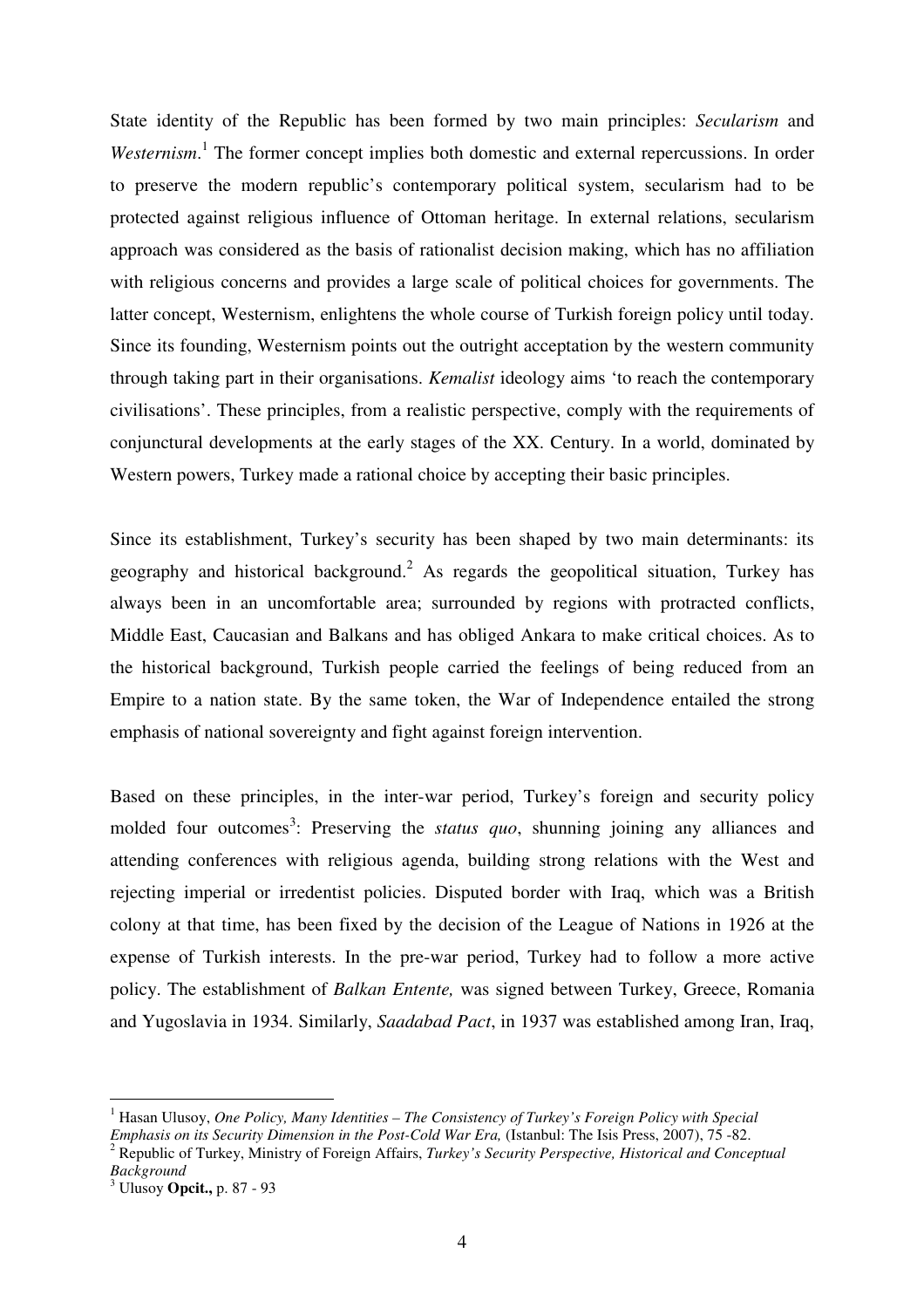Afghanistan and Turkey. These pacts can be seen as the first examples of collective security approach of modern Turkey.

During the Second World War, Turkey absented from the war. However, its policy can be best described as active neutrality.<sup>4</sup> Thus, according to its geopolitical situation Turkish decision makers had to balance pressures from both warring sides and Turkey could stay without having been implicit in the war. However, Ankara declared war at the end against Third Reich and Japan in order to be invited to the United Nations.

## **B. Cold War: A Pragmatic Rapprochement**

Devastating effects of the Second World War and decline of the European Empires, namely colonial powers, compelled Europe to back down the international system and cede the place to new superpowers of the bi-polar world. The main determinant of Turkey – Europe relations in this period was the common threat perception, which had been embodied in the Soviet Union. To confront this threat, they deepened relations between themselves and within NATO.

After the Second World War, Soviet threat became the main concern to Turkish decision makers and non-alignment policy has been abolished. Soviet claims in Bosphorus, abrogation of the 1925 Friendship Pact and border revision demands from Moscow aggravated security concerns of Turkey. In 1947, Turkey was included to Truman Doctrine, together with Greece and this constituted the clear choice of Turkey to be a part of the Western side. Ankara decided to send soldiers to Korean War between 1947 and 1952, the first troops outside of its borders since the foundation of the Republic. In 1952, Turkey was invited to NATO and since then, Turkey's national security has been fostered by NATO's collective security. Turkey involved in regional security pacts, such as Balkan Pact in 1954, again with Greece and Yugoslavia and Baghdad Pact in 1955 (transformed to Central Treaty Organization in 1958 after the withdrawal of Iraq and lasted until 1979 with the participation of Great Britain).

At this point, Turkey's NATO adhesion can be understood by a two-pronged approach: On the one hand, being a part of the Western - indeed USA - alliance and on the other hand, belonging to a security community were at the stake. Security Community, coined by Karl W.

4 **Idem.**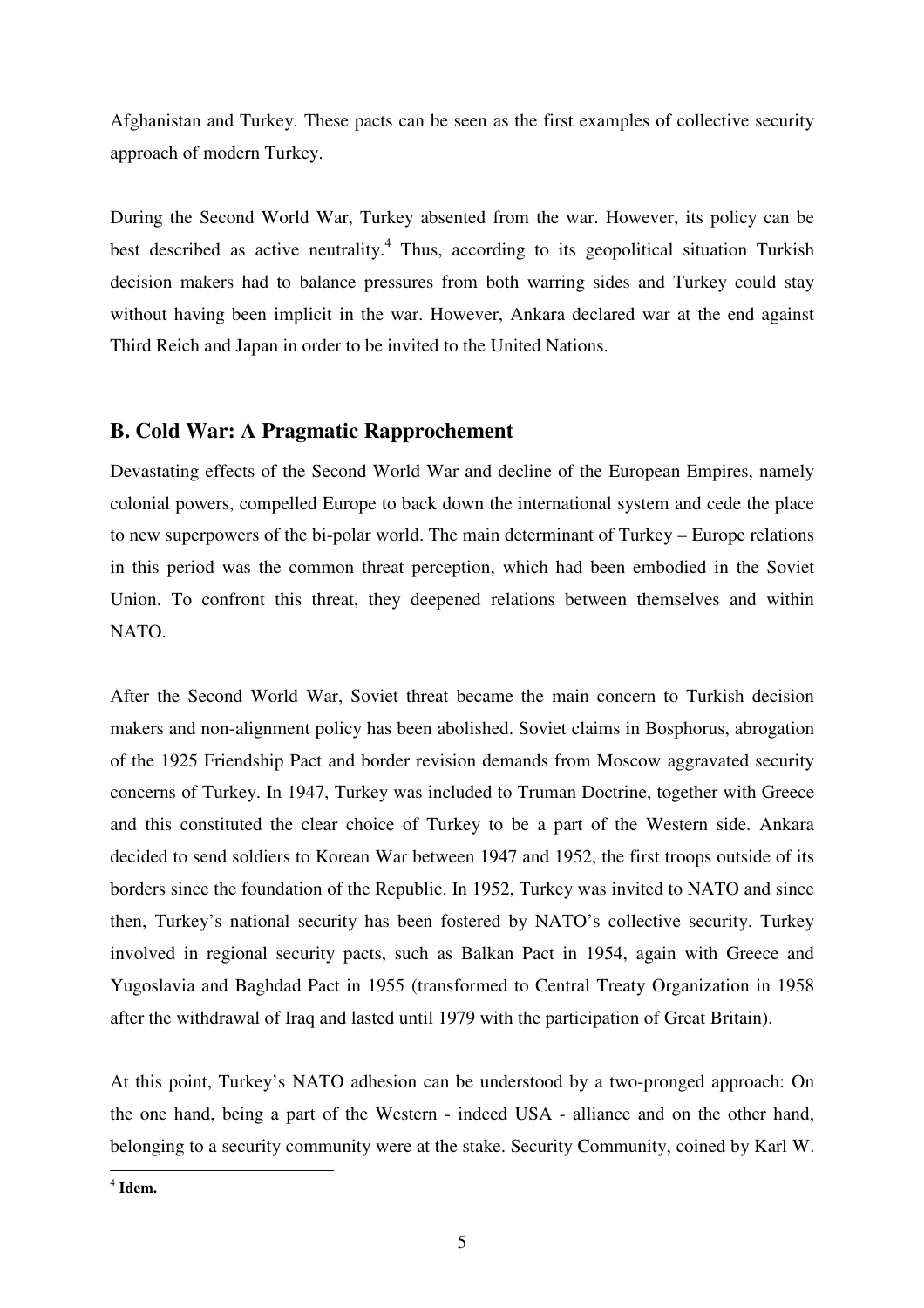Deutsch<sup>5</sup>, points out an engagement between a number of states, in which an armed conflict becomes inconceivable. Basic principles are to possess a sense of community – "we-feeling" which facilitates peaceful settlement of disputes, integration of values and mutual predictability of behaviors. This understanding is particularly valuable for Turkey as far as its relations with Greece are concerned. It is wise to say that, even during the most tensed periods between two states, a war could be hardly imagined thus these two countries have been constituting the Southeastern wing of NATO's security umbrella. Moreover, political dialogue within the ally contributed to the prevention of misinterpretations by both sides.

Turkey's application to the European Economic Community in 1959 and its acceptance as an associate member in 1963 can be interpreted in the same vein. For Turkey, although Europe was not providing a security guarantee, it was still intriguing to anchor its identity as a modern state and affirm its profound links with the Western alliance. As to Europe, Turkey's attachment was of utmost importance for three reasons<sup>6</sup>: firstly, Turkey has been playing a role as a barrier against Soviet expansionism. Secondly, it was a bridge between Europe and the Middle East and hence, was a factor to impede Soviet influence in the Middle East. Finally, due to its control over Bosphorus, Turkey could monitor Soviet naval mobilization in the Black Sea. Another aspect of Turkey's importance to the EU was that a stable and prosperous democracy in the region. The Westernization process of Turkey was providing a fertile ground for the sake of the EU's security interests.

However, this consolidation period *Westernism* was questioned in early 1960s. Turkey was isolated with the beginning of *Détente* period and 'the Johnson Letter' was a cornerstone in Turkey's security consideration. When Ankara decided to intervene to Cyprus in order to stop the violence as the guarantor state, the US President Johnson enunciated to its Turkish counterpart that if Turkey intervened without its NATO allies' consent, it should not have relied on its collective security umbrella in case of Soviet aggression. Moreover, it was declared that Turkey had no right to use arms which were sold by the US in such an operation. These developments created the underlying causes of Turkey's multi-dimensional policy approach between 1960 and 1970. The questioning of NATO support led to gradual rapprochement with the Soviet Union and constructing bridges with Muslim countries.

<sup>5</sup> Karl W. Deutsch, *Political Community and the North Atlantic Area*, (Princeton - New Jersey: Princeton University Press, 1957), 23.

<sup>6</sup> Harun Arikan, "Security Aspect of the EU's Relations with Turkey", in *Turkey and the EU: an Awkward Membership?,* (Surrey: Ashgate Publishing, 2003), 183 – 189.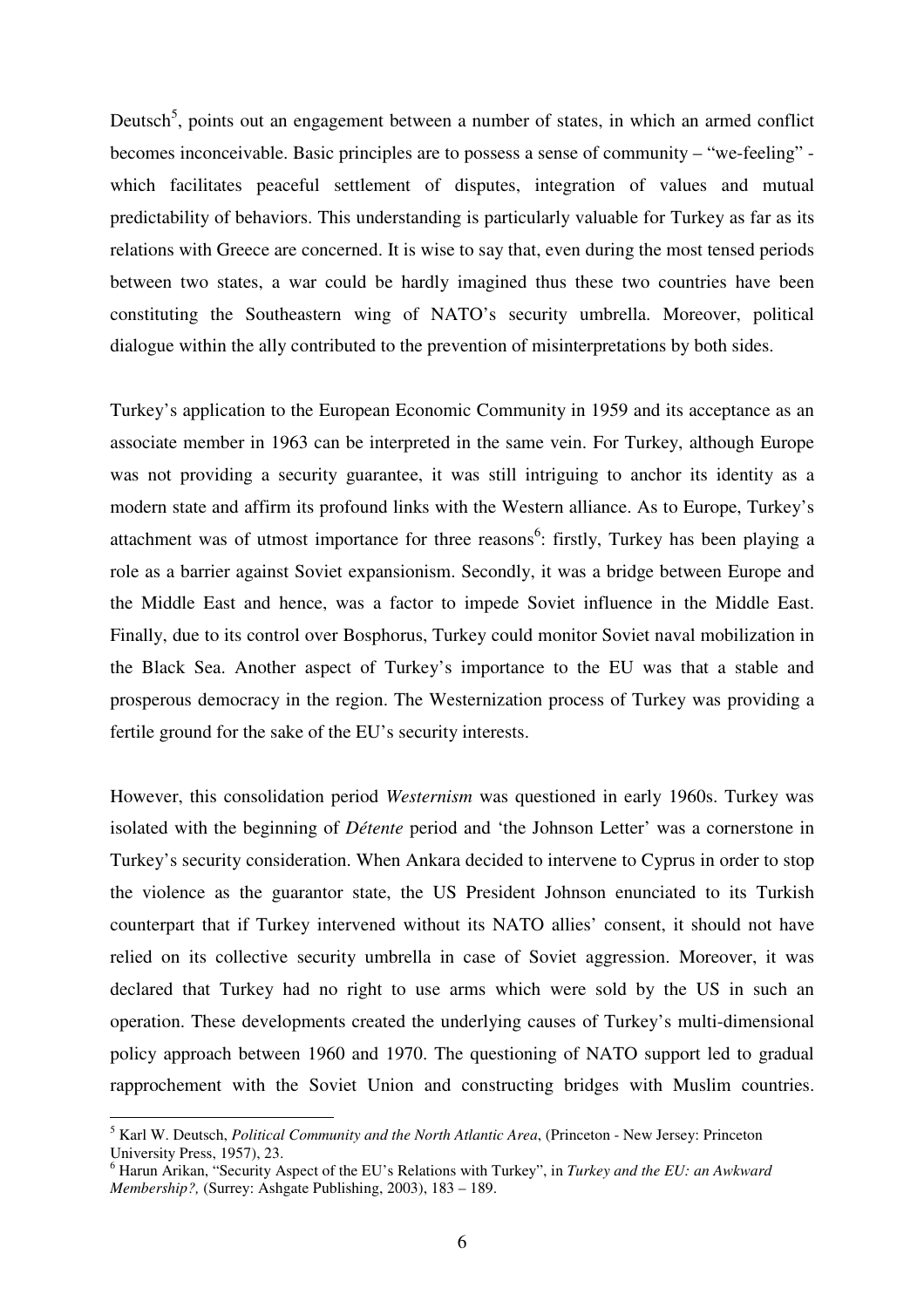Nevertheless, these behaviors must be seen as tactical decisions rather and a strategic shift. Event in this period, Turkey never thought about a complete withdrawal from NATO and Western alliance. This is due to stringent dynamics of the Cold War, which were impediments of an autonomic stance in a bi-polar world. In 1974 Turkey intervened to Cyprus with its own capacity which entailed the alienation and isolation in international area. This isolation was aggravated with due to its abstention in voting for the independence of Algeria and Tunisia in 1960s and rough rejection of Third World involvement in Brandenburg Conference.

The bargaining power of Turkey due its strategic importance played such an important role during these developments that even after the coup d'état in 1980, the EU did not interrupt its relations with Turkey. Turkey's application for full membership was motivated by two reasons<sup>7</sup>: first, to offset the relationship with Greece, whose adhesion to the EU started to affect the balance of two countries. Second, the revitalization of the Western European Union employed the security idea behind this application. In sum, Turkey has secured its territory and independence of State by, and contributed to Western alliance. Moreover, this affiliation reinforced its Western identity.

## **C. The Post-Cold War Period**

#### **I. Transformation of the Turkish Security Policy**

The dissolution of the bi-polar world has inevitably brought its affects to Turkey and to its foreign and security policy. NATO – Warsaw Pact confrontation faded away and the *raison d'être* of long-lasting alliances started being questioned. Disappearance of traditional threats necessitated a new conception of security risks and challenges after 1991. In this conception, borders became blurred and actors' behaviors became imponderable.

For Turkey, this period was marked by identity crisis.<sup>8</sup> NATO's staunch ally which has the longest border with the Soviet Union and contributed to Western security for decades found itself with unclear definition of foreign policy and international isolation to some degree. Moreover, rejection of the EU full membership application of Turkey by the European Commission in 1989 aggravated concerns about the role of Turkey in the post-Cold War era.

 7 **Ibid.,** p. 193

<sup>8</sup> Ulusoy, **Opcit.,** p. 105 - 109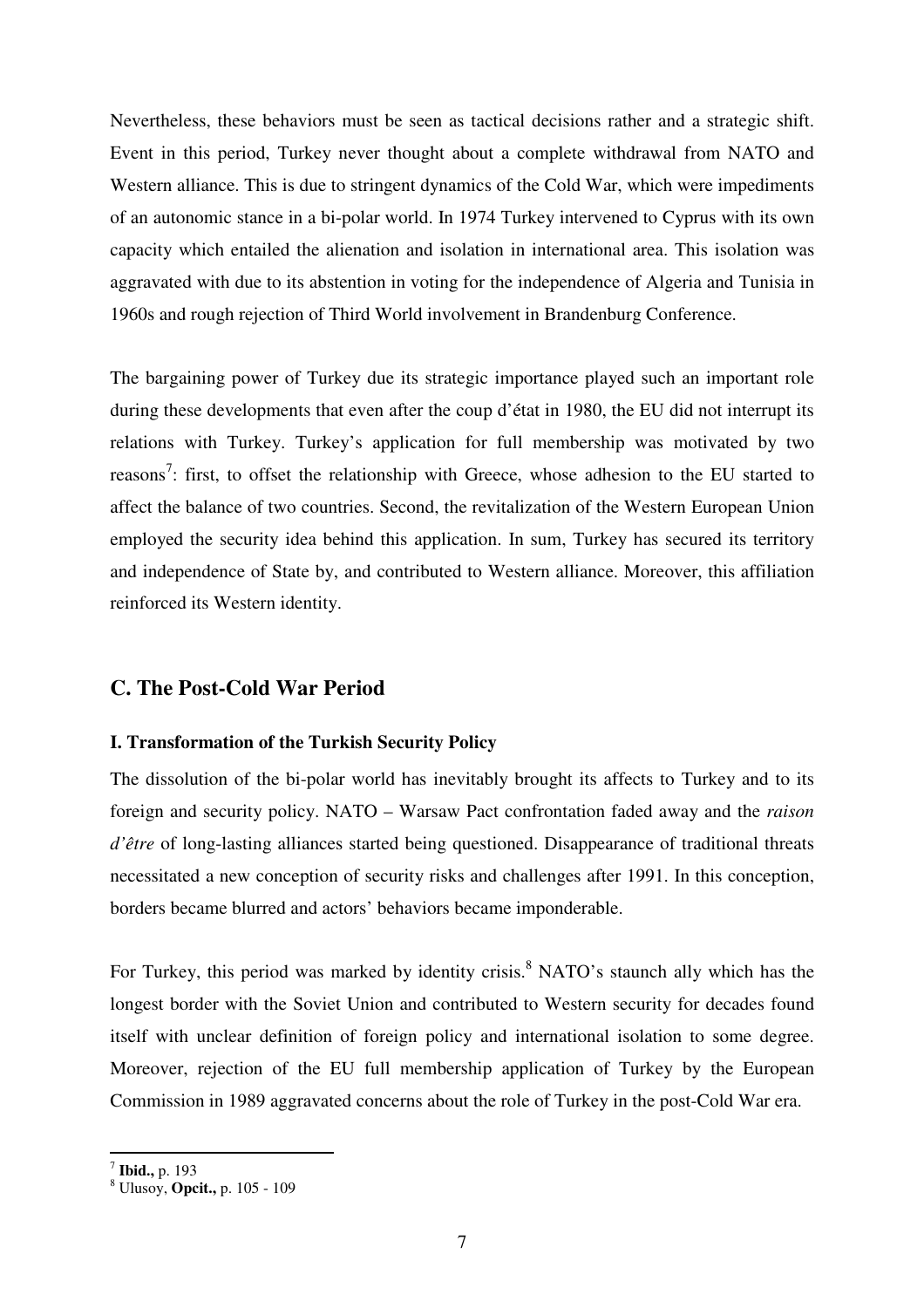The major event which shaped the international system in the immediate aftermath of the Cold War was the invasion of Kuwait by Iraq and the eruption of first Gulf War in 1991. The first significant conflict in the new era of international politics occurred in the vicinity of Turkey, thus Ankara had to consider the Middle East as an area of interest, if not influence for the moment. Turkey chose to move in line with the UN by participating in sanctions against the political regime of Iraq and underlined several times joint international action, referring to UN Security Council decision.

However, the most harmful outcome of this war was what it left afterwards. Thousands of people had to flee their homes and mass immigration created demographic risks in Turkish territory. Instability appeared next to the Southeastern border of Turkey and provided futile ground for terrorist activities conducted on Turkish soil for two more decades. Therefore, Ankara securitized<sup>9</sup> developments in this region and corollary to this, Turkish army launched incursions to make the region safe from terrorist shelter.

Disintegration of the Soviet Union led to the appearance of new states in the Caucasus and Central Asia. These countries are considered as Turkic and have strong historical ties with Turkey. The term 'Eurasia' was coined by Turkish politicians in this period to underscore Turkey's possible influence over concerned countries. However, pan-Turkism has been definitely ruled out since Ankara has never been keen on presenting itself as an irredentist State.

Another major overhaul in foreign policy was to create a new identity for Turkey, which found itself disappointed as far as its Westernism ambition was concerned. This concern was aggravated at Luxembourg Meeting of the EU in 1997, when Turkey once again received negative reply for its membership candidacy. The new role of Turkey, which still subsists today, would be to bridge West and East, namely the European Union and Islamic world. This is progressively adopted as a policy and the idea that 'Turkey could be a model for her neighbors to plant the seeds of secular democracy' is put forward.

 9 'Securitization' and 'desecuritization' refers to the analysis of Ole Waever.

Ole Waever, "Securitization and Desecuritization' in *On Security*, ed. Ronnie D. Lipschutz, (Newyork: Columbia Univ. Press, 1995), 70.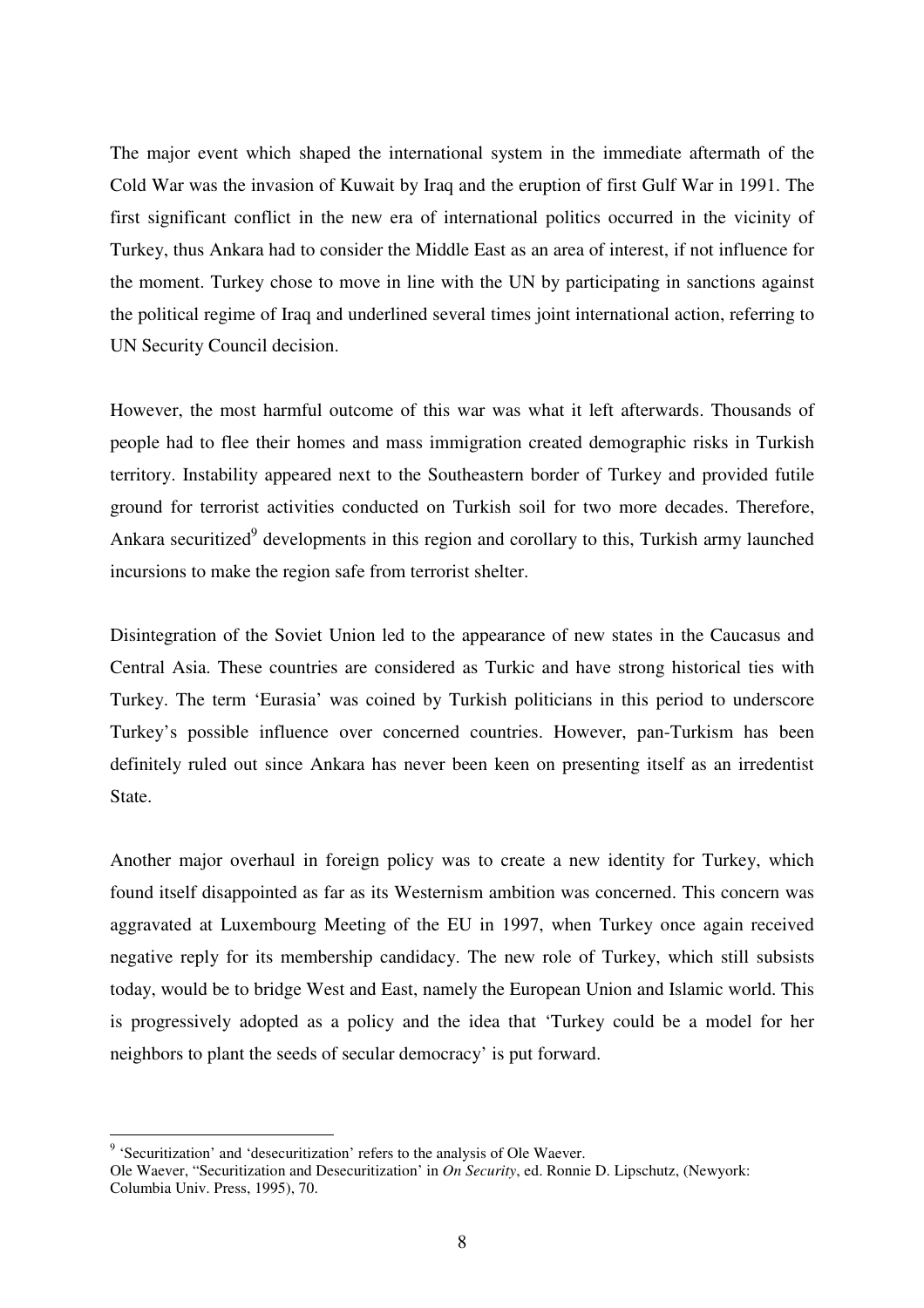Turkey also actively participated in peacekeeping and peace support operations in various parts of the world under the auspices of international organizations.<sup>10</sup>

In order to overcome the identity crisis<sup>11</sup>, Turkey constantly underlined its strong ties with various surrounding regions, which is plausible in geopolitical terms. The Balkans, the Caucasus, the Middle East and Turkic countries became progressively the area of interest for Ankara. At the same time, the EU granted the candidate status to Turkey at Helsinki Meeting in 1999 and definitely anchored Turkey to Western alliance. One can argue that the main reason of this breakthrough which occurred just in two years is the realization of the cost of leaving Turkey outside of the EU.

9/11 attacks brought fundamental changes to the context. A country like Turkey, having suffered from terrorism since decades, now could make its voice heard among global stake holders. The principal grievance of Turkey has been the difficulty to convince some of its European partners, who tolerated PKK terrorism under the pretext of 'freedom fighters' or its neighbours such as Syria, to not to support directly or indirectly the aforementioned terrorist attacks. After 9/11, terrorism dominated the world scene as the major risk to security.

Article V of the NATO Charter was invoked for the first time in 2001. Through the emergence of common enemy, Turkey redefined its position in the collective identity. Turkey contributed significantly to the operation in Afghanistan and took the lead twice afterwards. War on terrorism enhanced Turkey's strategic importance due to its experience on the issue and geographic proximity to the troubled areas. On the other hand, Turkey's participation in these joint operations highlighted their characteristic as a struggle against extremism and not a specific religion. This is also mentioned by Ankara, as former Minister of Foreign Affairs Ismail Cem expressed, the war in Afghanistan is not a Christian – Muslim confrontation.

Probably the sharpest devastation of Turkish foreign policy since decades occurred on the eve of the Iraq War, when the Parliament of Turkey turned down the request of the US to open northern front from Turkish soil for American troops. Due to the internal-divisions in the EU over the war on Iraq, some European Members perceived the stance of Turkey as the eventual

<sup>10</sup> Republic of Turkey, Ministry of Foreign Affairs, *Relations with the UN*

<sup>11</sup> Ulusoy, **Opcit.,** p. 132 - 140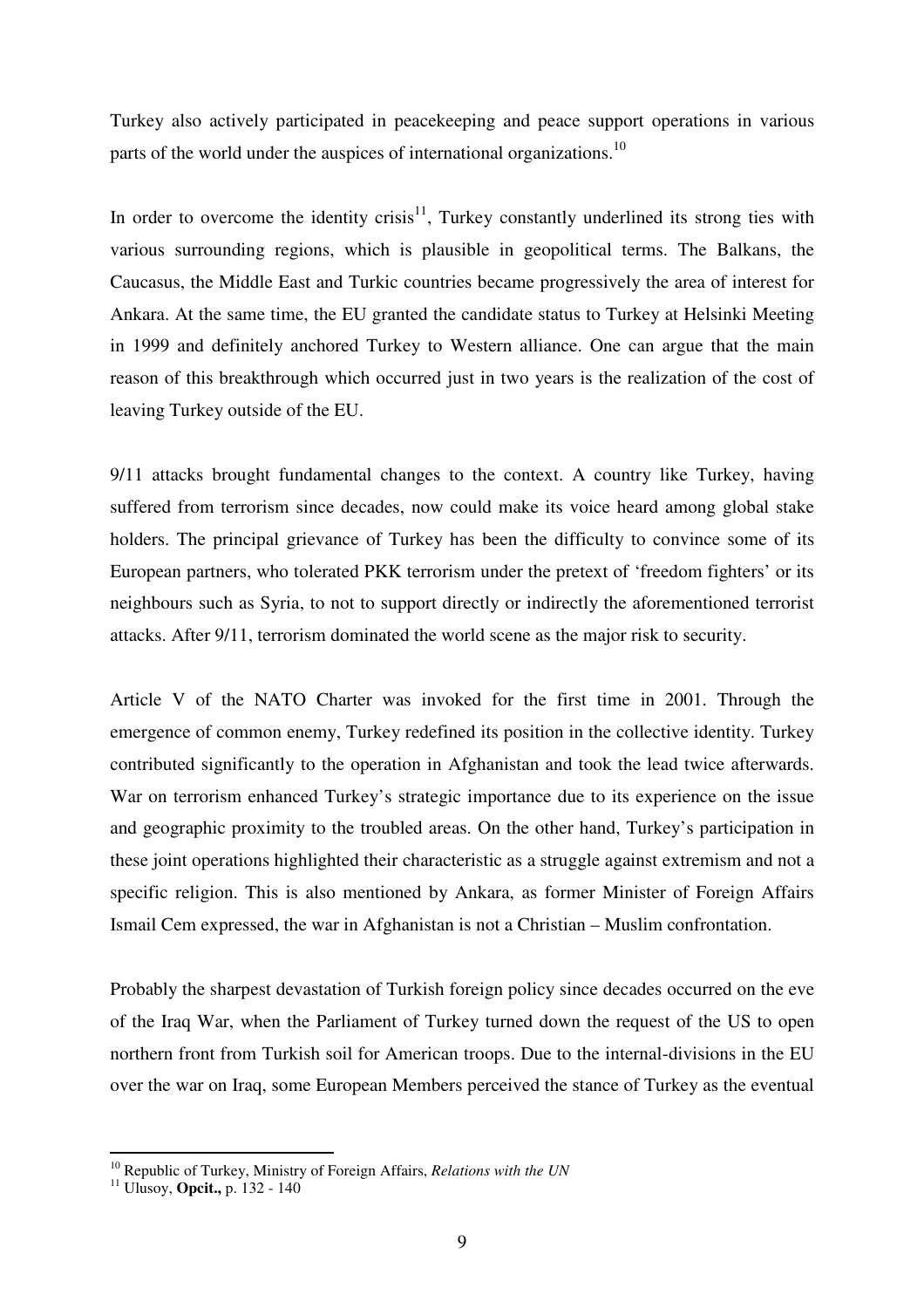*Europeanization* of its foreign policy.<sup>12</sup> However, this policy cannot be understood unless the PKK terrorism is taken into account. Hesitation from plunging into a region with severe instability and lack of US's promise to fight against PKK in the northern part of Iraq can be argued as the main decisive factor of this rejection by the Turkish side.

#### **II. Re-Emergence of Europe and the ESS**

#### a. Implications of the Maastricht Treaty

 $\overline{a}$ 

The collapse of the bi-polar world brought opportunities and disadvantages for Europe. The affirmation of the United States' position as the only superpower of the world yielded unilateral political initiatives as pervasive fact of international arena. This has been clearly demonstrated by first Gulf War and Strategic Concept of NATO in 1991.

As to the EU, disappearance of the Soviet menace paved the way of future enlargement and a more significant role for its Member States. First, nuclear and conventional threat over Europe has vanished to a large extent and Europe's sphere of influence expanded to introduce liberal democracy and human rights, the fundamental values that the EU advocates for. Second, dismantlement of communist ideology facilitated the expansion of market economy, particularly in Central and Eastern Europe, despite severe political vacuum and corruption. Finally, Europe realized that to bolster its stance in international politics, a coherent common foreign policy is needed.

These factors have been embodied in the Maastricht Treaty, under the Chapter V. The establishment of Common Foreign and Security Policy (CFSP) was a milestone in Europe's way towards an emerging global player. Political signification of CFSP and its scope will be discussed in detail under the subsequent chapters. However, its raisons and repercussions are of highest importance to understand EU's security challenges in the post-Cold War period until 2003, elaboration of the European Security Strategy.

In this context, objectives stipulated in Article J.1, 'to promote international co-operation; to develop and consolidate democracy and the rule of law, and respect for human rights and fundamental freedoms', comply with the developments mentioned in precedent paragraphs.

<sup>12</sup> Thomas S. Mowle, "Transatlantic Relations and Turkey", in *Contentious Issues of Security and the Futureof Turkey,* ed. Nursin Atesoglu Guney, (Aldershot: Ashgate, 2007), 20 – 24.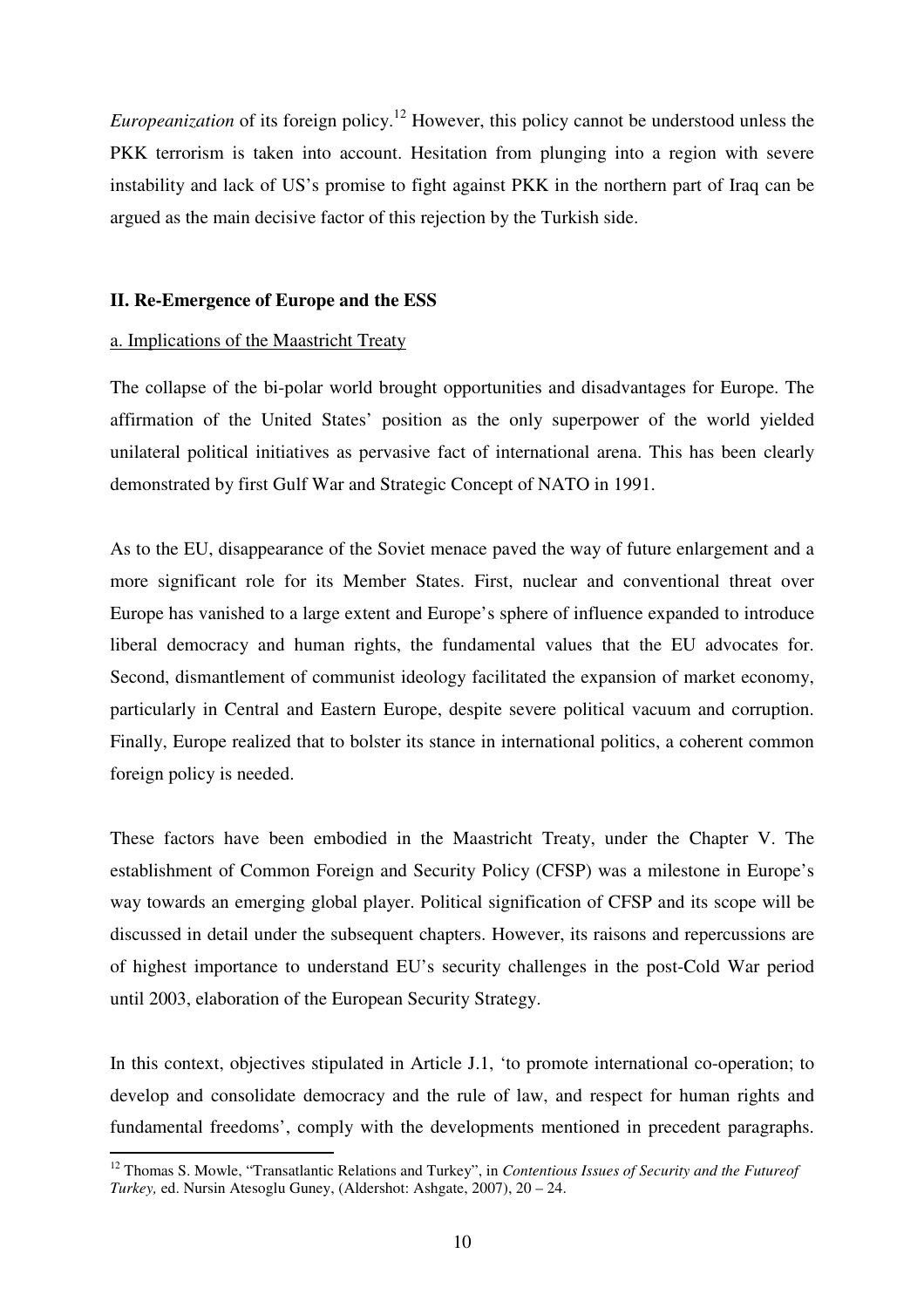These aspirations must be reached with means listed in Article J.2, 'common position of European Council and joint action decided by the Council on general principles proposed by the European Council' demonstrate the willingness of the EU to acquire necessary instruments to act in international system. Article J.4, which refers to the scope of CFSP that 'shall include all questions related to the security of the Union, including the eventual framing of a common defence policy, which might in time lead to a common defence' is a groundbraking advance and preliminary improvement towards 'an EU as a security actor'.

Nevertheless, sorrowful experiences in Balkans showed that Europe was still incapable to secure its immediate neighborhood and claim itself as an autonomous security actor.

#### b. An Appraisal of the ESS: The Context and Nature

 $\overline{a}$ 

Without a strategy, a political organization can only be reactive rather than active. Every social or political institution, which is keen on pursuing its own interests and assuring its survival, has to have a strategy to confront challenges and to achieve its goals in the longterm.

European Security Strategy, which has been adopted at the European Council Meeting in December 2003 carries, no doubt, this objective. The EU Member States, having decided to task Javier Solana, the High Representative for the Common Foreign and Security Policy, agreed on the fact that if the EU had the ambition to be a global player, it had to have a general framework within which it could conduct its external relations according to tangible guiding principles.

In retrospect, many of European security scholars estimate that five years before the ESS, a common foreign strategy of the EU was unimaginable and even European Council's decision to mandate Solana for the elaboration of the strategy was surprising.<sup>13</sup> However, the EU member states have adopted *A Secure Europe in a Better World – European Security Strategy* (European Council 2003a) in 2003. The underlying reasons of this breakthrough can be considered as basic stimuli to explain why Europe embraced such a holistic approach: post 9/11 era and the division in Europe over Iraq War.

<sup>13</sup> Sven Biscop and Jean Joel Andersson, "Introduction", in *The EU and the European Security Strategy,* ed. Sven Biscop and Jean Joel Andersson, (London: Routledge, 2008), 4.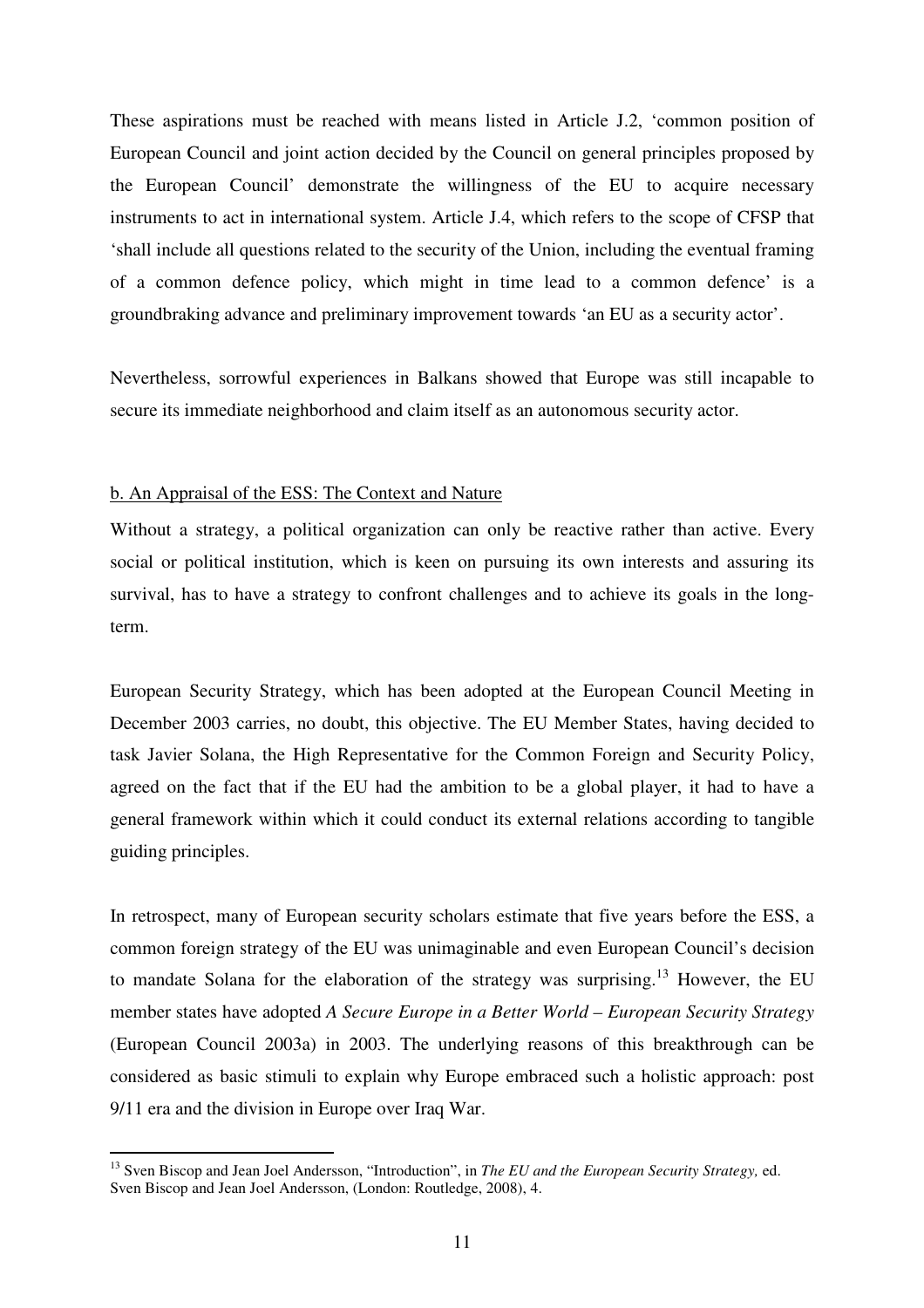For the first, terrorist attacks to the World Trade Center in the US opened a new era in international politics, which is dominated by war on terrorism and unilateral actions of the US. The whole planet had to adjust according to this new challenge and take necessary measures with strategic partners. So did Europe.

For the latter, one can argue that the main imperative derived from the intergovernmental relations within the EU. The intra-European division over the Iraq War provided the necessary justification of the ESS. On the one hand, for those who supported the invasion in Iraq, this document demonstrated clearly that the Transatlantic alliance is still viable. On the other hand, others made use of this opportunity to show that threats perceived by the United States and Europe are largely shared.<sup>14</sup>

Is the ESS a codification of already existing strategic orientations or a fundamental shift in terms of foreign policy? First and foremost, this strategy must be seen as a general framework which includes all dimensions of foreign policy, from trade to diplomacy and military intervention. Prior to the ESS, member states were similar to have a common strategy, but none these of previous attempts could build a comprehensive approach. European Council decisions, such as *European Strategy Against the Proliferation of WMD* (2003b) and *European Union Counter-Terrorism Strategy* (2005c) carry the word 'strategy' in their titles but did not present a holistic framework.

Secondly, the ESS constituted a reference document for almost every foreign policy rhetoric. The ESS and its provisions included into many other policy papers and revised by both European officials and academics. The name and content of the ESS have been uttered several times in foreign policy speeches. Therefore, the document has kept its visibility in various areas.

Before going into details of the ESS, an assessment of its general nature is necessary to understand strengthens and weaknesses of the document. The basic question is: Does the ESS answer the question of what should be the EU's role in the new security context?

<sup>&</sup>lt;sup>14</sup> Sven Biscop, "The European Security Strategy in Context", in *The EU and the European Security Strategy*, ed. Sven Biscop and Jean Joel Andersson, (London: Routledge, 2008), 12.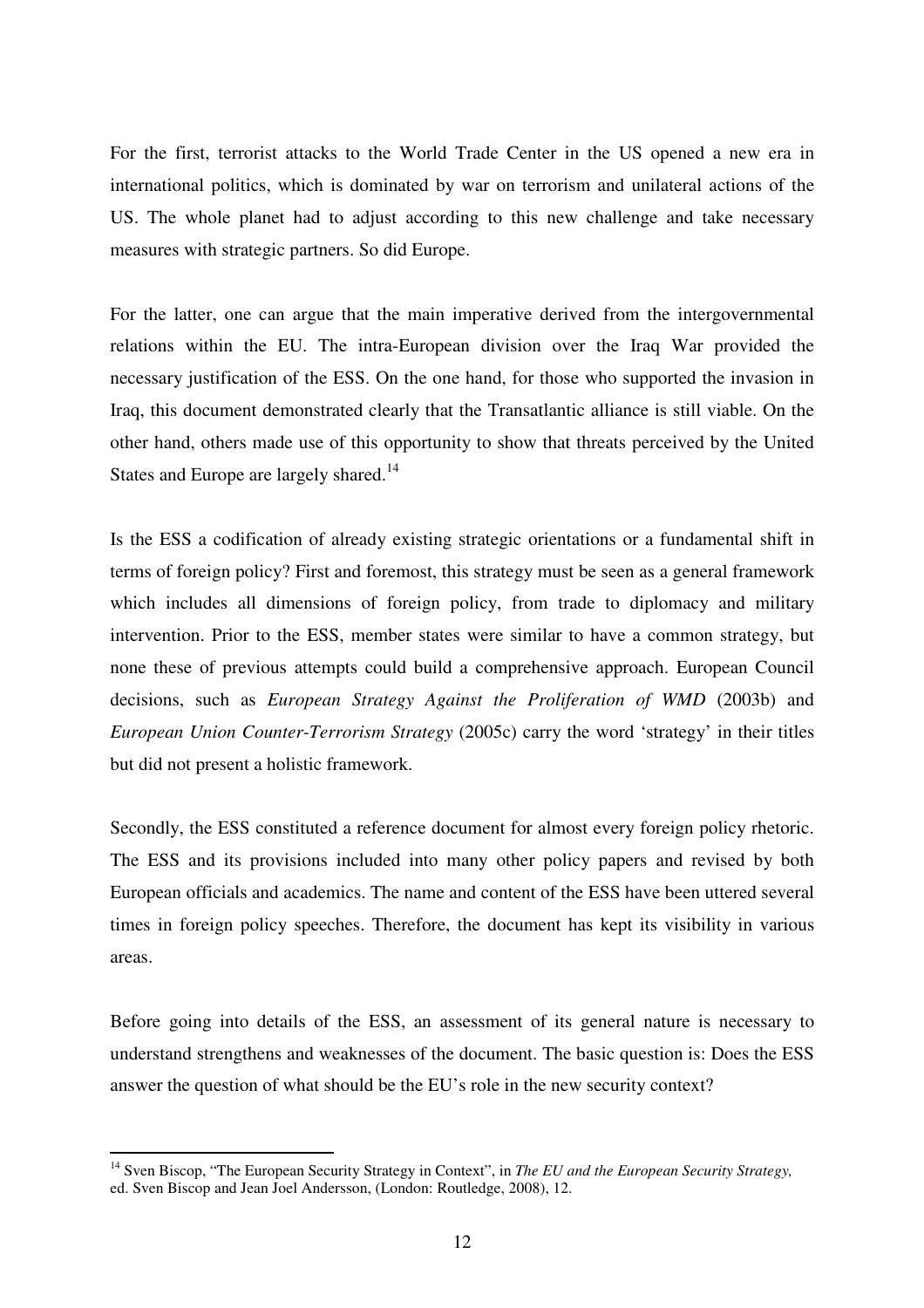The most striking characteristic of the strategy can be the fact that the document does not bring forward anything new but outlines existing established guidelines during the past ten years experience of the CFSP. Another criticism should point out its peculiarity that there is no real choice concerning the autonomy of the EU as an international security actor and the nature of its transatlantic partnership.<sup>15</sup> Member states preserved notably their essential competence to determine the degree of cooperation on a case by case basis.

On the threats side, the lack of the document to emphasize and to deal with their root causes renders the strategic foresight feeble.<sup>16</sup> The increasing inequality on the world and poor countries are not perceived as global threats and linked only with their possibility to provide safe heavens for fundamental movements and WMD proliferation.

The absence of a clear reference to human rights is surprising in terms of European identity construction and its ambition to promote this identity in external relations. Only the term 'well governed states' could find a place in the document, which is an obvious deficiency taking into account the political agenda that the EU projects.

What general perception should be drawn from the ESS? The EU, the most supranational regional engagement in the world, offers a political model which can be summarized as 'European Added Value'.<sup>17</sup> That is to say, a cooperative security understanding, rather than to compete with the military strength of the United States of America. As a general framework the ESS does not only a document concerned with security issues but it also codifies driving forces and guidelines of EU's external relations for further development of 'Europe as a global actor.'

## *Threat Assessment*

The main assessment concerning threats perceived by the EU would be to assert that the distinction between internal and external security is increasingly blurred. The borders merely can no longer hamper the infiltration of global security challenges into Europe and keep

<sup>15</sup> **Ibid.,** p. 17

<sup>&</sup>lt;sup>16</sup> Cristina Churruca, "Criticizing the EU Security Strategy: The EU as a Regional Cooperative Security Provider", *Revista Electronica de Estudios Internationales,* 2005

<sup>17</sup> **Idem.**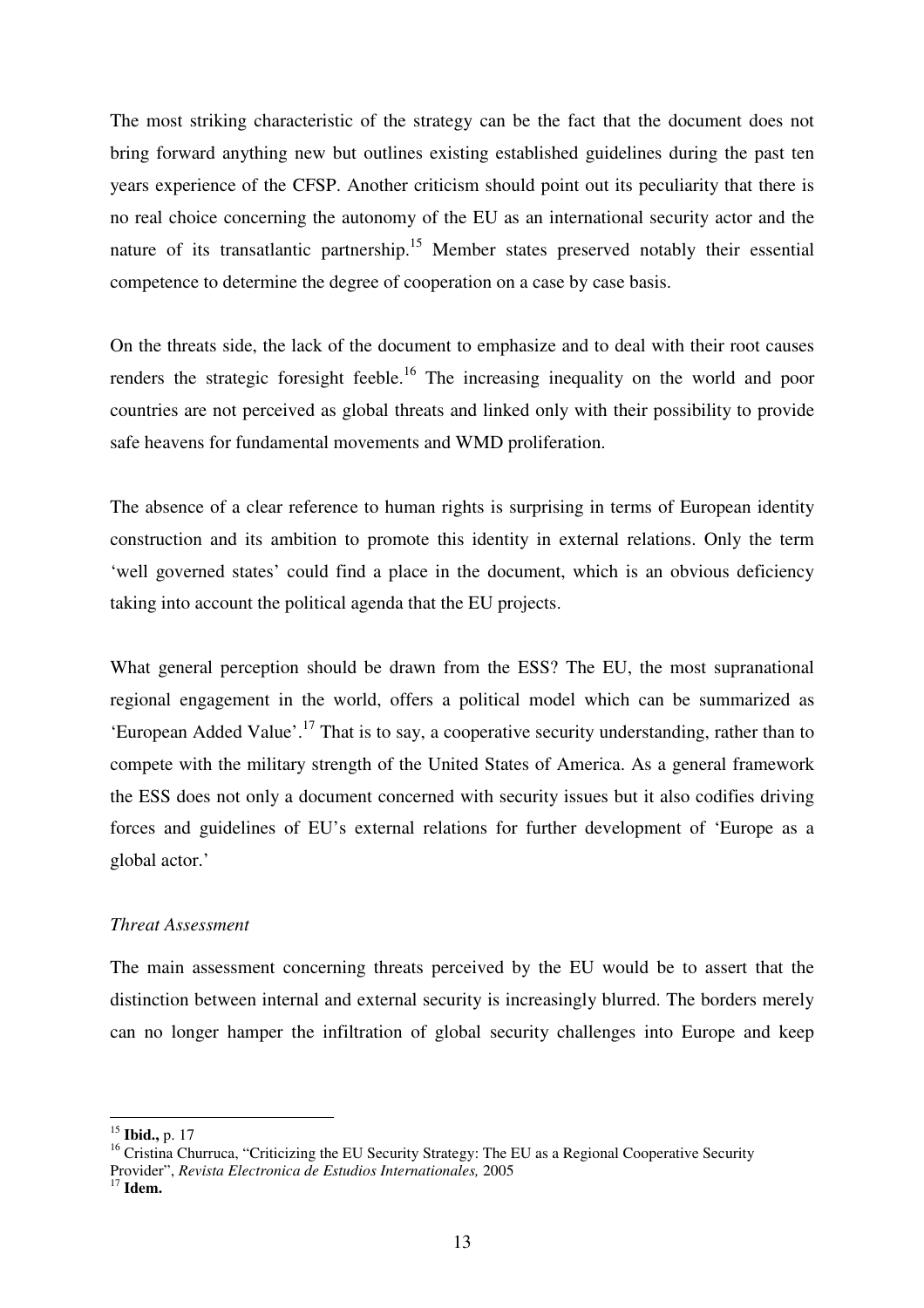European people immunized from security concerns. Hence, the EU considered a threat perception in accordance with this fundamental development.

Five key threats have been identified in the ESS; international terrorism, proliferation of Weapons of Mass Destruction (WMD), regional conflicts, failed states and organised crime. By adopting such a comprehensive range of menace, the EU points out the incapability of territorial defence understanding of the Cold War to address today's challenges. This is clearly expressed by 'the first line of defence now lies abroad'. In other words, Europe will confront threats beyond its borders before their impacts reach to Europe.

To distinguish traditional threats; namely regional conflicts, organised crime and failed states from new ones; proliferation of WMD and international terrorism is self-explanatory as far as their sources and impacts are concerned. However, a ranking among these threats would be misleading because some of them have indirect effects on European security, whereas new conceptions might cause direct insecurity. The entanglement of these threats, that is to say, the linkage between WMDs and failed states, their incapability to prevent organised crime and international terrorism, and the possibility of terrorists to acquire WMDs clearly shows the vicious circle of security.

An analysis of old threats is therefore seems plausible if they are duly inserted into changing context of the globalised world. To which degree do failed states pose threat to European security, unless they are situated in Europe's immediate neighbourhood? A three-ponged analytical answer can comprehend its link with the  $EU<sup>18</sup>$  Failed states, which is terminologically different than *rogue states* preached by the US, aggravating internal and external security risks. The absence of a stability and robust authority entail nongovernmental actors to perpetuate outrageous events. Intra-regional conflicts, civil wars; arm, drogue and human trafficking, ethnic and sectarian violence are to be amplified in failed states. This mostly distorts the political regime and provides comfortable seats for corrupted politicians.

Therefore, the first impetus for the EU is related to its values to be promoted. In accordance with its security paradigm, violence of human security – including severe human rights

<sup>18</sup> Jean-Jves Haine, "The European Security Strategy Coping with Threats: Is Europe Secure?", in *The EU and the European Security Strategy,* ed. Sven Biscop and Jean Joel Andersson, (London: Routledge, 2008), 27.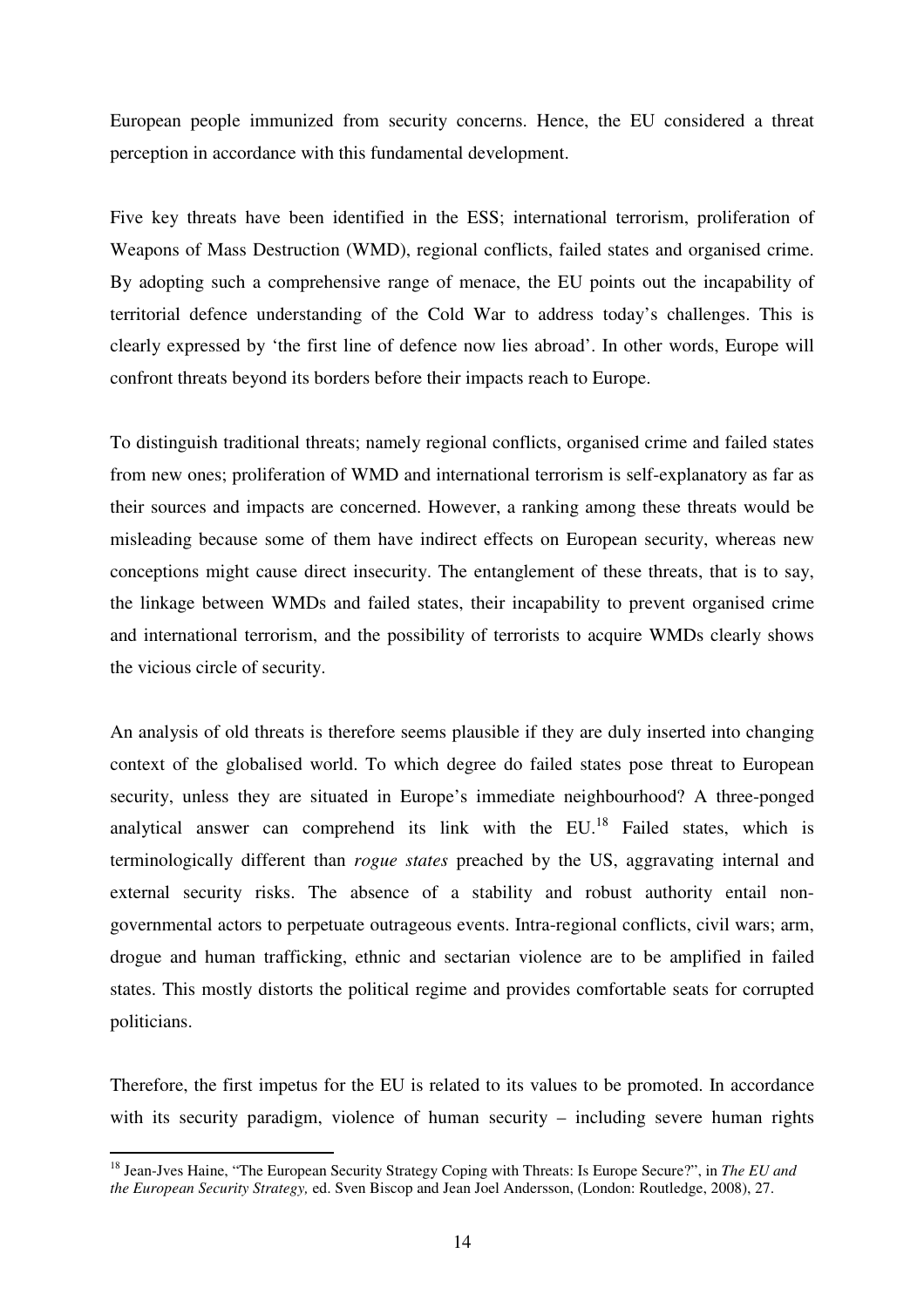infringements – triggers EU's intervention into troubled areas aiming at preventing ethnic cleansing and genocide. Rwanda, Congo and Darfur are ominous examples of international community's inaction and its consequences. The EU thus considers stabilizing these areas as a contribution to the security of the concerned population and that of its own. Second dimension is in essence an issue linked to governance. A government deprived of popular concerns cannot protect the well-being of its society. Social and economic equality, political rights, rule of law and fundamental civil freedoms are prone to be discarded by those authorities. This might easily lead to social uprisings, international fundamental movements and civil unrest. Thirdly, international terrorism comes forward at this point with the case of Afghanistan, which was the safe base for terrorist, who perpetrated 9/11 attacks.

Regional conflicts can have same impacts on security issues. These events cause mass immigration, severe insecurity and necessary conditions for smuggling, including destructive arms. Conflicting interests in those areas 'can fuel the demand for WMD'. The ESS namely calls the Middle East, a region which undermines global stability due its protracted feuds and natural resources.

The third 'old' threat, organised crime is to flourish under those circumstances, where political authority looms. The ESS considers 'Europe is a prime target of organised crime'. This is to threaten people's every day life and has internal as well as external dimensions. Illegal drugs, immigrants and weapons are provided by country with weak states. Its possible link with terrorism is not neglected.

9/11 attacks turned all danger and risks analysis upside down and introduced new threats into the political agenda. This means<sup>19</sup>, what was previously the worst case is now the possibility. The main concern is 'to prevent the world's most dangerous terrorists to acquire world's most dangerous weapons'. Europe could not stay out of this scope and therefore, proliferation of WMDs is a security concern to the EU as well.

The reasons why Europe entered into nuclear diplomacy can be understood in the context of the period after the Berlin Wall's collapse and 9/11 attacks. If the EU conducts intensive diplomatic talks with the countries that have nuclear ambitions, this aims both at balancing

<sup>19</sup> **Ibid.,** p. 36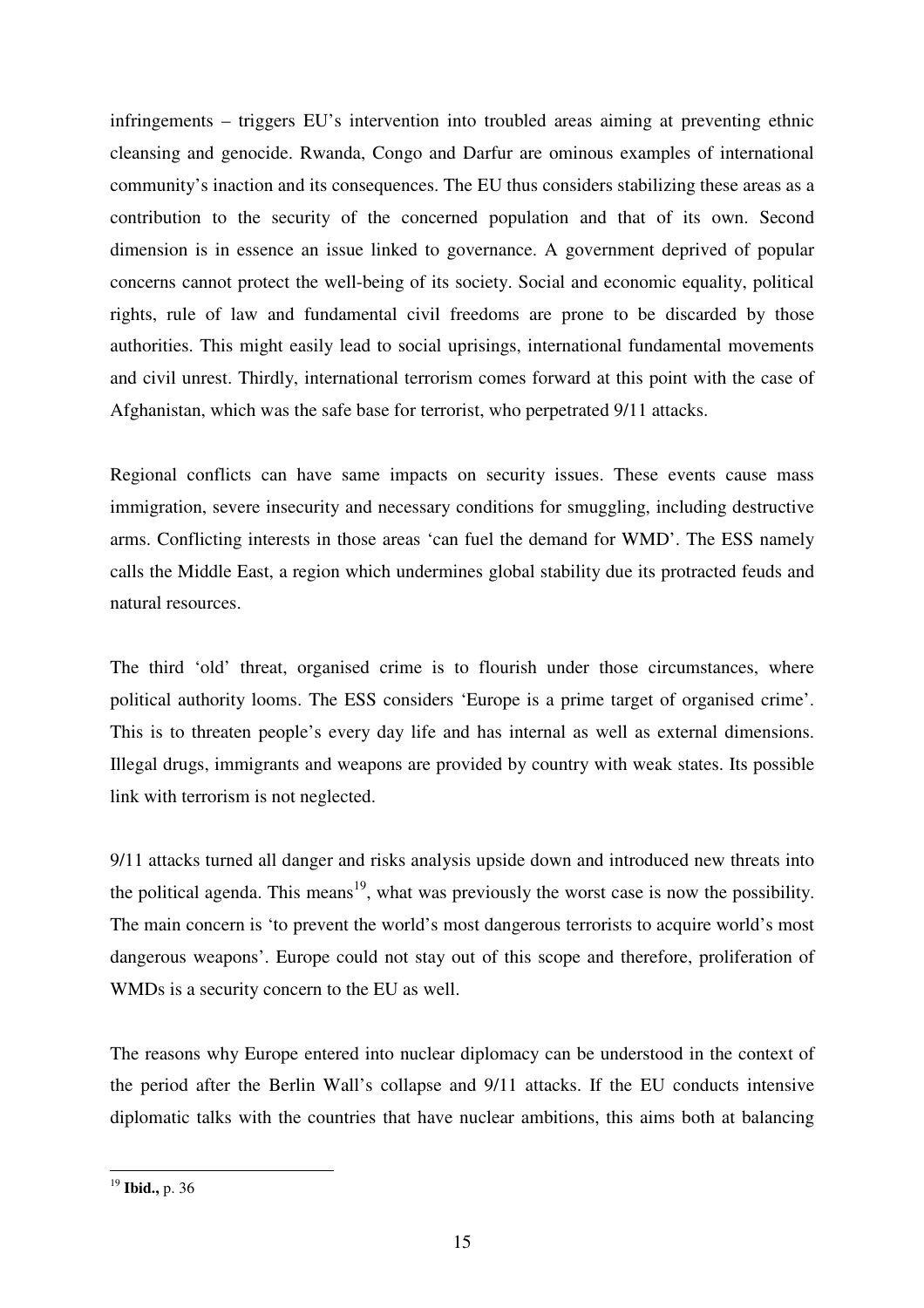the US' unilateral discourse with Europe's multi-lateral approach and avoiding the nuclear threats over its territory. More countries acquired nuclear weapons after the Cold War armament race led to regional tensions and put the global security in danger by amplifying sources and targets to an unpredictable extent. Researches on nuclear technology rendered the nuclear armament relatively easier but some states cannot assure the security of their nuclear arsenals. Hence, countries like Iran, North Korea and Libya – which renounced later on – became matter of concern for their nuclear ambitions, although the first one claims that the uranium enrichment aims nothing but peaceful energy. However, rough stance of the United States and lack of international cooperation of concerned states did not help to mitigate the tension. The EU has been involved in negotiations with Iran and bolsters efforts of IAEA to assure the transparency of its uranium enrichment program. This is also important to maintain the credibility of international non-proliferation regime and political status quo.

The most asymmetrical threat came to world's political agenda following the 9/11 attacks. The unprecedented 'war on terror' of the US has been started and the NATO invasion in Afghanistan aimed to deprive Al-Qaeda of its training camps and munitions. Terrorism considered in the ESS as a threat against whole Europe and which is 'willing to use unlimited violence to cause massive casualties'. Moreover, the document calls for a 'concerted European action' to uncover the terrorist bases in Europe and make the continent apart from this threat. Madrid and London bombings showed sorely the vicious face of terrorism. Today, terrorist cells in Europe and in other parts of the world possess strategic threat to Europe and put lives at risk.

Grass-root Islamism is widely considered as the main cause of terrorism. Therefore, to encounter fundamentalist movements and to mitigate resentments, social policies and counterterrorism activities must be contemplated with synchronization. Integration of Muslim minority to the European culture by social and economic means will dwarf their seclusion and prevent them to be exploited by terrorist groups. This will hamper further recruitment and phase out homegrown terrorism in the long-term. However, concerted intelligence gathering and joint police actions are needed in European wide to uncover terrorist cells and to suppress their activities.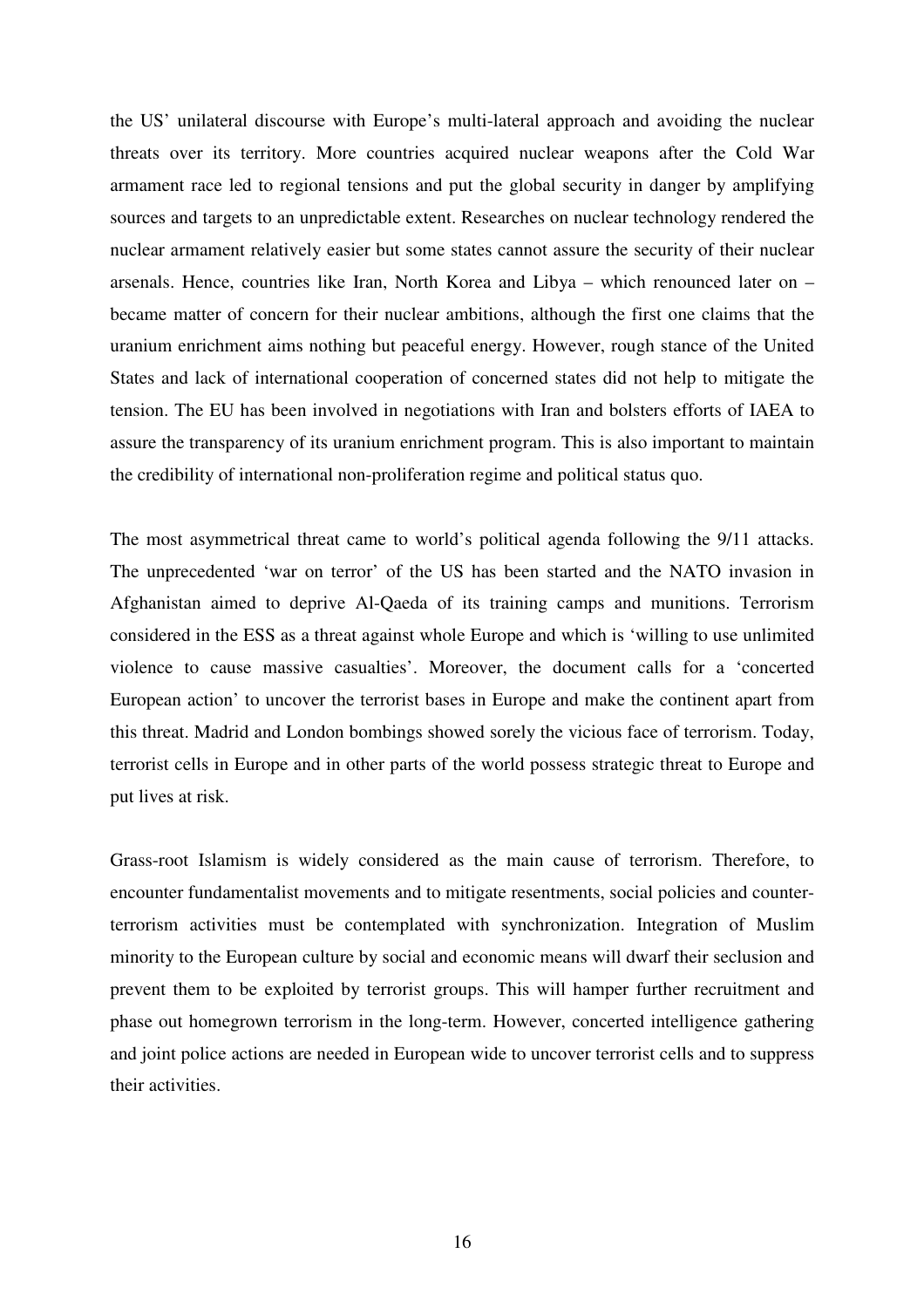#### *Challenging the Insecurity in Co-operation*

The strategy to confront these challenges is divided into three parts in the ESS: addressing the threats, securing the neighbourhood and effective multilateralism. Europe has responded to the 21. Century's issues and to the post- 9/11 area by taking rough measures, such as European Arrest Warranty, close co-operation with the US and strengthening multi-lateral agreements. The importance of a regional actor can be best measured by assessing its success to promote stability in its neighbourhood. Hence, enlargement process and European Neighbourhood Policy has played a vital role in stabilizing former-Soviet Union countries. Thorough efforts have been made to prevent corruption, organised crime and to increase social and political life in this geography.

However, the argument which is being examined in this chapter aims to explore the particularity of the EU in tackling with global crisis: multi-lateralism. The political project that Europe presents to the world passes through this conception, both theoretically and practically. This is articulated in the ESS as 'There are few in any problems we can deal with on our own. The threats described above are common threats, shared with all our closes partners. International cooperation is a necessity'. Those repercussions of Europe's relations with its immediate environment, international organisations and its strong alliance with the US in the ESS are to be handled now.

Firstly, European identity is being built by its contribution to security in the neighbourhood. Europe has enlarged towards East and adhesion of former socialist countries into liberal system has been widely regarded as the biggest achievement of the EU. This can be considered as the foundation of Europe's global role.<sup>20</sup> Europe has to develop stability and prosperity in its own region and more importantly, according to its own model of security understanding. The success of this process is the success of the EU as a political model.

In the same vein, the EU has developed European Neighbourhood Policy in 2004 to enhance its relations with various countries and to address strategic objectives set out in the  $ESS^{21}$ . Unlike enlargement process, where the EU unilaterally indicates its requirements and

<sup>20</sup> Roberto Menotti and Francesca Vencanto, "The European Security Strategy and the Partners", in *The EU and the European Security Strategy,* ed. Sven Biscop and Jean Joel Andersson, (London: Routledge, 2008), 105.

<sup>21</sup> European Commission, *European Neighbourhood Policy*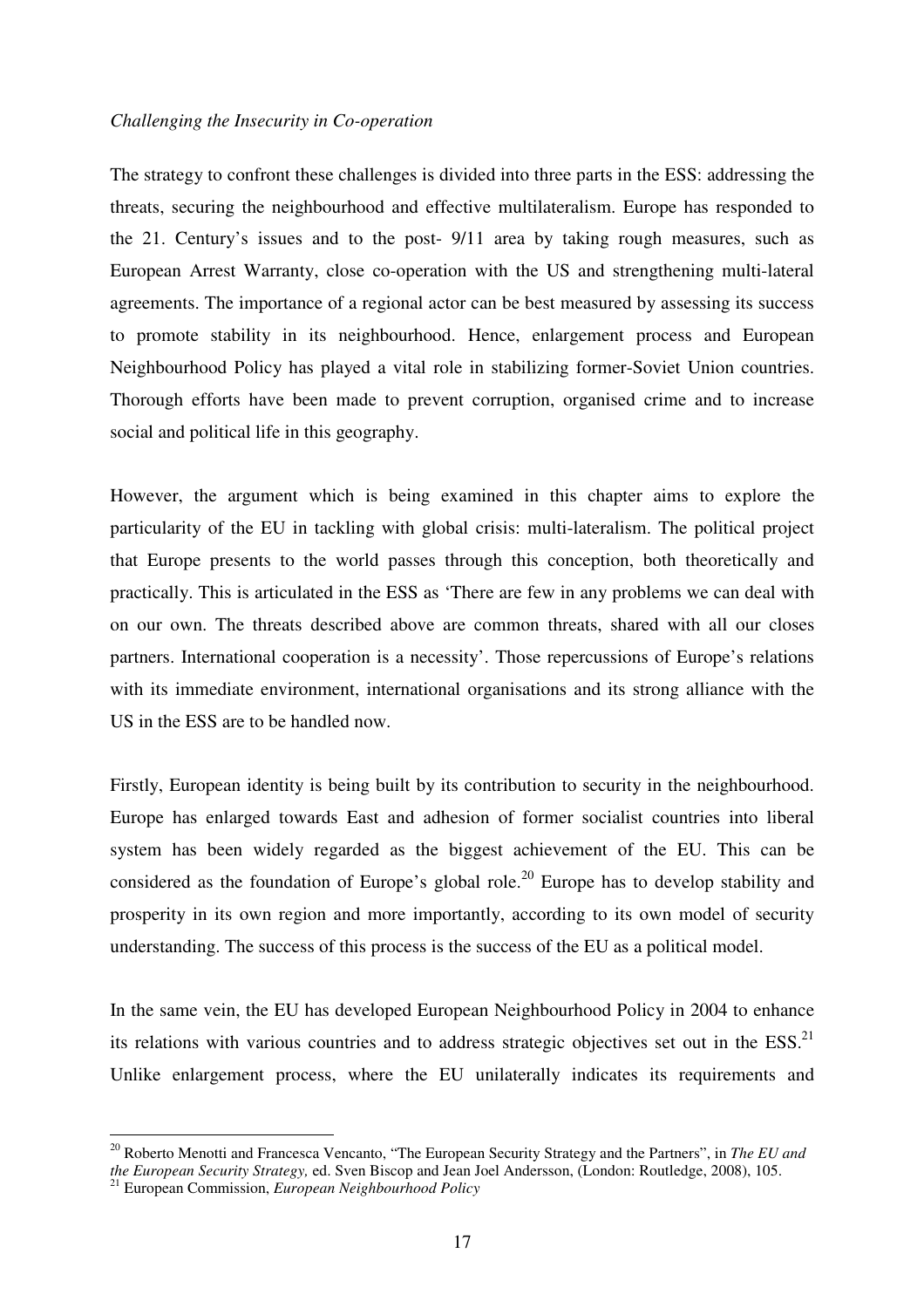observes the concerned country's compliance, the ENP bases on bi-lateral agreement with the partner country.

Regarding the regional co-operation with other parts of the world, Europe has made significant progress. Strong trade relations with Africa has yielded political rapprochement. Establishment of Peace and Security Council of the African Union, its functioning and model are inspired by the European Union.<sup>22</sup> Southeastern Asia has a soaring role both politically and economically. The EU has increasingly supported activities of ASEAN and involved through the membership in the ASEAN Regional Forum and in the Council for Security Cooperation in Asia-Pacific.<sup>23</sup> Engagements in Mediterranean Basin and Middle-East Region carry the stabilizing objective of the EU. Russia, as the Union's third biggest trade partner and major gas-supplier, has an important role in EU's Eurasia policies since Partnership and Cooperation Agreement in 1994. These co-operation areas cover economic issues & the environment; Freedom, Security & Justice; External Security; and Research & Education.<sup>24</sup>

Secondly, EU's strong commitment to reinforce multi-lateral relations is to be explored within the EU – UN context. The UN constitutes the main centerpiece of multi-lateral understanding in terms of values and institutions. Therefore, the EU needs the UN to beef up its complex policy understanding and the UN needs the EU Member States' engagement for its own purposes.

In draft text of the ESS, Solana proposed 'Strengthening the UN, equipping it to fulfil its responsibilities and to act effectively' statement,  $25$  in which what is meant with responsibilities and 'act' remained obviously unclear. As it is articulated in the final text, under the 'effective multi-lateralism' heading, 'the United Nations Security Council has the primary responsibility for the maintenance of international peace and security' was stated. EU's ostensible link to UN's activities stated as 'the EU is committed to reinforcing its cooperation with the UN to assist countries emerging from conflicts, and to enhancing its support for the UN in short-term crisis management situations.' To bolster UN's overarching institutional position in international politics and assure its strength particularly in the UNSC,

<sup>22</sup> Menotti and Vencanto, **Opcit.,** p. 112

<sup>23</sup> **Idem.** 

<sup>24</sup> European Commission, *External Relation Divisons, Russia*

<sup>25</sup> Richard Gowan, "The European Security Strategy's Global Objective: Effective Multilateralism", in *The EU and the European Security Strategy,* ed. Sven Biscop and Jean Joel Andersson, (London: Routledge, 2008), 25.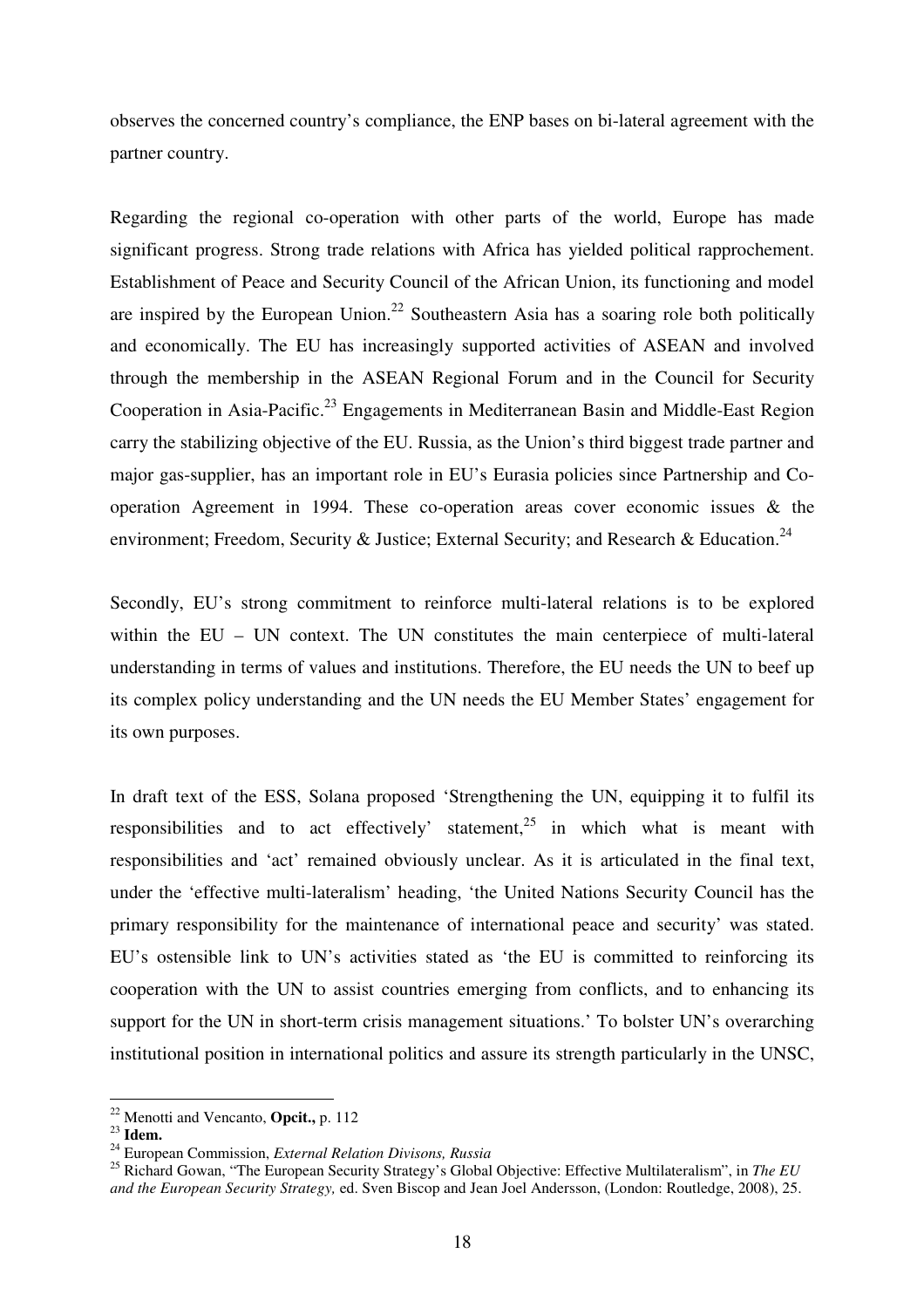the EU needs a more coherent and active stance in order to broaden its multi-lateralism project.

Finally, the third dimension of Europe's co-operative security understanding lies in its longlasting partnership with the US. The irreplaceable position of the US in the European security is reaffirmed by the statement; 'The United States has played a critical role in European integration and European security, in particular through NATO'. In drafting sessions of the ESS, Solana and his aids had several meetings with their American counterparts for view exchange; these interactions were widely welcomed by Washington.<sup>26</sup> For Americans, the main concern was to keep transatlantic partnership within NATO and increase Europe's operational capability together with military expenditure. This conviction surfaced due to experiences in Bosnia and Kosovo. One can argue that, slight differences between National Security Strategy of the United States and the ESS about threats, principles and means, the basic approach to global security issues are in accordance to a large extent. Both sides of the Atlantic worked together on fragile issues, such as Iran, Afghanistan, Kosovo and Russia. The outstanding question of the US raises to what the specific operational implementation of the ESS will be.

#### *Review of the ESS and Future Perspectives*

 $\overline{a}$ 

How did the ESS shape EU's foreign and security policy outcomes since 2003 and what is to be reconsidered according to today's security requirements? In the Implementation Report of the ESS in 2008, Javier Solana tried to shed light on this question.<sup>27</sup> The main responsible of the CFSP points out the increasing importance of the EU on the global scale and, first and foremost, underscores the success of EU enlargement process and that of the ENP. He further calls for deeper coordination between the EU and the UN to address global and regional risks in the multi-lateral context.

While key threats listed in the ESS, particularly terrorism, remain same, new challenges must be inserted into the EU's security agenda. Hence, the report introduces energy security, cyber security and climate change issues and calls for coherent action given the complexity of these

<sup>26</sup> Catherine Kelleher, "The European Security Strategy and the United States", in *The EU and the European Security Strategy,* ed. Sven Biscop and Jean Joel Andersson, (London: Routledge, 2008), 142.

<sup>27</sup> Providing Security in a Changing World, *Report on the Implementation of the European Security Strategy*, Brussels, 2008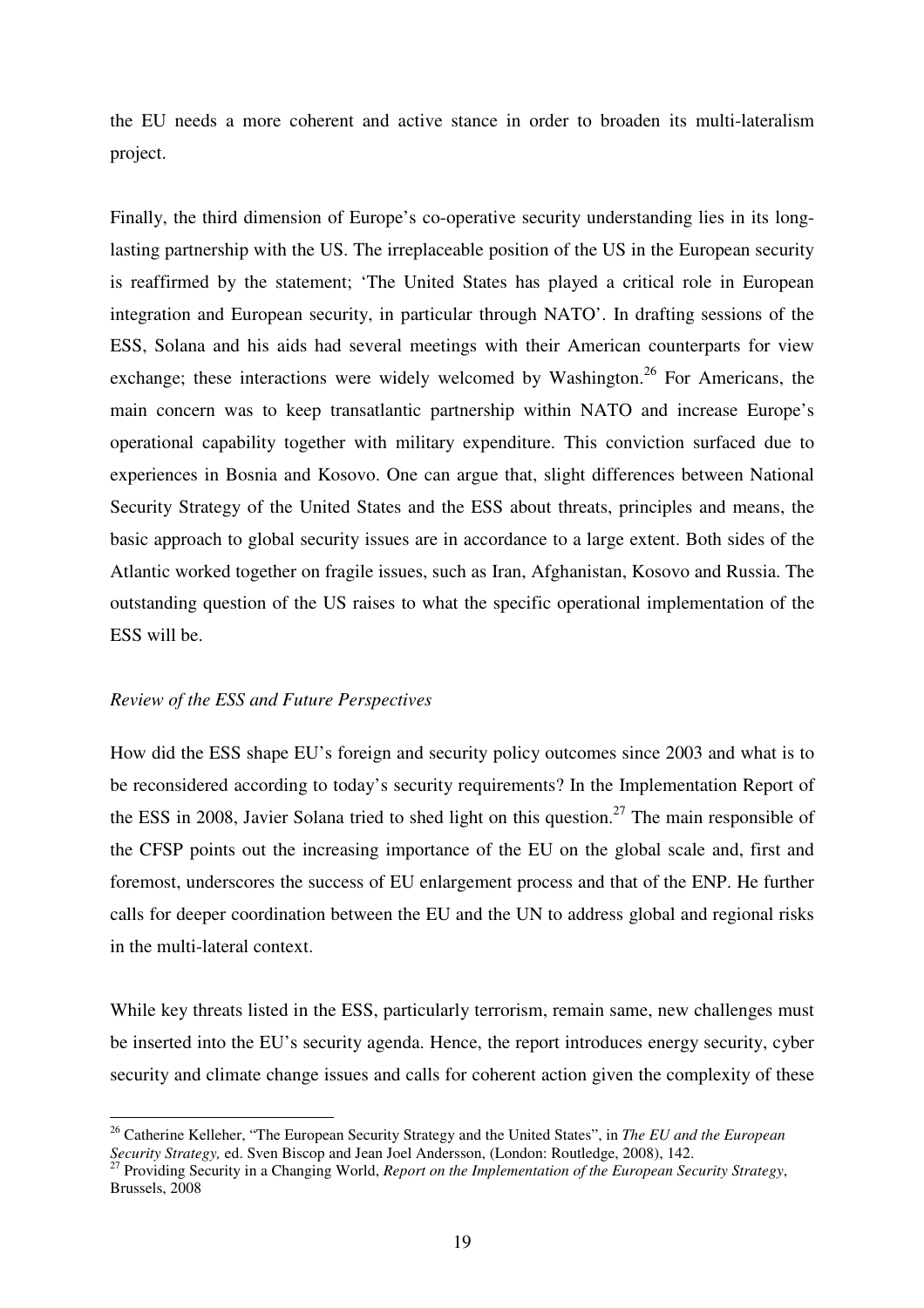risks. For the energy security, attention is drawn to the EU's dependency and the increase in the short-term, which reaches to 75% of its oil-gas importation. As far as cyber security concerned, the EU Strategy for a Secure Information Society is adopted in 2006 to tackle with interned-based crimes. Climate change is considered as 'threat-multiplier' by the High Representative Report in 2008.

However, some key issues at the stake must be contemplated in accordance with necessary conditions. Victory in Afghanistan is to be defined, doubts about further enlargement must be tackled and nexus between values and interests must be better articulated.<sup>28</sup> The European Security Strategy provides a common ground for member states to consider their security risks together and to address them by basing on common values and interests. Only a coherent and active Europe can tackle with the challenges of the globalised world and its threats and risks discussed above.

## **D. Assessment of the History: Changing Form of the Permanent Interdependence**

The historical context discussed above, which starts from the foundation of the modern Turkish Republic and ends with a projection on the  $21<sup>st</sup>$  Century, highlights the fact that Turkey and the EU are doomed to engage due to security reasons. This engagement which derived from Turkey's policy orientation at the outset implied Turkey's attachment to the West and provided a preliminary ground for the second half of the Century. When the Cold War started, both sides approached each other against common enemy. Turkey anchored its identity in the Western World while defending its territory by NATO. Europe considered Turkey as a reliable partner in a troubled region, which has been muddling through as far as its democratic regime was concerned.

In the post-Cold War era, the importance of this co-operation has not been debilitated but changed its parameters. Today, few doubt that Turkey has adopted a multi-dimensional proactive foreign policy, particularly in its neighborhood. This is mainly due to two major developments, which strengthened Turkey's position in international politics: The Capture of Abdullah Ocalan, the leader of PKK, in 1999 and the kick-off of EU Accession Talks in 2005.

<sup>28</sup> "Revisiting the European Security Strategy – beyond 2008"*, European Policy Centre*, Brussels, 2008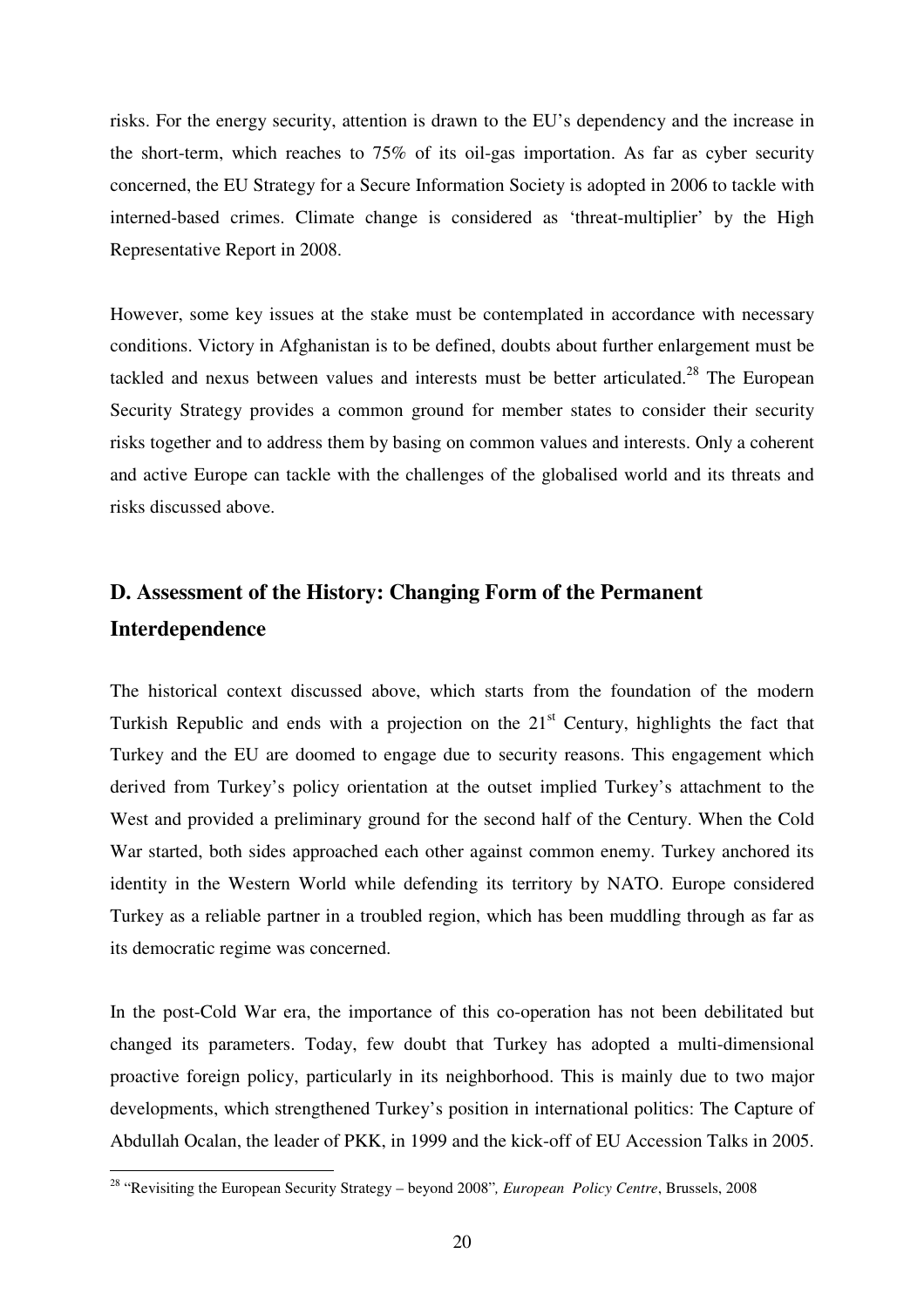As Minister of Foreign Affairs indicates,  $29$  Turkey endorsed Annan Plan in Cyprus to solve protracted dispute in 2004, has been mediating between Israel and Syria for peace talks, started negotiations with Armenia which is likely to bear fruits concerning closed border since  $1993^{30}$ . In the aftermath of Georgian War in summer 2008, Turkey initiated 'Caucasus Stability and Cooperation Platform' mostly to tackle with territory occupation of Armenia in Nagorno-Karabakh. Turkey has been elected to the United Nations Security Council as nonpermanent member between 2008 and 2010. This multi-dimensional approach is interpreted by some analysts as a fundamental perversion of Turkish foreign policy, mostly arguing that Turkey abandons secular and Westernist orientation in favor of Islamism $31$ , even though government consistently reiterates its strong commitment to the EU Membership process.

<sup>&</sup>lt;sup>29</sup> Republic of Turkey, Ministry of Foreign Affairs, Speech of H.E. Mr. Ali Babacan the 45. Munich Security Conference, 7 February 2009.

<sup>30</sup> "Turkey and Armenia Pave Way for Historical Accords", *The Wall Street Journal*, 03.04.2009

<sup>31</sup> Soner Cagaptay, "Secularism and Foreign Policy in Turkey", *Washington Institute for Near East Policy*, April 2007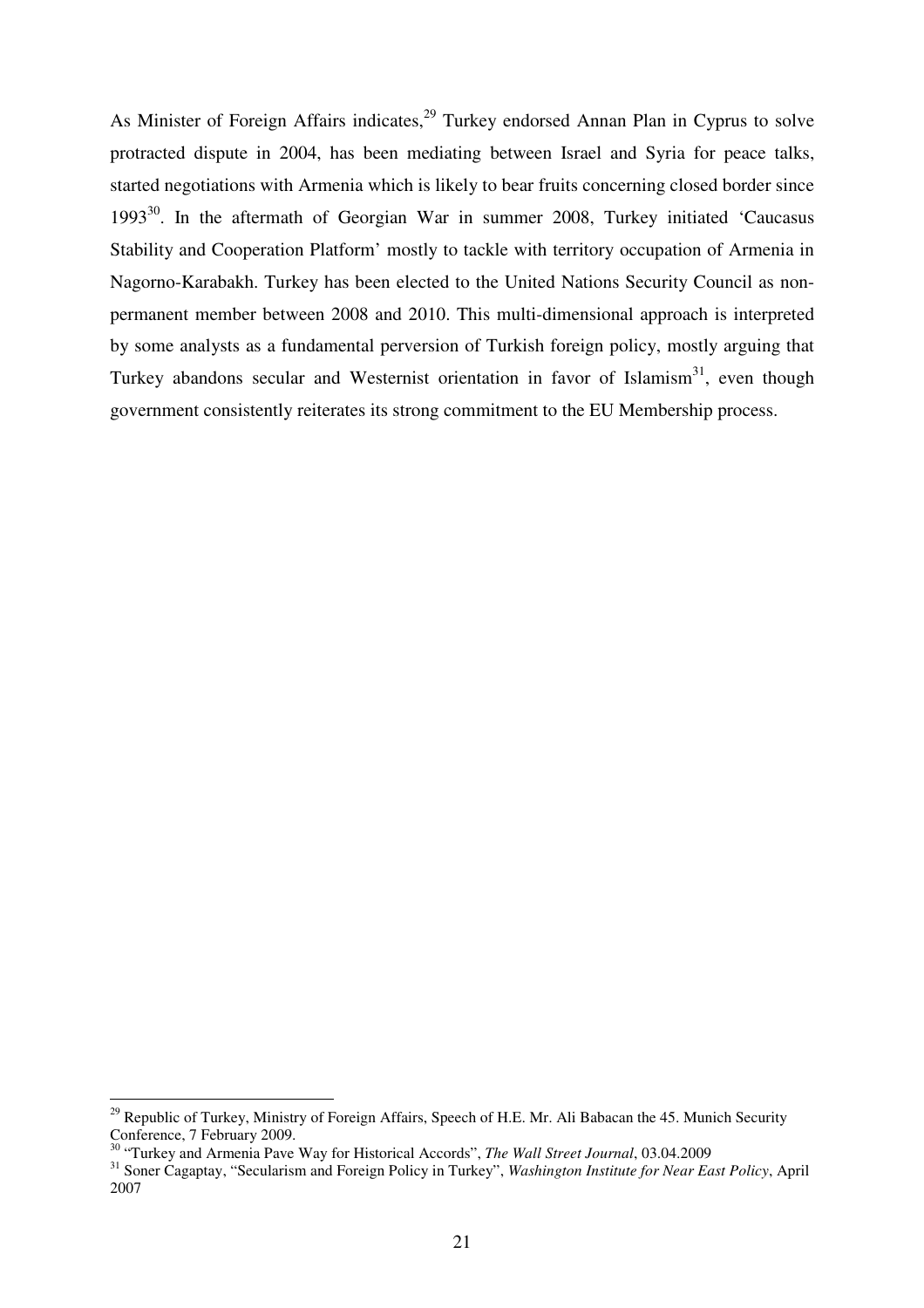## **SECURITY POLICIES AND MUTUAL CONTRIBUTIONS From Understandings to Outcomes**

## **A. Comparison of Security Understandings of the EU and Turkey**

### **I. Europe: Human Security**

Perceptions shape actions. Interpretation of a fact strictly depends on the understanding and the value that one confer to objects, actors and events. The definition of a threat and means to confront it thus differ according to decision-maker's perception. Therefore, utmost important must be attached to reasons of the change in perceptions and the tendency towards new ones.

Fall of the Berlin War and the end of the Cold War brought new security paradigms to Europe, mostly by questioning the traditional approach of state security. Since decades, the main threat perceived by States had been external menaces against their borders and societies. National security had been conceived as an object which must to be protected against rivals without examining its internal dynamics and needs. The holistic approach to national security and its protection could hardly put the human at the center of the security conception because the natural superiority of State had to eclipse individual's main concerns. However, even during the though times of the nuclear armament between two superpowers, populations raised their voice en masse and especially in late 1960s and 1970s, upheavals of educated youngsters in the United States and in Europe clearly demonstrated the fact that political organizations can hardly succeed in removing the insecurity of its concerned sphere by neglecting people.<sup>32</sup> The mobilization of youth brought some concepts into the light, such as gender equality, individual's blooming and recognition of social disparities which are intrinsic

<sup>32</sup> Eric Hobsbawm, *The Age of Extremes,* (Newyork: Vintage Books, 1996), 287 – 320.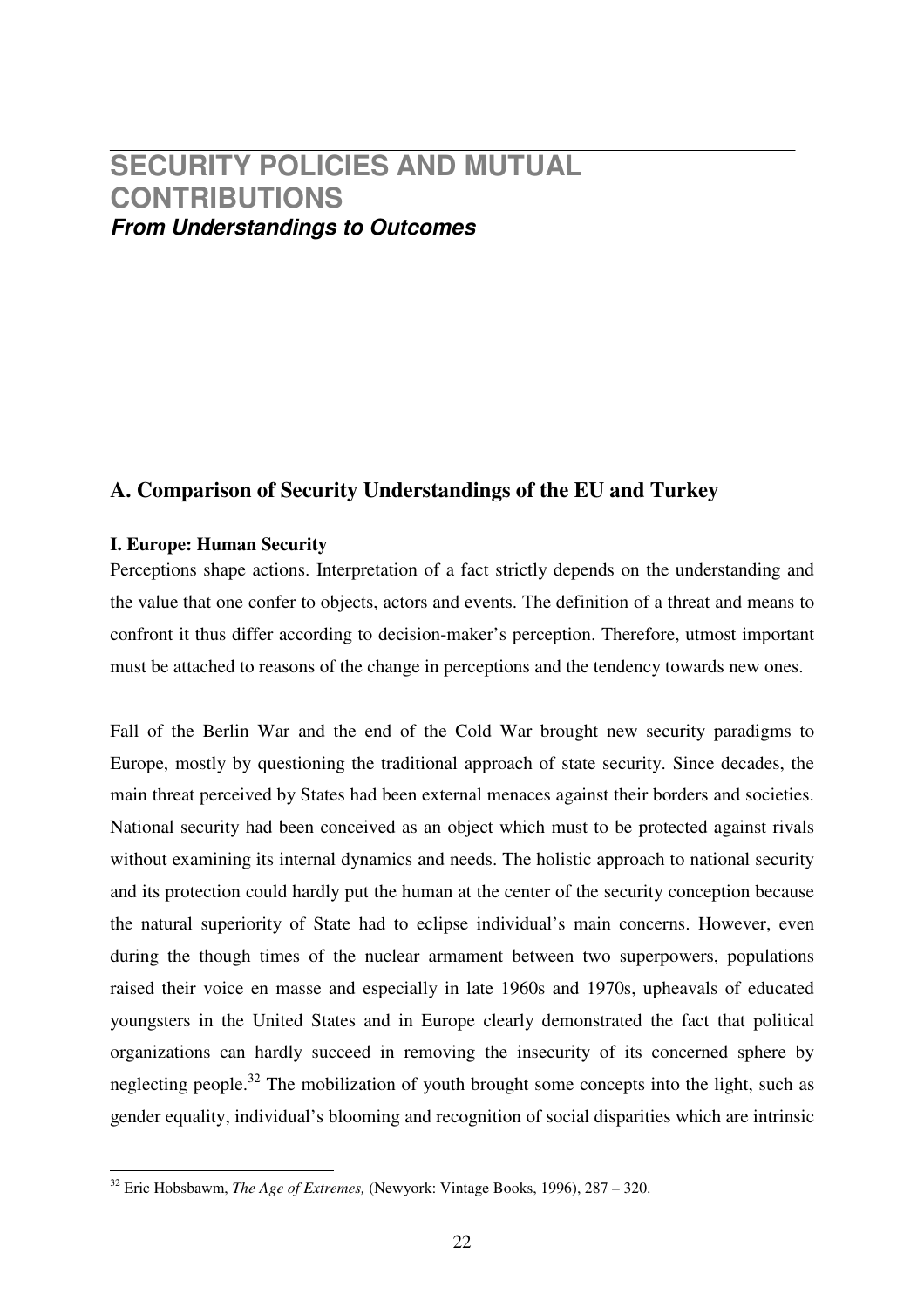to human life and could shake the solid ground on which the social order and political authority based.

Nevertheless, admittance of the individual as an actor of the security consideration had to wait the collapse of the Soviet Union. This was mostly due to the peculiarity of the Cold War, which had political and economic repercussions in daily life and constrained populations by urging them to be concerned with primordial needs. Tensed relations fostered the fear and therefore confined the freedom to the limits defined by political authority. The ideological consolidation within two blocs was rather strong that stratification of the society and personal diversifications were nearly invisible. National borders were so entrenched by nuclear deterrence that transnational mobilizations were very rare and therefore, threats had been expected from outside of the borders. These acceptances have undergone to major changes by early XX. Century.

Today, the understanding of security defined by the EU converges overwhelmingly with, and is inspired by the conception of human security. Dynamics of the post-Cold War area and more specifically concerns expressed in the European Security Strategy (ESS) in 2003 imply involvement of human security in Europe's area of interest. Consequences of a shift from state security to human-centered security are various both for object concerned and instruments to be mobilized.

Human security conception has been proposed by Dr. Mahbub ul Haq, in the United Nations Human Development Report of  $1994^{33}$  with its emphasis on "freedom from fear" and "freedom from want". In this report, it has been proposed that the security paradigm has to be expanded to include various areas, such as; economic, food, health, environmental, political, personal, community security. The insecurity has to be considered as a concept which includes every hurdle which impedes the individual to realize its own potential. Former Secretary General of the United Nations, Kofi Annan, describes human security in its broadest sense and points out that it embraces far more than the absence of a violent conflict. It encompasses human rights, good governance, access to education and health care.<sup>34</sup> The human security brings together the human elements of security, rights and development.

<sup>33</sup> "Human Development Report", *United Nations Development Programme* (1994)

<sup>34</sup> Kofi Annan, "Secretary-General Salutes International Workshop on Human Security in Mongolia." Two-Day Session in Ulaanbaatar, May 8-10, 2000. Press Release SG/SM/7382.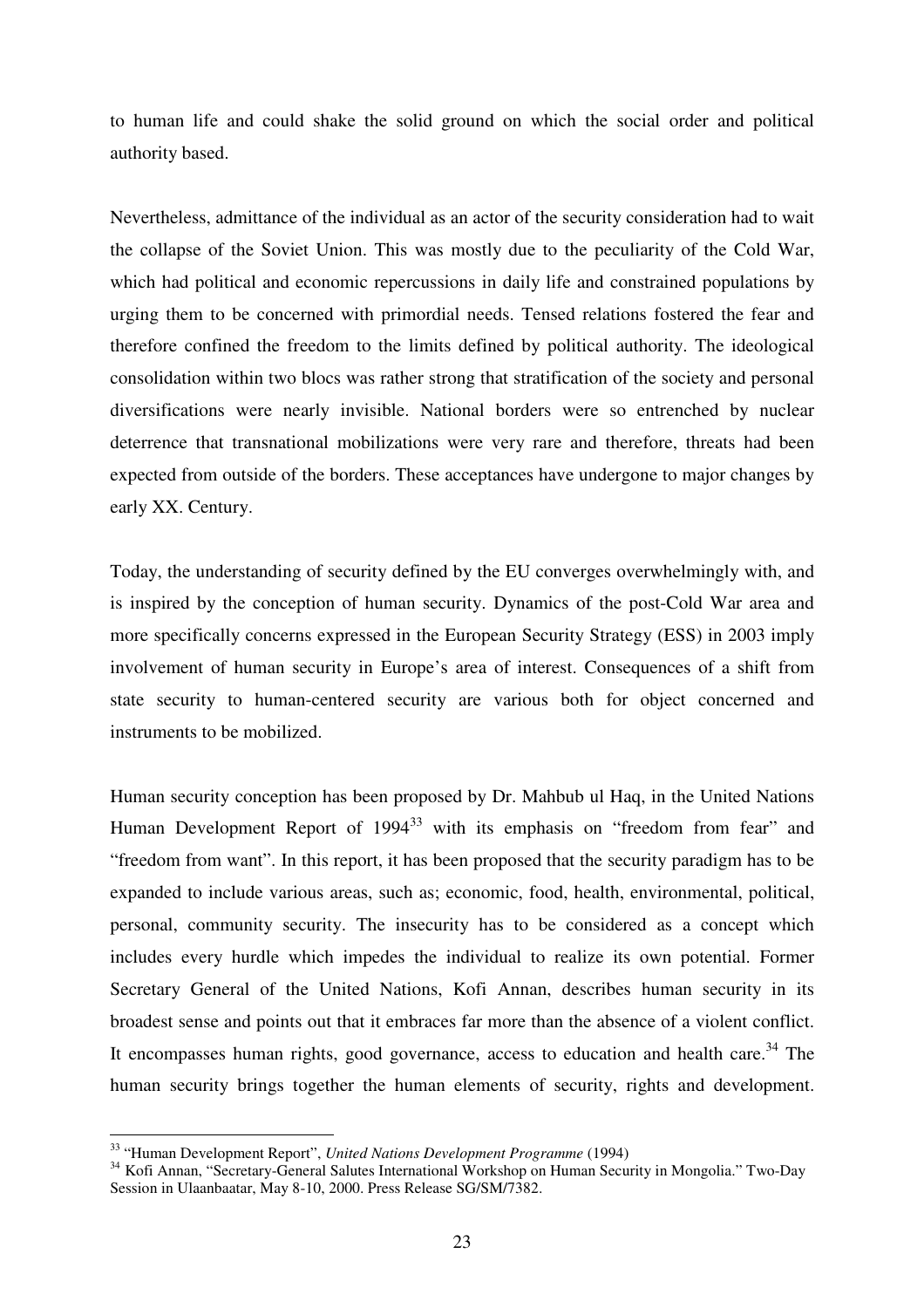Therefore, HIV/AIDS, climate change, diseases, political inequity, organized crime, terrorism and deprivation of commodities are considered menaces against human security.

The reason why a human-centered security understanding is needed lays in the very nature of globalisation. Since the end of bi-polar world, threats to populations that come from outside of the borders conspicuously reduced and most of the civilian casualties have been caused within the states. The notion of national security has become blurred thus civilian wars, international terrorism, intrastate conflicts, epidemics, human and arm smuggling and climate change have created human disasters particularly in notoriously instable regions. Globalised world brought these calamities closer to each other and politicians of Europe recognized that to secure the homeland is only possible by contributing to the global security.

A last point to be raised about human – state security distinction is that these two understandings do not necessarily replace each other. Security between states remains a basic condition for the security of people, but national security is not sufficient to guarantee people's security.<sup>35</sup> Thus, human and state security must be seen mutually dependent.

After this brief explanation, it seems highly relevant to associate EU's security perspective with the human security. The obvious link between peace and prosperity underlined in the ESS demonstrates that states must be in service of their people's well-being and assure the absence of violence in human life by doing so. Five key threats listed in the ESS; terrorism, the proliferation of weapons of mass destruction, regional conflicts, failing states, and organised crime are interlinked and related to human security in terms of its causes and affects which go far beyond of national borders. Therefore, an understanding of asymmetric challenges which may endanger individual is of paramount importance in EU's security agenda.

Objectives and strategic approaches stipulated in the ESS in order to cope with these challenges also converge with the understanding of human security. Europe's aspiration to promote its values and introduce its political project in its immediate neighborhood and in troubled areas is the basic sign of this perspective. Assuring a multi-lateral understanding of relationship among nations, protection of human rights and democracy, establishment of

<sup>35</sup> "Human Security Now", *Final Report of the Commission on Human Security*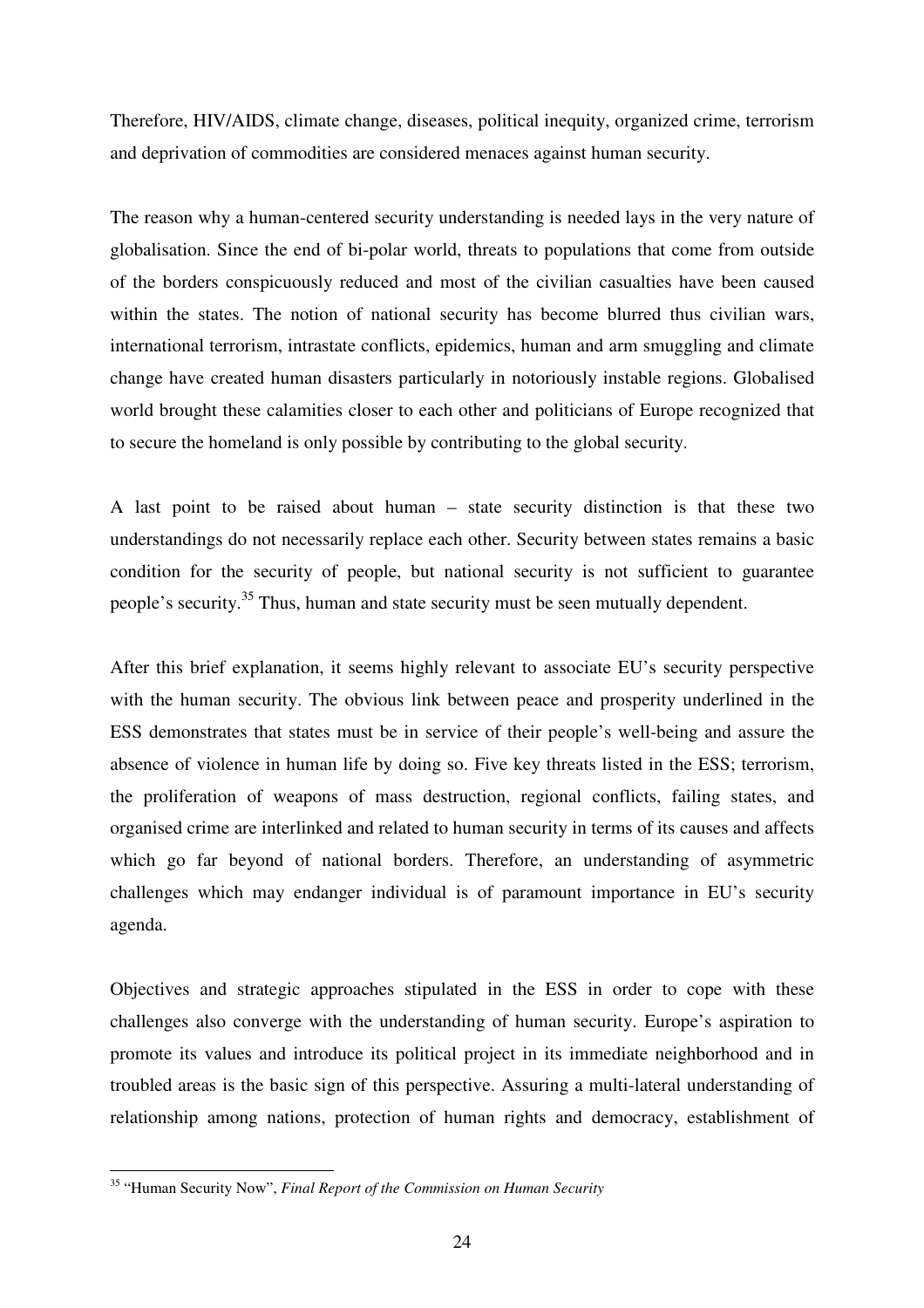liberal economic system and peace agreements through regionalism are key elements of this policy. These means overwhelmingly comply with the requirements of removing the threats perceived by Europe.

Moreover, High Representative for Common Foreign and Security Policy, Javier Solana, makes clear references to the willingness of the EU to build human security in the world. Mr. Solana also estimates that all activities that the EU undertakes, including ESDP missions, are coherent with the concept of human security.<sup>36</sup> Also academic debates that pledge for European human security doctrine mainly focuses on three points to explain why Europe needs to adopt completely this approach.<sup>37</sup> Firstly, the moral belief that all human beings deserve the prosperity and every life is equally worth. Secondly, legal obligations deriving from Art. 55 and 56 of the United Nation's Charter which saddle to the nations to respect human rights in their relations. Finally, the idea which is related to the self-interest of Europe advocates that Europe cannot be secure while others live in severe insecurity.

#### **II. Turkey: Traditional State Security**

 $\overline{a}$ 

Given the historical background and the political culture, it is not surprising that a country like Turkey has kept its state security conception since decades. Established in 1923, modern Turkish Republic turned its face towards Europe although situated on geography with severe instability and insecurity around. The famous phrase of the founder of modern Turkey, Mustafa Kemal Ataturk, formulated the basic principle of Turkish foreign policy: 'Peace at home, peace in the world.'

Nevertheless, as the inheritor of a multi-national Empire and survivor of the national independence war, Turkey's social and cultural pattern generated the general framework of political life; which can be summarized as weak society, strong state. The reason of sublimity of the Turkish State can be understood by examining two different factors. Firstly, internal factors of Turkish political life are determinant. The state centric perception has been fostered by bureaucratic elites and army to preserve the secular and republican political regime of the country and to cement the national cohesion. Even today, the indistinct line between political

<sup>36</sup> Report on the Implementation of the European Security Strategy, *Providing Security in a Changing World,* Brussels, 11.12.2008

<sup>37</sup> "A Human Security Doctrine for Europe", *The Barcelona Report of the Study Group on Europe's Security Capabilities,* Barcelona, 15.9.2004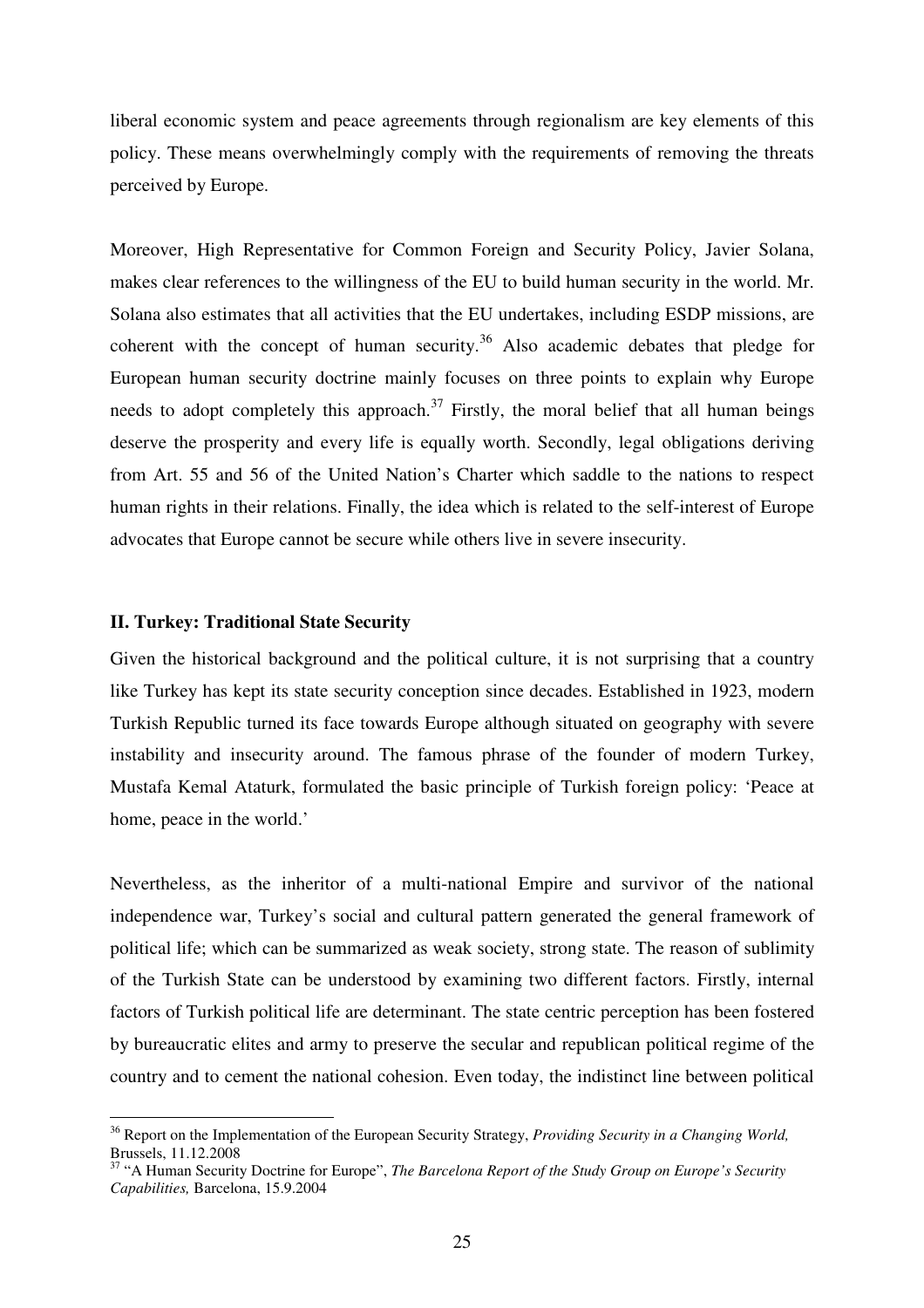and social spheres entails the intervention of political authority in almost every realm of the daily life at the expense of individual's autonomy. The guardian of the secular system, Turkish army, plays a decisive role in the definition of national security and national interests. The army reaffirmed its historical strength by having ousted four times democratically elected governments since 1960. The notorious coup d'état in 1980 aimed at suppressing all civil political movements by using all coercive instruments. Its crop, the Constitution of 1982, is still in force and provides the solid ground of military political environment in Turkey, despite fundamental amendments brought by the EU reforms. Article 118 of the Constitution<sup>38</sup> which indicates the form and the competences of the National Security Council is an explicit evidence of this fact. The General Staff, unlike other NATO Member States, is directly responsible to the prime minister and not to the ministry of defence. The ascendancy of armed forces in the Turkish political life thus impedes democratic accountability of political decisions and, as a consequence, integration of civil concerns to the security paradigm.

Secondly, external factors constrain Turkey's political choices. The disquieting geopolitical position of the country led to feud relations with its neighbors and kept the forces embattled in some regions, such as Aegean Sea and in the Southeast. During the Cold War, the permanent threat of Soviet expansionism and its influence in the southern part has impelled Turkish decision-makers to take an outright stance beside Western alliance, without any room for autonomy. The challenges that Turkey has to deal with, such as Cyprus conflict and eventual Turkish intervention in 1974, the Islamic revolution of Iran in 1979, the tension over Aegean Sea with Greece, PKK's (Kurdistan's Workers Party) terrorist attacks since 1984, Syria's support to terrorism, problems over borders and distribution of water resources have been – some of them still are – inevitable components of national security concerns. These conventional threats can be met mostly with conventional means. They constitute the basic argument of Turkish army's strength in political life, as an instrument of its justification.

Hence, the combination of these internal and external factors created the understanding of security in Turkey has, as defined by the Turkish Ministry of Foreign Affairs, three-fold

<sup>&</sup>lt;sup>38</sup> An important part of this article is: "The National Security Council shall submit to the Council of the Ministers its views on the advisory decisions that are taken and ensuring the necessary condition with regard to the formulation, establishment, and implementation of the national security policy of the state. The Council of Ministers shall evaluate decisions of the National Security Council concerning the measures that it deems necessary for the preservation of the existence and independence of the state, the integrity and indivisibility of the country and the peace and security of society."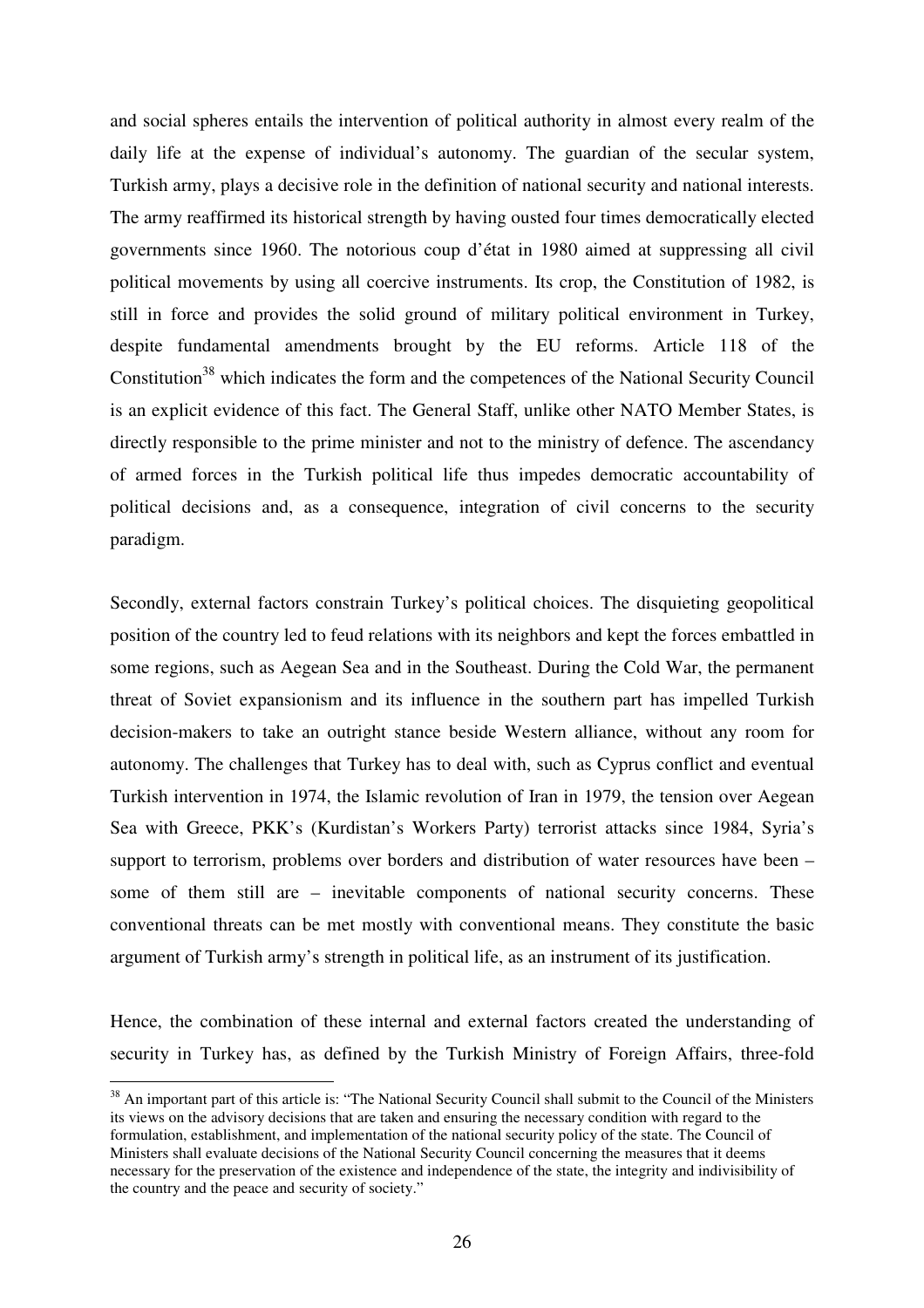nature: ensuring the survival of the population; protecting territorial integrity and preserving the basic identity of a nation, as shaped by political, economic, social and cultural traits.<sup>39</sup> These key elements can be preserved by national and collective security means, which have been conspicuously intertwined following the Cold War.

## **B. Common Foreign and Security Policy of the EU**

#### **I. How to Analyse the CFSP**

 $\overline{a}$ 

Common Foreign and Security Policy of the European Union has been established with the Maastricht Treaty in 1992 and constituted the second pillar of the Union ever since. The CFSP, however, is a complex structure which can be analyzed by referring to four points. Therefore, a multi-dimensional approach is needed to handle this structure.

To this aim, four key points are to be explored.<sup>40</sup> The first point is to examine the EU as an international actor; with its own policies, identity and interests. The extent to which the EU can be considered as a genuine actor is the central question of the unit analysis. Another important ordeal is to understand whether there is a distinction between the own interests of the EU and those of Member States. It is overwhelmingly argued that the EU foreign and security policy is nothing but a sum of its member states' national interests. However, despite diverging interests among them, liberal values (democracy, rule of law, individual freedom) that are preached by the EU provides the common ground for a concerted foreign policy as a prevailing factor in some areas and asserts an 'identity of the EU' on the global scale, thus upgrades the EU to an international unit.

This brings us to the second point; policies. The EU has various policies (Development, neighborhood, environment, trade) at different levels. The capacity to elaborate and to conduct a policy in a certain area is one of the determinants of a given actor. The EU, in the context of the CFSP, is totally dependent of the Member States, because in the domain of foreign and security policy, countries are fiercely opposing to cede their sovereignty to a supranational structure. However, when it comes to trade relations with third countries, the

<sup>39</sup> Republic of Turkey, Ministry of Foreign Affairs, *Turkey's Security Perspective, Historical and Conceptual Background*

<sup>40</sup> Knud Erik Jørgensen, "Overview: The European Union and the World", in *Handbook of European Union Politics,* ed. Knud Erik Jørgensen, (London: Sage Publ., 2006), 508 – 520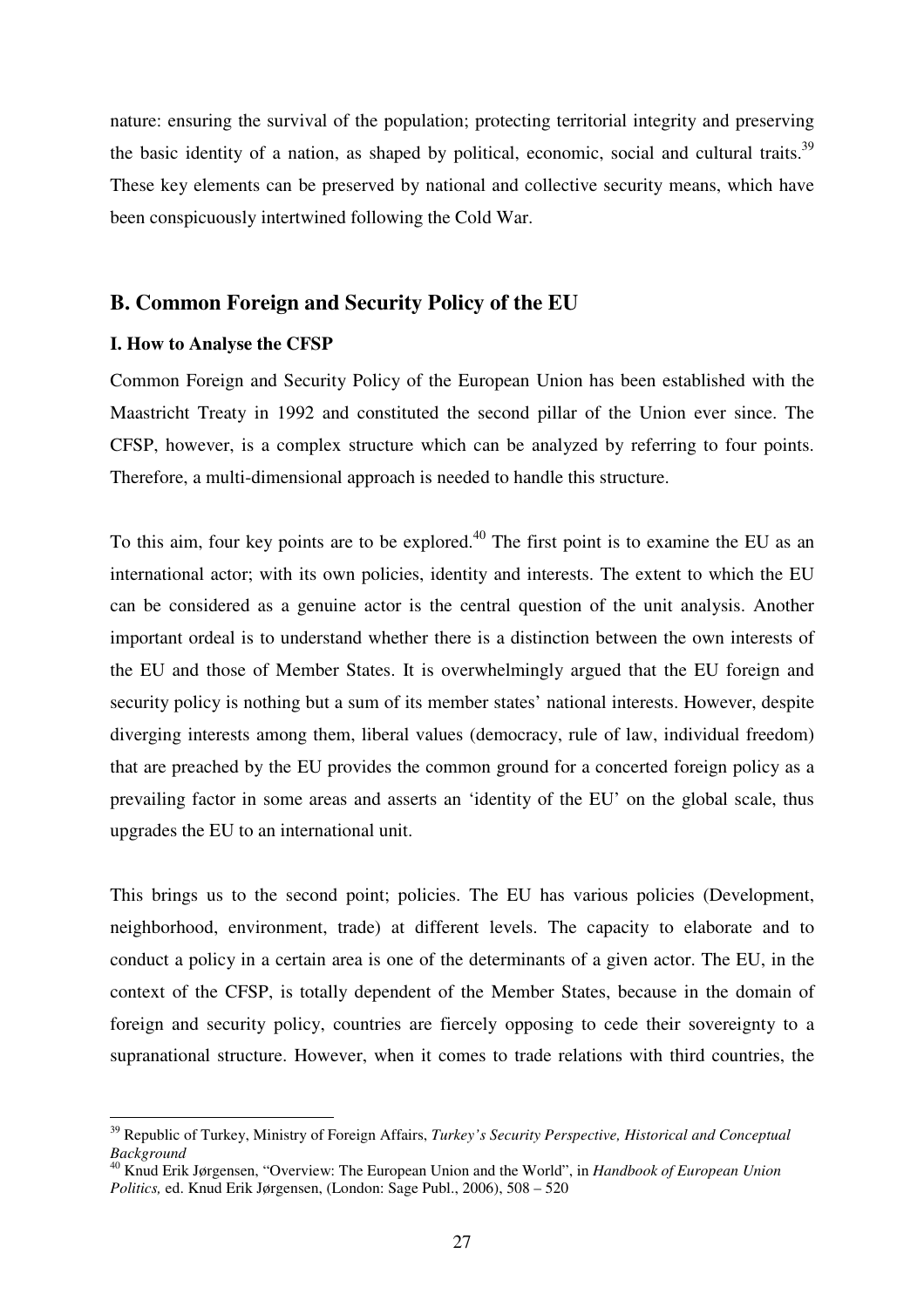EU Member States are represented as a whole and align themselves with the common policy of the EU.

The third point to refer is foreign relations of the Union. The EU has developed a network of relations with third countries (U.S., Canada, Russia), international organisations (Mercosur, ASEAN) and is being involved in various regions (Central and Eastern Europe, Middle East), as well as specific problems (Arab – Israeli Conflict).<sup>41</sup> Particularly, creating and fostering multilateral structures has been a clear aim of the EU. From an outside-in approach, it is also important for third actors to have relations with the EU, which contributes their recognition and credibility.

The fourth approach is to analyse the polity of the CFSP. Institutions, legal basis and organizational issues between member states are of utmost importance to understand the conduction of the Union's foreign and security policy.

However, it is needed to be admitted that all those levels of analysis are inter-related and a holistic approach is compulsory if one is eager to examine the CFSP.

## **II. CFSP: In Search of Politisation**

The commencement of the European integration was fundamentally an economic integration despite political and security concerns behind. Thus, the EU has been an economic giant but a political dwarf since its inception in terms of its effectiveness in international political system. The establishment of the CFSP is meant the *politisation* of the EU's potential which has been garnered since decades particularly in economic domain. Community capacity of the EU is to be transformed and bear political fruits within the CFSP. Establishment of a common foreign and security policy is to be seen as an ambition to wield the community power of the EU, that is to say its profound economic engagement with third countries, development aids, commercial relations, cultural affairs etc.

Why the EU could not assert its political identity before? Most of the works about the EU is intended to focus on internal dynamics of the European integration. However, the perspective of this work takes into account the international system and its predominance on actors'

<sup>41</sup> Council of the European Union, Foreign Policy - *Third Countries and Regions*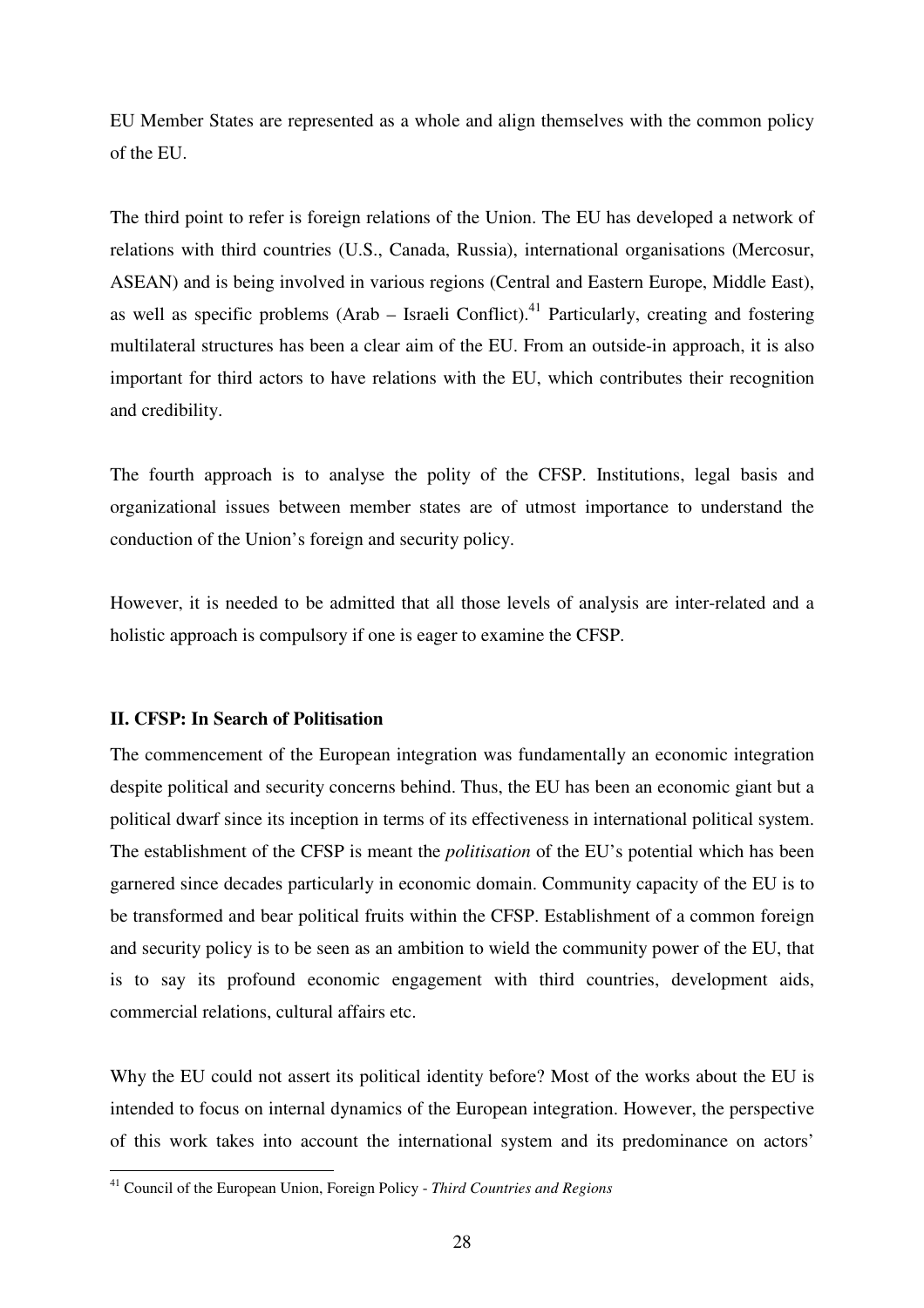behaviors. Hence, if one is willing to explain the awkwardness of the EU as a political actor, constraints of the bi-polar world, nuclear armament, de-colonisation period which means the decline of the European empires<sup> $42$ </sup> and the shift of the center of gravity from Europe to the US and the Soviet Union must be included into the examination.

Why did Europe need a concerted foreign policy? A plausible argument is that European countries could not play significant roles separately as they did before. Coordination of member states' foreign policies has been kicked off in early 1970s to encounter the oil crisis, which also coincided with détente period of the Cold War.<sup>43</sup> The European Political Dialogue facilitated this coordination until it was superseded by the CFSP in 1992. The EPC provided the ground for the consultation between member states concerning their unilateral restrictive measures.

Established with the Maastricht Treaty in 1992, the CFSP expanded its institutional structure throughout the years. The end of the Cold War and the need of a more assertive Europe became clear due to the Balkan Wars. The EU incorporated the WEU's tasks in 1999 and created a high representative post for foreign and security policy. Today, the High Representative, his special envoys and External Relations DG of the Commission are conducting the Union's foreign and security policy in coordination with, and under the auspices of the member states. The structure and various policies are outside of this work's scope. However, measures and goals are needed to be examined insofar as they touch upon the security issues.

*Politisation* of community methods is restrictive measures. Art. 215<sup>44</sup> (ex Art. 301 TEC) states in the para 1 that:

'Where a decision, adopted in accordance with Chapter 2 of Title V of the Treaty on European Union, provides for the interruption or reduction, in part or completely, of economic and financial relations with one or more third countries, the Council, acting by a qualified majority on a joint proposal from the High Representative of the Union for Foreign Affairs and Security Policy and the Commission, shall adopt the necessary measures. It shall inform the European Parliament thereof.'

<sup>42</sup> Hobsbawm, **Opcit.,** p.207

<sup>43</sup> Jørgensen, **Opcit.,** p. 511

<sup>44</sup> Consolidated versions of the Treaty on European Union and the Treaty on the Functioning of the European Union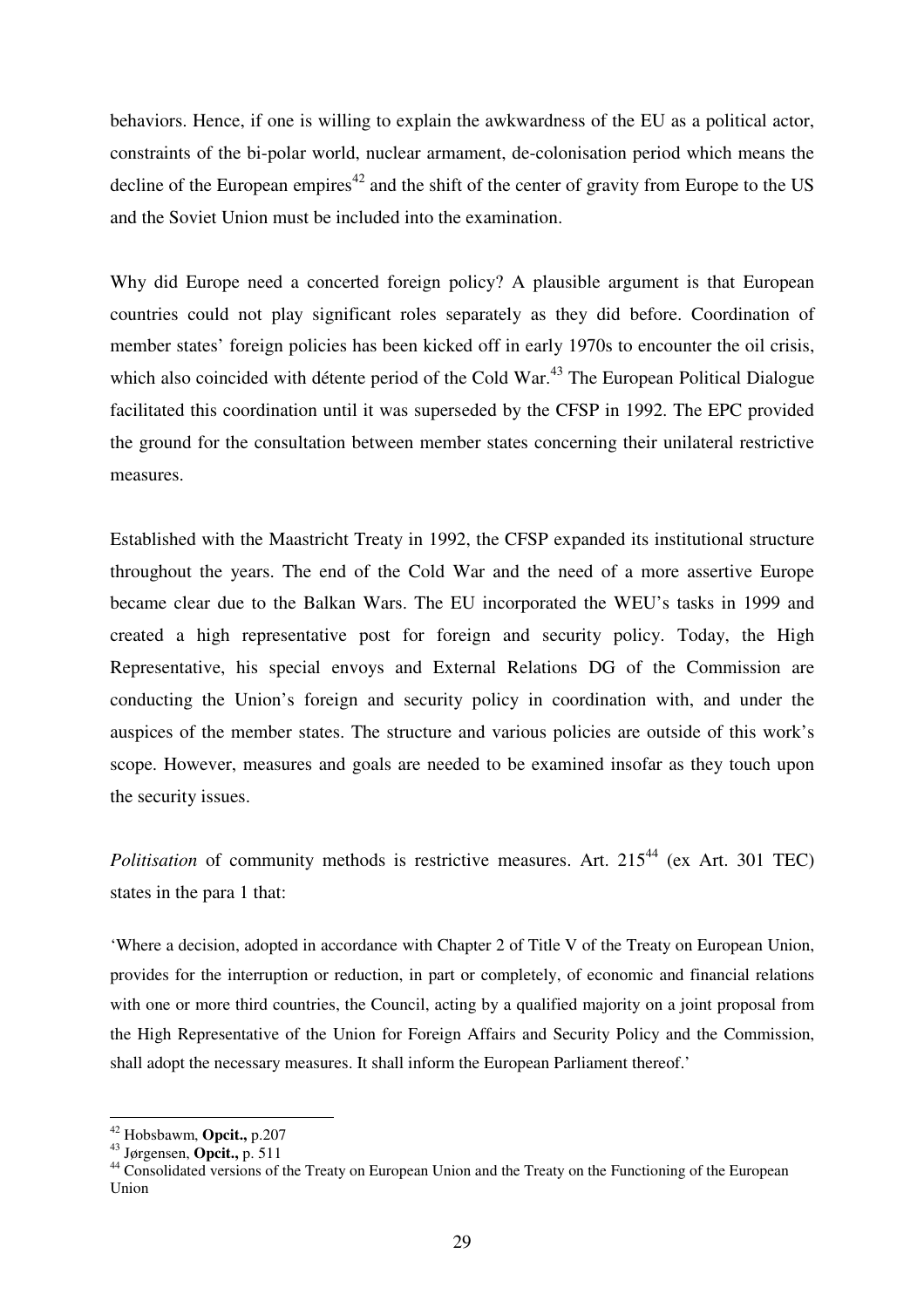According to this provision, a mechanism exists to implement a community regulation in order to impose a decision of the second pillar. The measures taken may aim at different purposes, such as encouragement of establishing a functioning democracy (Eastern European Countries after 1989), to settle an armed conflict or to put pressure on a dictatorial state. In case of disagreement in the Council, states may take unilateral decisions. Therefore, a decision about an economic sanction depends on the intergovernmental cooperation in the Council. Due to the political motives in the Council and its decisions in the CFSP, the EU can decide to block its relationship with a third country, reject to sign an agreement or suspending an agreement.

Restrictive measures taken by the EU in the framework of Bosnian Conflict is an example<sup>45</sup>: Community sanctions and political position within the Council were implemented even before the Maastricht Treaty entered into force. After having suspended the aid for Yugoslavia, the ministers for foreign affairs stated in a political declaration in August 1991 that restrictive measures were to be taken unless the conflict was not settled down immediately. Economic sanctions were taken by establishing restrictive measures and suspending commercial cooperation. These measures remained effective after the Maastricht Treaty entered into force and based upon the resolution 757 of the Security Council. In 1994, when the conflict was heading towards a resolution, the EU repealed these sanctions progressively.

On the other hand, the EU wields these measures as a means of incentive for concerned countries. Sustaining the diplomatic or economic relations with a third country is always a political choice. Hence, the EU provides these incitations on the condition of a political engagement. In other words, interrupted relations due to the heavy human rights violations with a given country can be reestablished if it takes necessary measures to meet the obligations that are required in a political statement of the EU.<sup>46</sup>

These political decisions are instruments of the CFSP. Traditional ones are declarations, demarches, political dialogue and joint reports from diplomatic missions in third countries. The legal instruments are joint actions and common positions. The latter defines a general

<sup>&</sup>lt;sup>45</sup> Fabien Terpan, La politique étrangère et de sécurité commune de l'Union Européenne (Bruxelles: Bruylant, 2003), 36.

<sup>46</sup> **Ibid.,** p. 38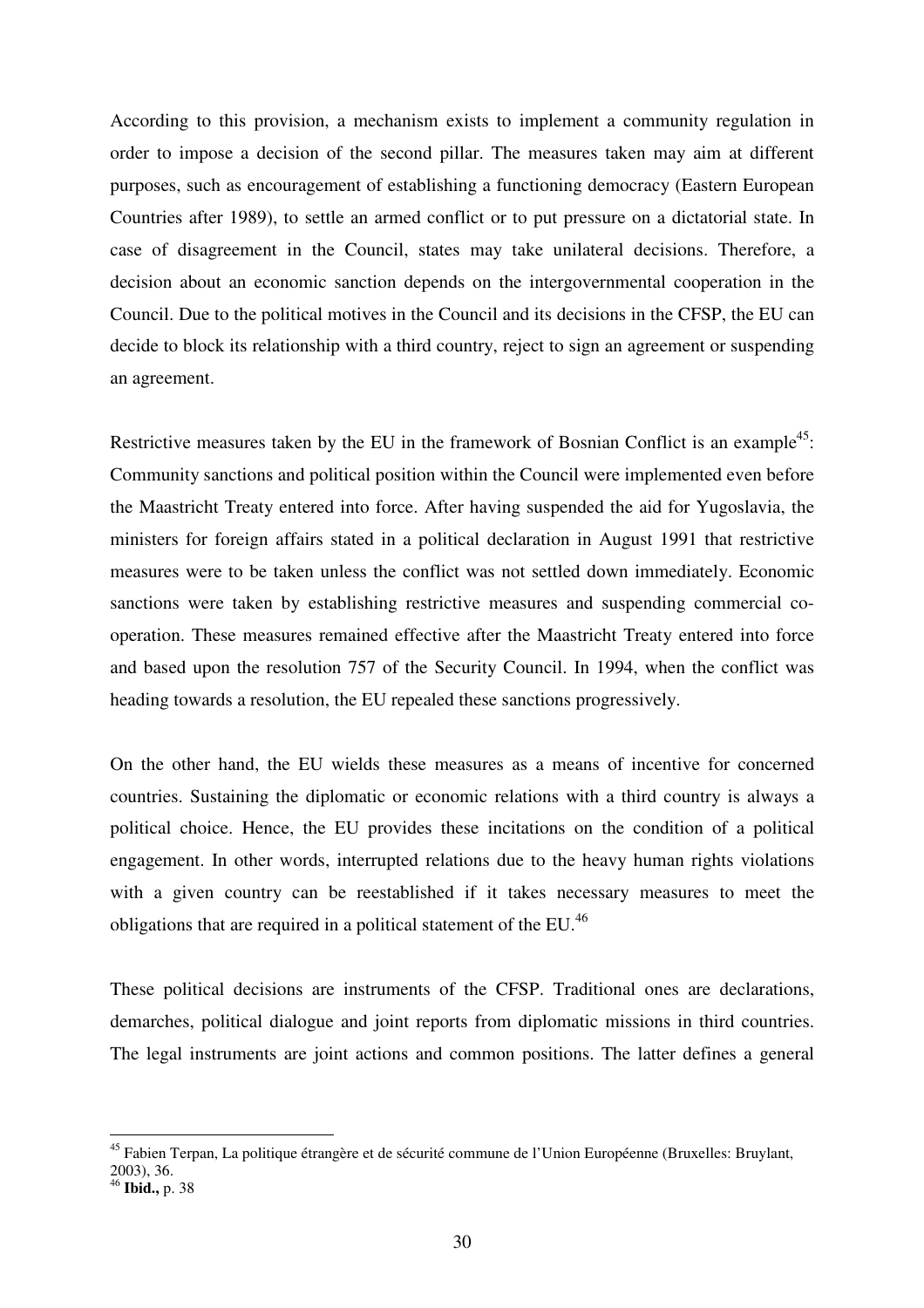outline for a common foreign policy whereas the first defines the mandate, objective, extent, financial implications and the duration of operations.

#### **III. Efficiency – Consistency**

Whether the above mentioned means and goals are satisfactory to become an international actor is a pure political question. Two opposite arguments can be assessed<sup>47</sup>: the EU is moving towards an efficient and coherent actor on the global scale, particularly after having established its operational ambition with the ESDP. As the most profound political engagement, it still maintains its civilian character but takes important initiatives in peacekeeping and crisis-management, if necessary. The pessimistic argument holds the position that the EU is still a political and military dwarf by putting forward the rifts that surfaced during the Iraqi crisis. National interests prevail and thus, hamper a coherent and efficient foreign and security policy.

The ambition of the EU 'to assert its identity on the international scene'<sup>48</sup> is related to the promotion of its liberal values, which are enlisted in the Chapter V of the TEU. The problematic here is; can Europe be a liberal power?<sup>49</sup>

CFSP is neither a failure nor a success. It is a process with that the EU is or is being able to conduct a foreign policy. Military instrument is of vital importance if one has to use coercive means to impose its own choice on another actor. In this context, the capacity of the EU is lacking. Nevertheless, one can argue that 'to speak is to act', which means that to utter a united position on an issue, is not totally ineffective. However, the complex multilevel system of the EU and cumbersome procedures are regarded as the biggest hurdle in the way of an assertive Europe. That is to say, overlapping competences, voting procedures, multiple levels of bureaucracy hamper the execution of authority, which is needed to address traditional threats, such as terrorism. Thus, the argument that the EU has an institutional structure to recognize various threats in their early phases but is unable to encounter them with political and military means seems pertinent, particularly in the context of Bosnian conflict which demonstrated the results of Europe's ineffectiveness.

<sup>47</sup> Sten Rynning, "The European Union: Towards a Strategic Culture?", *Security Dialogue 34,* no. 4, (December  $(2003)$ : 482

 $8$  Art. 2 of the TEU

<sup>49</sup> Rynning, **Opcit.,** p. 486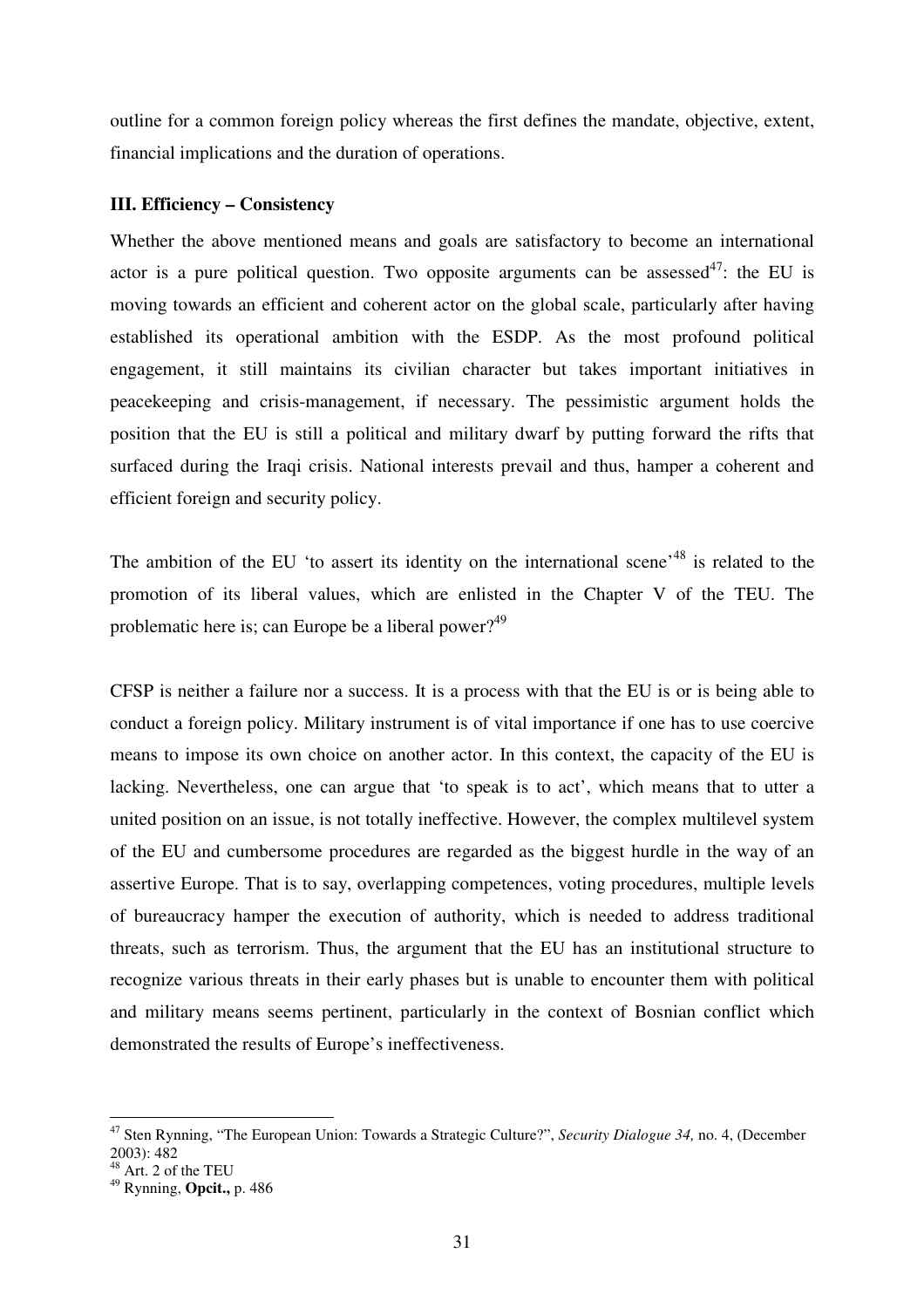## **C. Turkey and CFSP: An Interaction in Progress**

#### **I. Europeanization of the Turkish Security Policy**

The clear distinction between the EU's human security and Turkey's state security understandings which was discussed in the first section of this chapter might lead to the diversification in various areas of security policy. Bearing in mind that these conceptions would stamp out policy outcomes, Turkey and the EU need more rapprochement in terms of security paradigms. This is more likely to happen since the official candidacy of Turkey in 1999 and the start of adhesion negotiations in 2005. 50

One can argue that democratic authority on foreign policy choices made triumph when the Turkish parliament took the decision on Iraqi War. The endorsement given to the settlement of long-lasting Cyprus dispute through the UN Plan and the positive outcome of the referendum in the Turkish side implied Turkey's willingness to normalize its relations within the EU. Probably, admittance of Turkey's historical and geographical ties is the main achievement of this process, which is likely to bring the understanding of 'having zero problems with neighbours', including Armenia, Syria, Greece and Iraqi Kurds.<sup>51</sup> The EU perspective became salient in this context, when Turkey slightly shifted towards a 'soft policy' approach in its region.<sup>52</sup>

Do these developments duly imply the *Europeanization* of Turkey's foreign policy? The EU Progress Report states that Turkey mostly aligned itself with 109 out of 204 CFSP declarations in 2008. However, there was no progress as regards the restrictive measures. It would be overrating to assess this alignment as Europeanization because this term requires a broad agreement on principles, objectives and instruments. Nevertheless, it is true to argue that multi-dimensional foreign policy is being adopted progressively while the ambition of being a part of the European Union remains as the centerpiece. The EU would find value in Turkish foreign and security policy, as far as the latter provides security in the regions which are also direct concern to Europe.

<sup>&</sup>lt;sup>50</sup> Art. 118 of the Constitution has been amended in 2001 by EU reforms. Since then, the Secretary General of the National Security Council is an former ambassador. Also, decisions of the Council are reduced to be "advise" for the Council of Ministers.

 $<sup>51</sup>$  For more details, see the book of the former Chief Foreign Policy Advisor to the Prime Minister and the</sup> Minister of Foreign Affairs since April 2009, Ahmet Davutoğlu, 'Strategic Depth'.

<sup>52</sup> Ziya Onis, "The New Wave of Foreign Policy Activisim in Turkey", *DIIS Report*, January 2009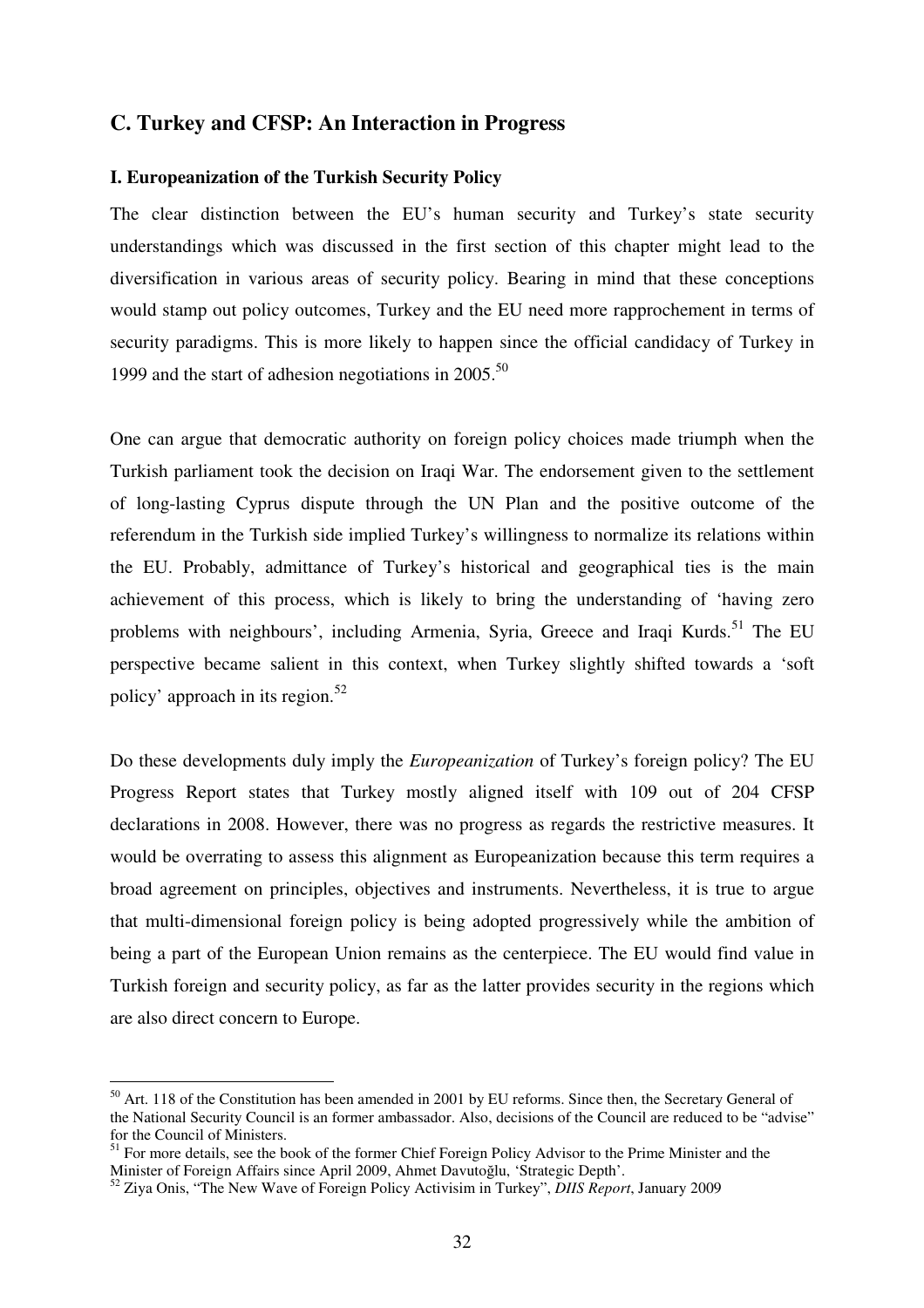Another argument is that *Europeanization* of Turkish security policy would be to its detriment and will lessen its importance as a regional player. This argument holds the position that one cannot completely adopt a Europe like foreign and security policy in a region where traditional interstate relations, border disputes, nuclear armament, non-state violence and terrorism prevail. Thus, geographical constraints and conjuncture compel Turkey to maintain its conventional instruments.

In sum, it is not wise to argue that Turkey would adopt a European perception over night as far as its foreign and security policies are concerned. On the other hand, during this process and due to EU reform packages which are introduced into the Turkish legislation, a more human-centered approach will be established in Turkish political life – in which civilians will have more competence - and this will be reflected in its external relations as well.

## **II. Turkey's Contribution to CFSP**

The fact that Turkey is a candidate country and has to comply with the requirements of the EU renders the relationship unequal. As regards the political dialogue, Turkey has the right of consultation at best, whereas the EU monitors Turkish foreign policy and its alignment with the CFSP. As an example, the dispute over Cyprus is overwhelmingly considered as the main conundrum. The full implementation and non-discrimination of Ankara Protocol (which means opening the ports to Cypriot ships) is the most important demand of the  $EU$ <sup>53</sup>. This issue is to be imposed on Turkey as a precondition for the membership, which gives the EU to implement its normative power. Moreover, Cyprus challenge comes forward as well as far as  $NATO - EU$  relations concerned.<sup>54</sup>

The political dialogue with Turkey continues to cover the issues of common interests, including Iraq, Iran, South Caucasus and the Middle East peace process. According to the Progress Report<sup>55</sup>, in addition to these subjects (which will be discussed in the last chapter with regards to the Turkey's contribution), good neighborhood and more particularly, Turkey's relations with Armenia is scrutinized by the  $EU^{56}$ . For the same token, there is no

<sup>&</sup>lt;sup>53</sup> Annual Report from the Council to the Parliament on the main aspects and the basic choices of the CFSP 2007 <sup>54</sup> Javier Solana's congratulation message to Ahmet Davutoglu on his appointment as Minister of Foreign

Affairs, 5.5.2009

<sup>55</sup> Turkey Progress Report 2008

<sup>&</sup>lt;sup>56</sup> Javier Solana's message on the announcment by Turkey and Armenia of a framework to normalise relations, 23.4.2009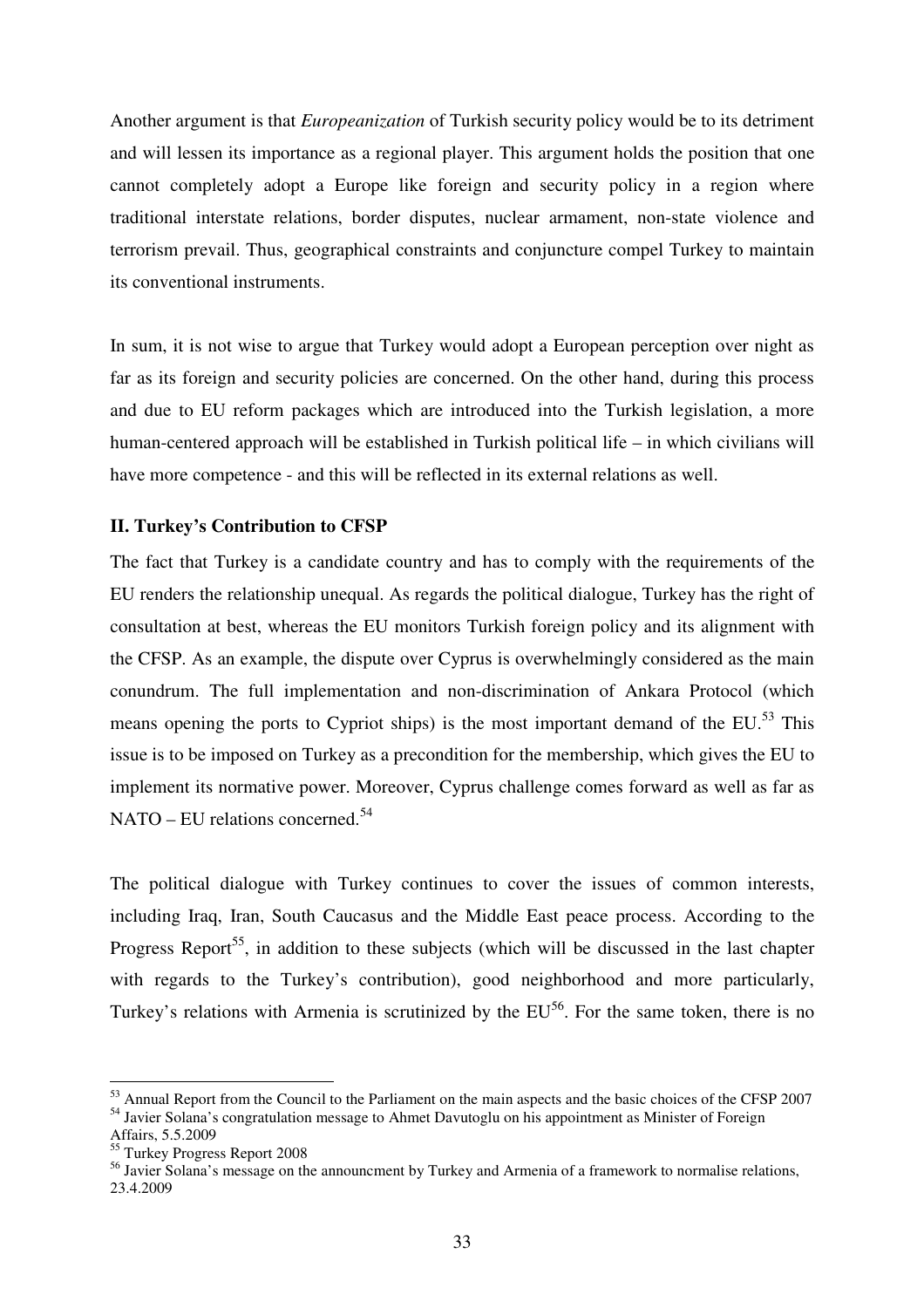doubt that Turkey's role in diversification of energy transportation from Eurasia to Europe is one of the main points in the CFSP.

As far as Turkey's geographical position and its regional impact are concerned, two questions seem pertinent to understand why Turkey's role is important to the EU security concerns<sup>57</sup>: First, why Turkey's surrounding region is important and what issues are at stake according to the ESS (see *Supra*)? Second, to which degree can Turkey play a stabilizing role in these regions with its foreign policy as well as its political regime?

The Middle-East, the Balkans, the Caucasus and Central Asia are considered as Turkey's sphere of influence. The first threat which would be considered as a concern by the EU is armed conflicts. As the Israel – Lebanon War in 2006, Russia – Georgia War in 2008 and Israel's assault in Gaza Strip in 2009 demonstrated clearly, frozen conflicts could abruptly flare up and cause casualties. Nationalism, ethnic and religious motivated conflicts, competition over the share of energy sources are underlying causes of the instability in those regions. The supply water is also likely to be a reason of rivalry in the forthcoming decades. It is true that no state can solely resolve the entangled problems of those regions. However, Turkey's stance towards the Middle-East overwhelmingly converges with that of the EU, regarding the two-state solution of the Israel – Palestinian Conflict. Turkey has been brokering between Israel and Syria for a peace deal. In the same vein, Turkey and Syria forged ahead in their relations since 1999, when Syria cut its support to PKK. As a broader perspective, Ankara initiated the meetings between the leaders of Pakistan and Afghanistan last year. As to the border disputes in the Caucasus, Turkey took the lead of a 'Caucasus Stability and Cooperation Platform' to show its willingness to be involved in Georgia dispute as well as border problems with Armenia. All those developments signify the fact that Turkey is eager to assert its foreign policy as a security provider in the region.

As the second concern, main threat appears with the emergence of political Islam or any form of religious authoritarianism as an ideological threat to regional security. In those countries where political regimes are repressive and unrepresentative, social upheavals are highly likely to surface and cause political instability. Terrorism and organized crime find sound ground in those areas. Turkey, as the only secular and democratic country whose population is largely

<sup>57</sup> Arikan, **Opcit.,** p. 195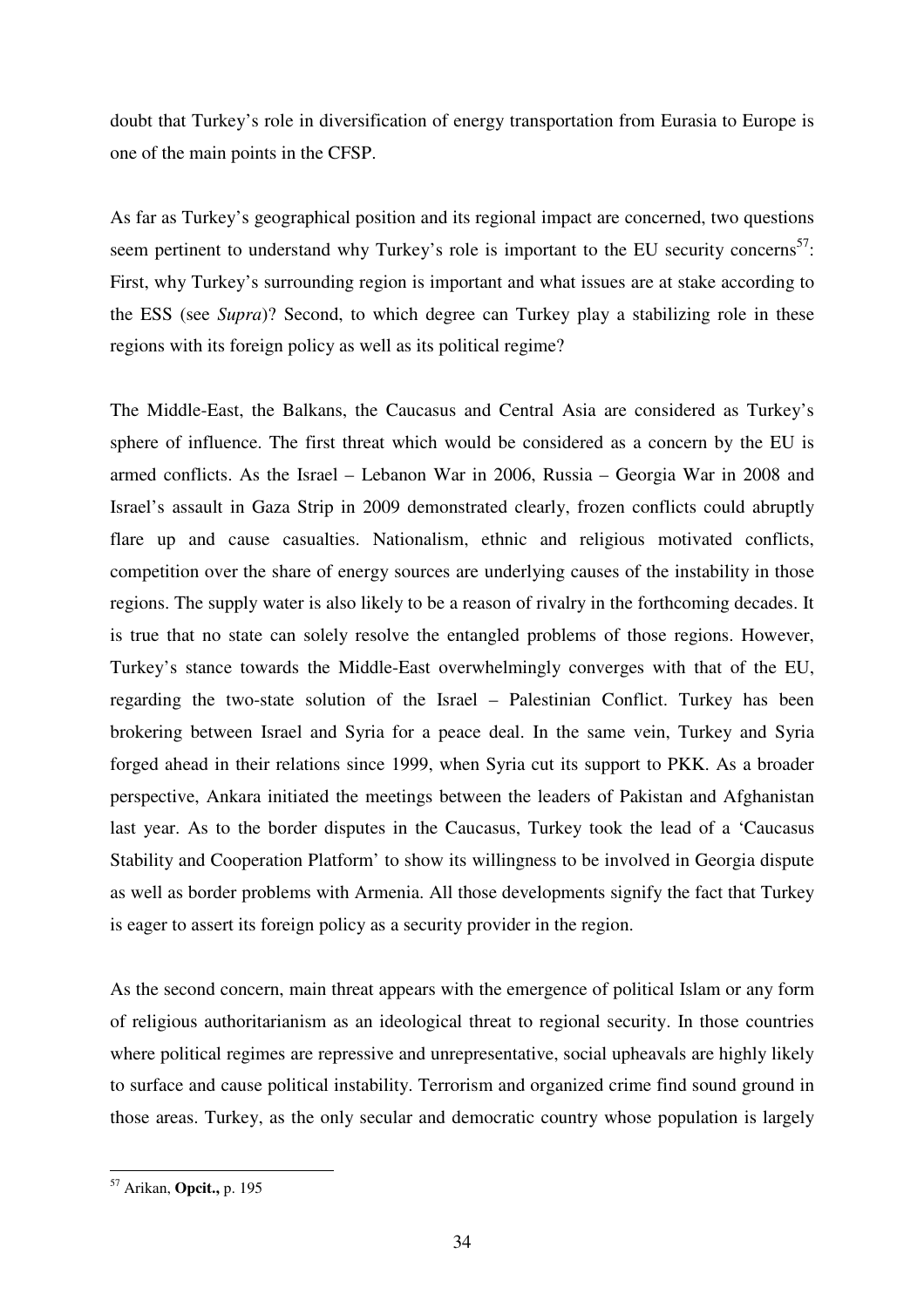Muslim may represent a model of people oriented political regime and functioning market economy. Its historical, cultural and linguistic ties may strengthen this influence and will prevent humanitarian crisis and mass flows of refugees. The value of the domestic system of Turkey is to put forward that Western values and Islam are reconcilable. Turkey's presence in organizations of both the Western and Eastern world, such as the Islamic Conference and Economic Cooperation Organization, would make it an appropriate country to use its good offices to mediate between conflicting parties those regions.

The last point which is peculiar to the geographical position of Turkey lies in the importance of energy security. Turkey is geographically located in close proximity to 72 % of the world's proven gas and 73 % of oil reserves, in particular those in the Middle East and the Caspian basin.<sup>58</sup> On the European side, the enormous dependence on Russian gas and the difficulty to guarantee an uninterrupted energy corridor makes the way over Turkey highly valuable.



**Source:** Republic of Turkey, Ministry of Foreign Affairs Deputy Directorate General for Energy, Water and Environment Turkey's Energy Strategy, January 2009

Turkey already became an energy hub by hosting Baku – Tbilisi – Ceyhan  $(BTC)$  energy pipeline<sup>59</sup> transporting crude oil from Caspian Basin to Mediterranean towards Europe. The construction of Nabucco natural gas pipeline is underway and the agreement has been signed up recently. This

route will diversify Western energy consumers' need if its viability is proven.<sup>60</sup> However, intra-European rifts concerning energy demand from third countries, namely Russia, renders very difficult to elaborate a coherent European energy policy. As to Turkey, in order to decrease its energy dependence (which is even bigger than Europe) construction of a nuclear energy plant is foreseen in the forthcoming years.

<sup>59</sup> EU Energy Policy and Turkey, MEMO/07/219, 1.6.2007

<sup>&</sup>lt;sup>58</sup> Republic of Turkey, Ministry of Foreign Affairs, Deputy Directorate General for Energy, Water and Environment, Turkey's Energy Strategy, January 2009

<sup>60</sup> "Boost for Nabucco from Iraqi Gas Deal", *Financial Times,* 17.5.2009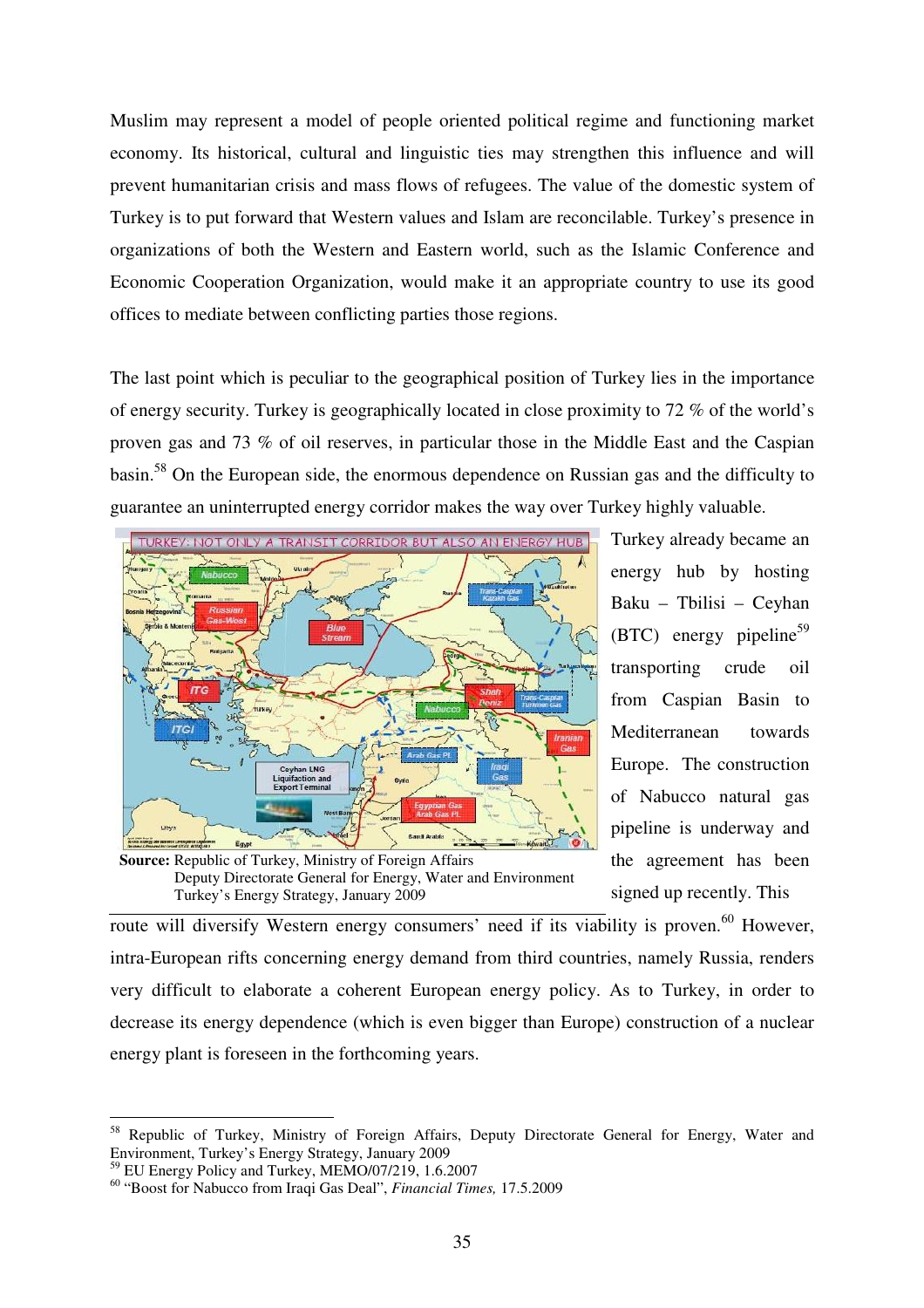## **MUDDLING THROUGH IN DEFENCE AND MILITARY ASPECT Turkey – EU Relations within NATO and Turkey's Role in ESDP**

## **A. Turkey in NATO**

As we have seen in the first chapter, NATO has been the central component of Turkey's national security since 1952. Since Soviet threat, which had been the main reason of taking part in NATO disappeared with the collapse of bi-polar world, both the nature of NATO alliance and Turkey's approach underwent significant changes in the post-Cold War era.

## **I. Transformation of NATO and Turkey**

International security system after the Cold War needed to be analysed to understand Turkey's response to the transformation of NATO in 1990s. The evolution of NATO following the Cold War had to address to main questions: Is there still a *raison d'être* for NATO? If yes, what kind of risks and threats must be confronted with appropriate means? For the first, the rapprochement between two blocs started in 1989. At the London Summit in 1990, Gorbachev was invited to the meeting and proposed a 'non-aggression act'. The situation of nuclear arms was also examined and in the new strategy and it was made clear that while they would stay as the main element of deterrence, use of nuclear arms could be a possibility of last instance. The evolution from massive retaliation to flexible response during the Cold War ceded its place to 'reduced forward presence', which highlighted Turkey's importance as a conventional power. $61$ 

<sup>61</sup> Mireille Sadège, *La France et la Turquie dans l'Alliance atlantique,* (Paris: Les Éd. CVMAG, 2005), 92.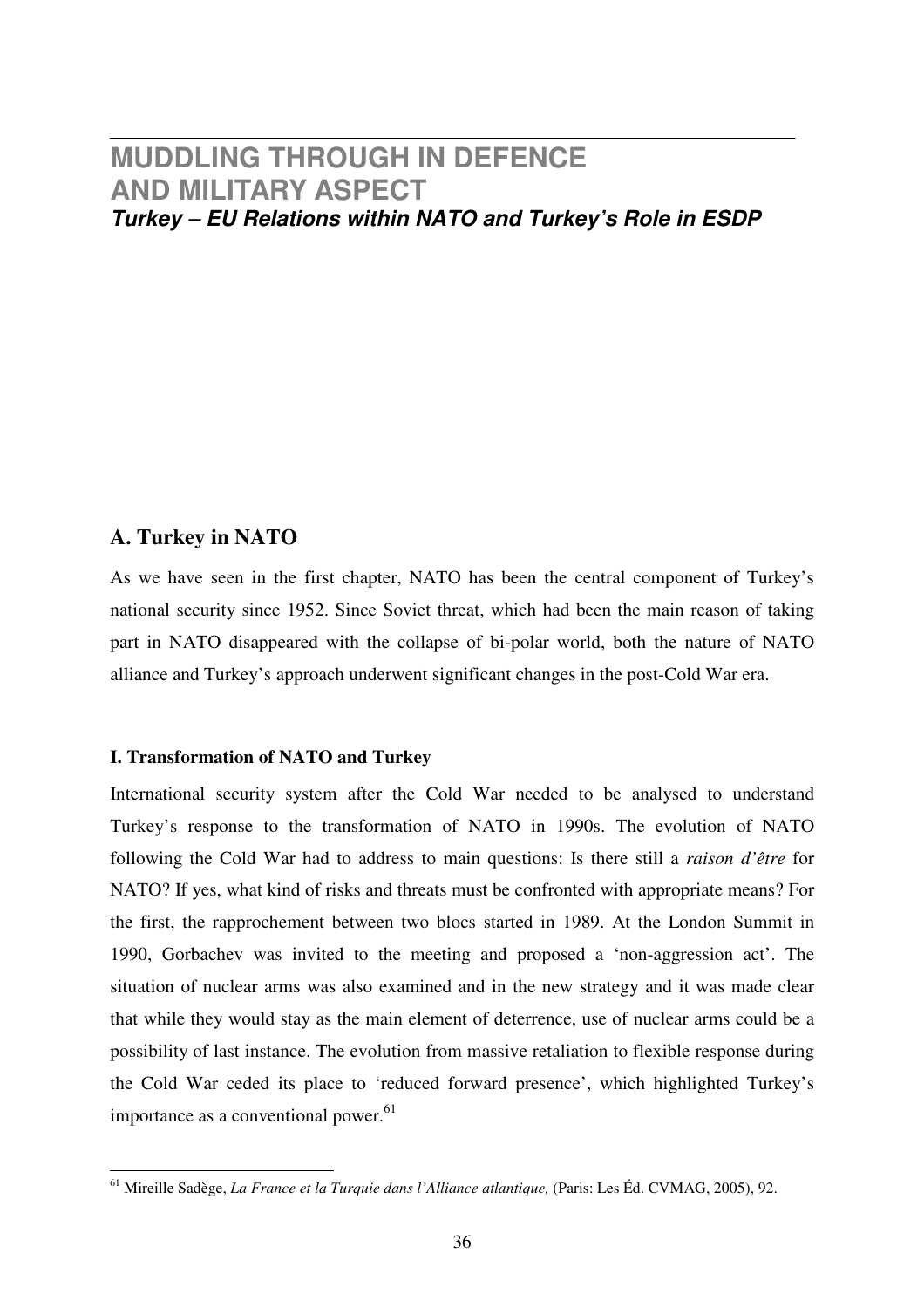Probably, the first Gulf War was the first major ordeal that Turkey had to deal with at the beginning of this period. An armed conflict in its immediate neighborhood entailed a significant concern in Ankara. Moreover, Turkey's demand of NATO backing along its border with Iraq and reluctance of European allies to do so aggravated the aforementioned perception.

The major overhaul of NATO's strategic understanding came in 1999. The adoption of 'non-Article V' (*hors de zone*) operations ushered in a new era in international politics. This was due to the changing security environment in Transatlantic sphere. Europe's inertia during Balkan crisis reaffirmed the need of Transatlantic link to preserve peace and security in the region. The Concept set out the *Alliance's Approach to Security in the 21st Century<sup>62</sup>* which outlined the road map of NATO for the forthcoming years. NATO's intervention Kosovo crisis and the shelling without the consent of UN Security Council signed up the new rules of the game. NATO's capabilities, which were hitherto restricted to the reaction in case of armed attack in Transatlantic area, are transformed to an active autonomous structure. Naturally, these developments were direct concern to Turkey. 1999 Strategic Concept evoked reexamination of its traditional approach. Nevertheless, Turkey adapted itself easily to the changing conditions, for instance, contributed to Kosovo intervention and opened its military airport in *Çorlu* to allies for this operation.

One of the main determinants, which have shaped Turkey's security concerns and therefore its approach to NATO in 1990s, was its fight against terrorism. Ankara pointed out this issue several times within the alliance and called for joint action against this scourge. While seeking to raise the awareness among member states, Turkey had to convince European States to impose strict sanctions on separatist activities within their own borders. At this point, Turkey faced two major difficulties: first, terrorism could be accepted as a threat against territorial integrity and thus, Article V of the Washington Treaty could be invoked. In this case, whether allies would be eager to send assistance remained unclear. Second, PKK is not regarded as a terrorist group by all member states and even defined as freedom fighters by some of them. This precluded establishing a common understanding about the nature of

<sup>62</sup> NATO Handbook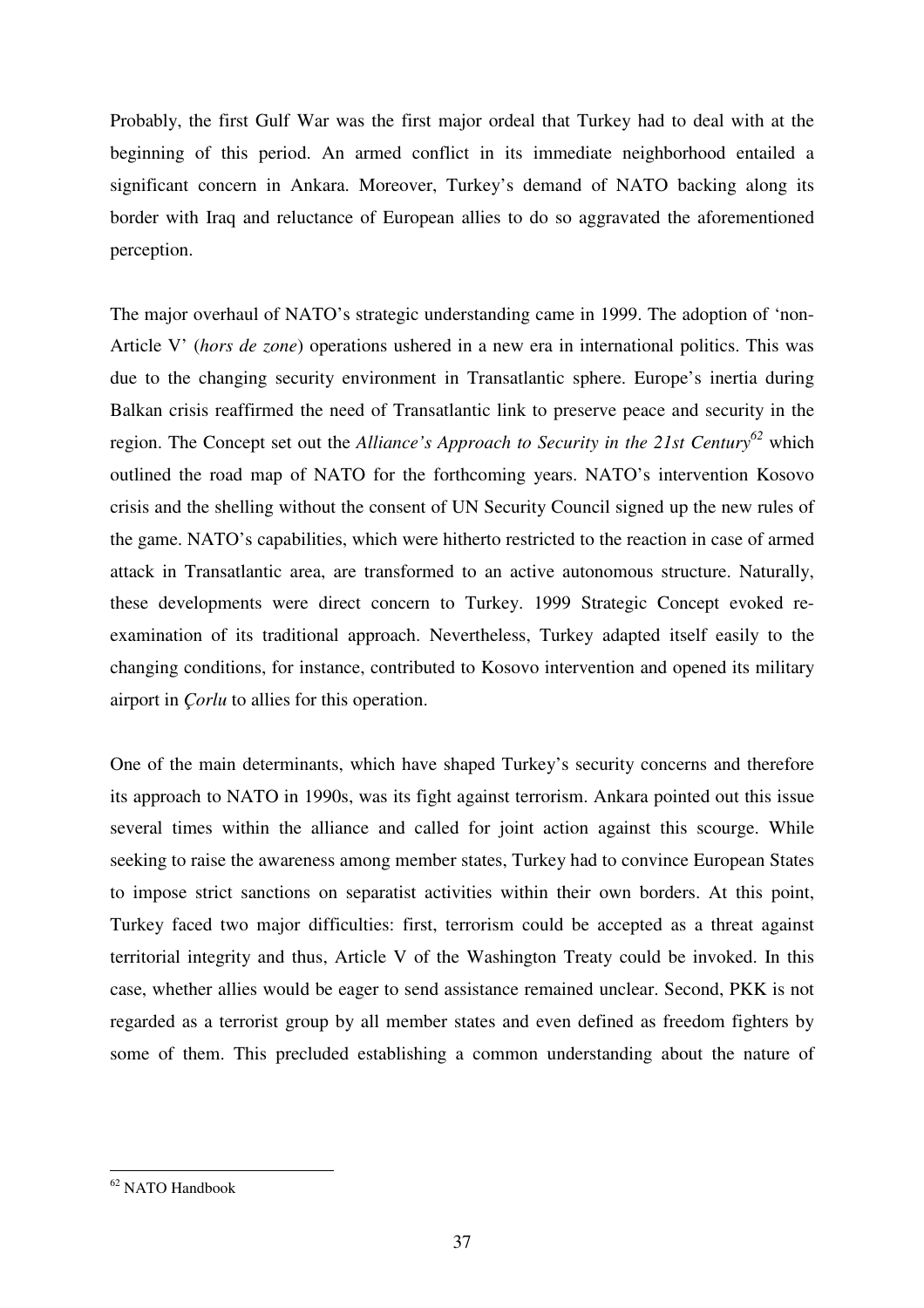terrorism. This fact became duly clear when the leader of PKK was captured in Greek Embassy to Kenya.<sup>63</sup>

Divergent positions concerning terrorism and its sources are reflected in the NATO Summit Declarations. Nevertheless, due to the efforts of Turkey, terrorism is considered as 'threat'.

| <b>Summits</b> | <b>Terrorism separately</b><br>mentioned | <b>Risk / Threat</b> | <b>Terrorism mentioned as a</b><br>security threat for<br>territorial integrity |
|----------------|------------------------------------------|----------------------|---------------------------------------------------------------------------------|
| 1991           | N <sub>o</sub>                           | <b>Risk</b>          | N <sub>o</sub>                                                                  |
| 1994           | Yes                                      | Threat               | N <sub>o</sub>                                                                  |
| 1997           | Yes                                      | Threat               | N <sub>o</sub>                                                                  |
| 1999           | Yes                                      | Threat               | N <sub>o</sub>                                                                  |

(Source: NATO Web Site)

 $\overline{a}$ 

In 2001, NATO invoked Art. V for the first time after the September 11 attacks. Terrorism came into the alliance's agenda as the biggest threat and paved the way of military campaign in Afghanistan as a means to address terrorism. In this context, Turkey's strategic importance has been increased in the eyes of its western allies. First, geographic proximity to the concerned area made Turkey a valuable base for military transportation and contribution to operations. Second, Turkey's participation in this campaign highlighted its treat to 'fight against terrorism' and not to humiliate any specific country or religion. Corollary to this, Turkey's position in fight against PKK has been strengthened in terms of political legitimacy by the Afghanistan Campaign. Due to the geographical hindrances in its Southeastern part, Turkey had to conduct trans-border military incursions, mostly in Northern Iraq in order to prevent terrorist infiltrations through frontiers. The analogy between Afghanistan occupation and Turkey's military campaigns against PKK created a common understanding and political justification in international area.

To sum up, although faltered in the early years of post-Cold War era, Turkey adjusted its position according to changing understanding of security within NATO and its ramifications

<sup>63</sup> Miran Varouhakis, "Greek Intelligence and the Capture of PKK Leader Abdullah Ocalan in 1999", *CIA Studies in Intellegence*, (Volume 53, Number 1)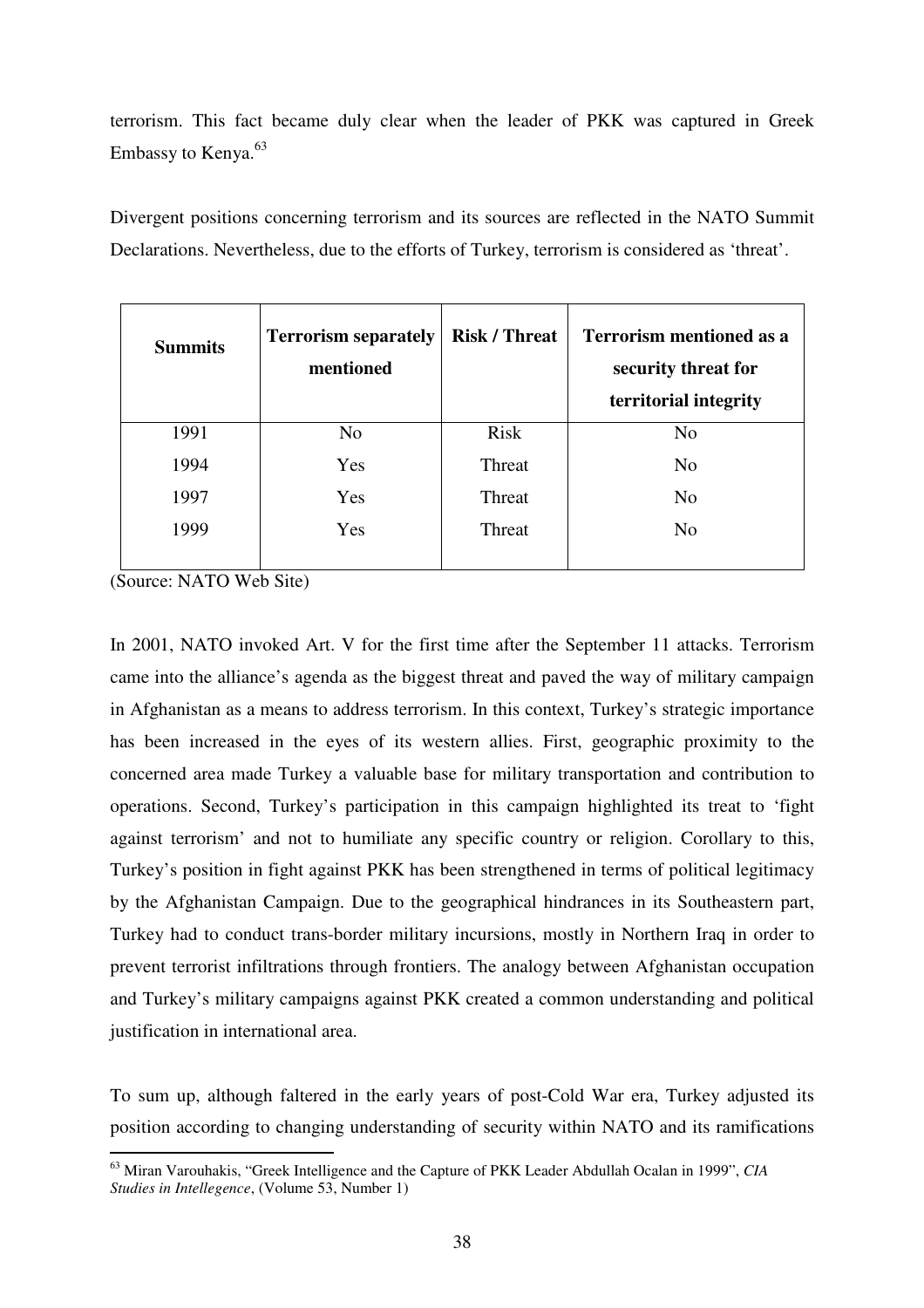in different domains. When terrorism came into the world's agenda with 9/11, a new era opened up and Turkey benefited from this context in line with its fight against PKK.

#### **II. Turkey and Different NATO Policies**

Turkey's position on different NATO issues diverges according to its geographic constraints and the nature of the case to be handled. It is true that being a part of a security alliance which conducts operations in different parts of the world requires a strong position in a multilateral environment. Therefore, a long term strategy declared by the Ministry of Foreign Affairs<sup>64</sup> is of utmost importance to understand general lines of Turkish policy *vis-à-vis* current NATO issues of which most important ones are, participation in NATO operations and its contribution to Afghanistan, enlargement process, partnership relations and NATO – Russia Relations. Turkey's approach to these subjects are determined by its concerns stemming from asymmetric challenges such as terrorism, regional instability, proliferation of weapons of mass destruction, drug, arm and human trafficking. Other issues relevant to the EU – NATO relations will be examined in subsequent chapters.

Today, Afghanistan constitutes the biggest ordeal for NATO. Success or failure in Afghanistan will determine the future of the Alliance and its legitimacy in international area. Since 2001, considerable effort has been made to stabilize the country which was used to be in the hands of extremist religious groups and the backdrop for terrorist activities. When coalition forces invaded the country, few doubted that this military campaign would fail. However, it is implausible to argue that military operations and political initiatives aiming at rooting out terrorism in Afghanistan and especially along its border with Pakistan completely achieved tangible results. Member states are straddling between sustaining their contributions in military campaign to foster the Alliance and being accountable to their public opinions for civilian and military casualties. As the last NATO Summit in Strasbourg has shown, this issue creates a salient rift between USA and its European allies. In this context, Turkey's contribution to the NATO presence in Afghanistan presents an outright political support.<sup>65</sup> In concrete terms, Turkey assumed twice the command of International Assistance Force (ISAF), first between June 2002 and February 2003, second 13 February – 4 August 2005 with more than 1400 troops. For the same token, *Hikmet Cetin,* a former minister of foreign

 $64$  As a clear sign of the importance of NATO in Turkish security policy, the title of the section concerning security issues is 'Turkey's Security (NATO)'. [See MFA Website]

<sup>&</sup>lt;sup>65</sup> NATO troop contributions and their deployment in Afghanistan [see NATO Website]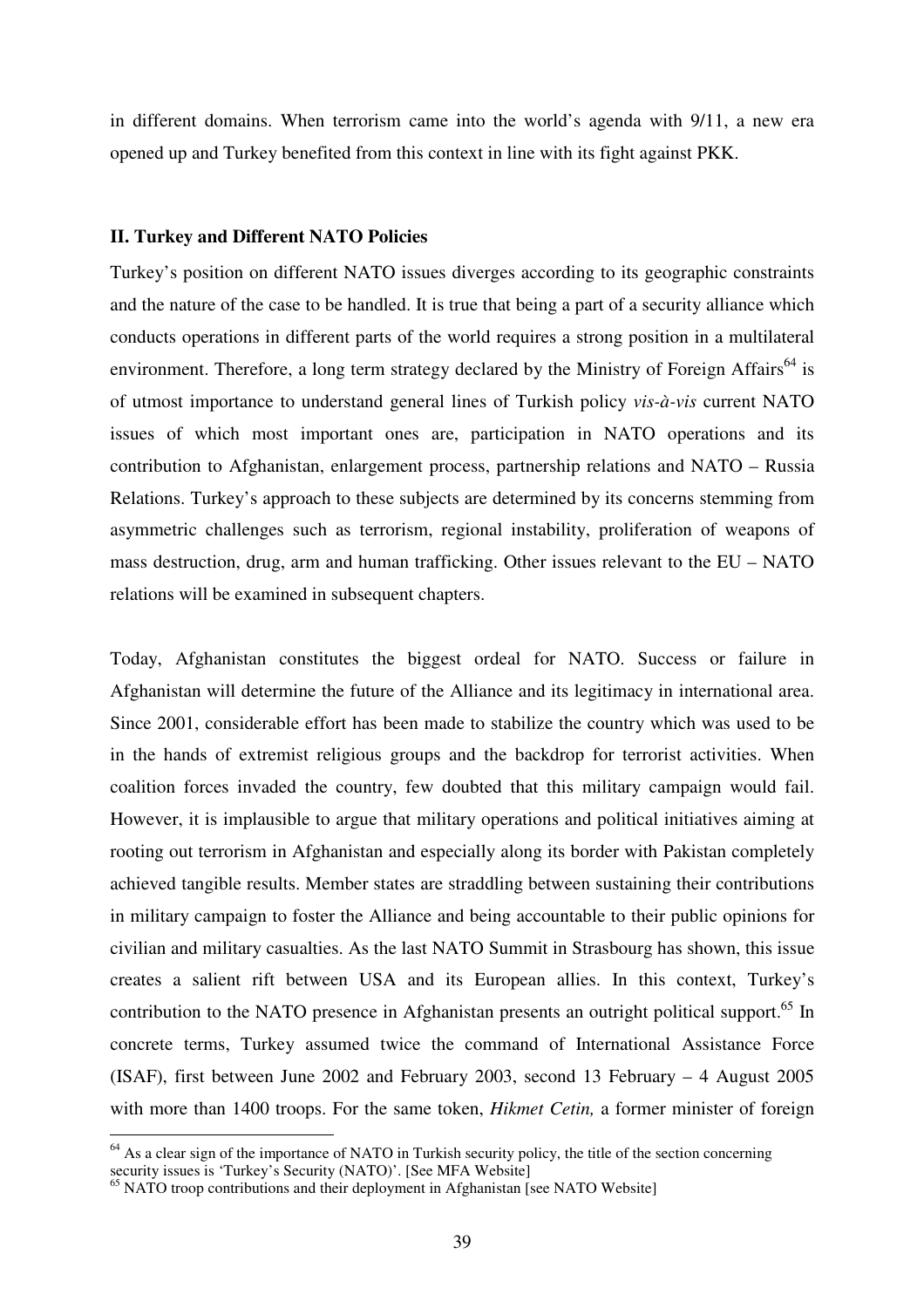affairs undertook the post of NATO Secretary General's Senior Civilian Representative in Afghanistan during two years.

Regarding the enlargement process, Turkey has been a strong supporter of NATO's open door policy. At the Bucharest Summit in 2008, where Albania and Croatia have been invited to NATO and became members at the Strasbourg Summit in 2009. However, the failure to do the same for the Former Yugoslav Republic of Macedonia, that Turkey has been endorsing since long time<sup>66</sup> created disappointment. Things become thornier when it comes to the membership of Ukraine and Georgia. As the recent Russia – Georgia has shown, frozen conflicts can abruptly flare up and turn out to be outrage in Caucasian which is a direct concern to Ankara. Since Russia has made public several times that adhesion of those countries would be regarded threat to its national security, it is wise to argue that Turkey would feel uncomfortable in the course of these countries' engagements. Nevertheless, it is position on the fact that 'no State outside of NATO have the right to veto NATO decisions and sovereign States make their own decisions according to their national interests' is clear.

NATO's Member States have national security interests which go far beyond their borders. Therefore, a strong coordination with neighboring countries of Transatlantic area is helpful to stabilize other regions of the world and address risks and threats before they reach to their territories. Partnership for Peace (PfP) Program, established in 1994 and Mediterranean Dialogue in 1995 (also known as Barcelona Process) cover scores of countries in the Middle East, Mediterranean Region and in the Balkans. Not surprisingly, Turkey pays big attention to these initiatives which surround its soil. In Prague 2002, 'The Partnership Action Plan Against Terrorism' has been launched as a specific cooperation area. Corollary, at the Istanbul Summit in 2004, enhancement of this cooperation and further improvement of defense planning and reform have been reaffirmed. In line with its support to PfP, Turkey opened the PfP training center to provide strategic understanding for participating states' military personnel.<sup>67</sup>

The geopolitical importance of Russia is obvious. NATO – Russia Council has been established in 2002 for joint consultation and to enhance mutual understanding in various

<sup>&</sup>lt;sup>66</sup> In every publication and offical document of NATO, it is indicated with a footnote that 'Turkey recognizes the Republic of Macedonia with its constitutional name'.

 $67 \text{ F}$  For detailed information see PfP Training Website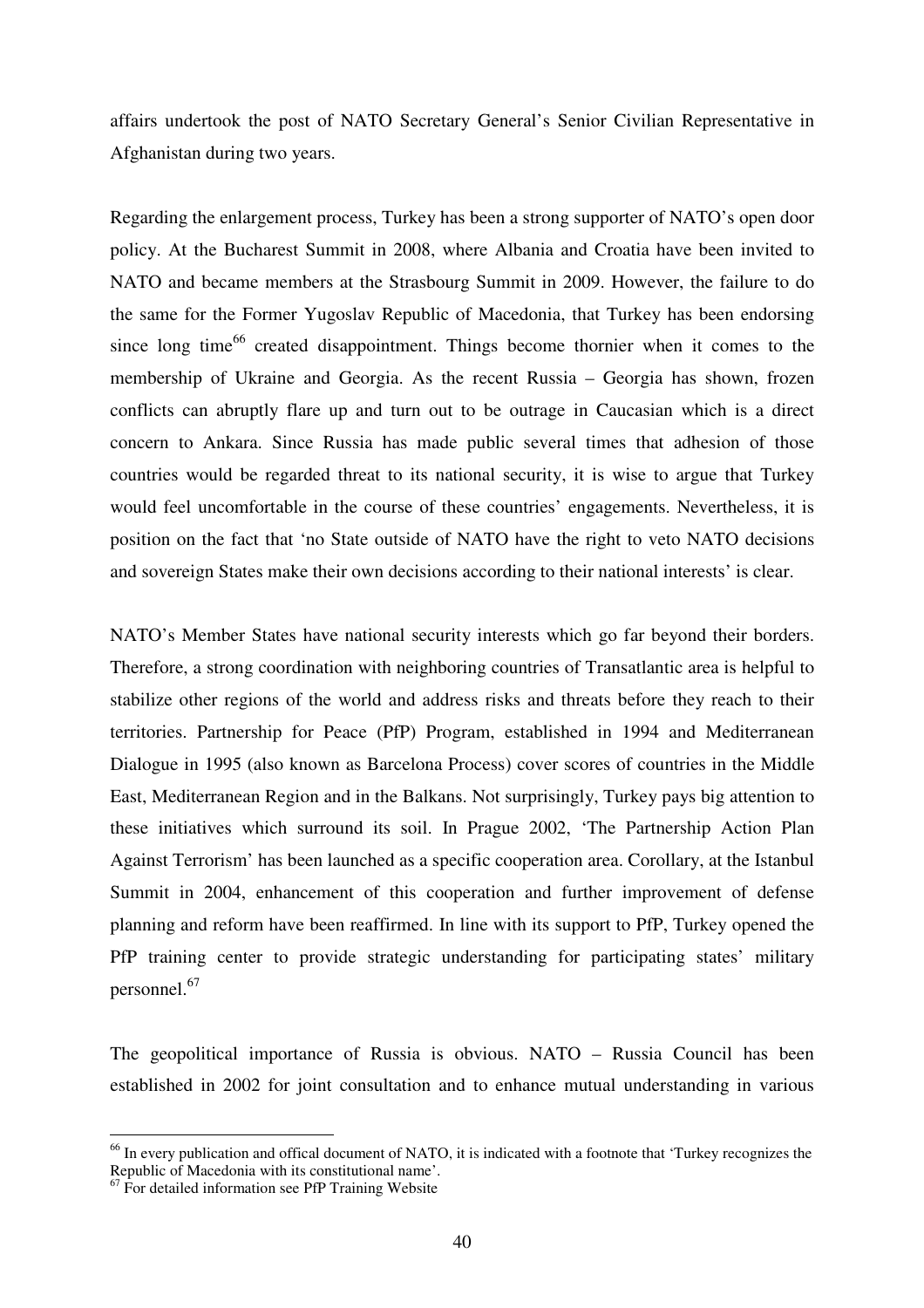issues. Turkey has also supported this initiative as an important importer of Russian gas and a significant trade partner. Moreover, energy transportation from Caspian Basin to Europe constitutes the balance of power in the region. Although Georgian conflict and recognition of South Ossetia and Abkhazia as independent states frozen relations between Russia – NATO, Members States did not adopt an aggressive policy towards Russia. At the end of 2008, NATO declared 'gradual re-engagement' with Moscow.

## **B. NATO – EU Relations**

The disappearance of common enemy of the Cold War, the Soviet Union, made compulsory adjustments in both sides of Transatlantic sphere. Whilst the US has remained as the only biggest power and opened up an exceptional era in the world history, Europe has been trying to garner autonomy to a certain extent and step up as a global player. The aim of this chapter is to understand this extent of autonomy of the EU from NATO as regards the international security challenges, the nature of this relationship, various stances of different actors, issues at the stake and possible cooperation areas. Common Foreign and Security Policy and European Security and Defense Policy are examined under this chapter only in their relations with NATO.

#### **I. EU in NATO: ESDI and ESDP**

European Security and Defence Identity (ESDI) created the legal means by which Europe has been involved within the NATO structure. This term has been officially inserted into the first Strategic Concept of NATO in 1991. Separately, European Security and Defence Policy (ESDP) implies another structure, which is outside of NATO and constitutes the military dimension of CFSP. ESDP can be seen as a political will of the EU to exist as an autonomous security actor.

#### a. Establishment of ESDP: What Autonomy vis-à-vis NATO?

The main ordeal of ESDP is to create an autonomous military structure within the EU without degrading the importance of the Atlantic Alliance. The Treaty on European Union (TEU), adopted in Maastricht in 1992 created a common foreign and security policy, which also foresees 'the eventual framing of a common defence policy, which might lead to common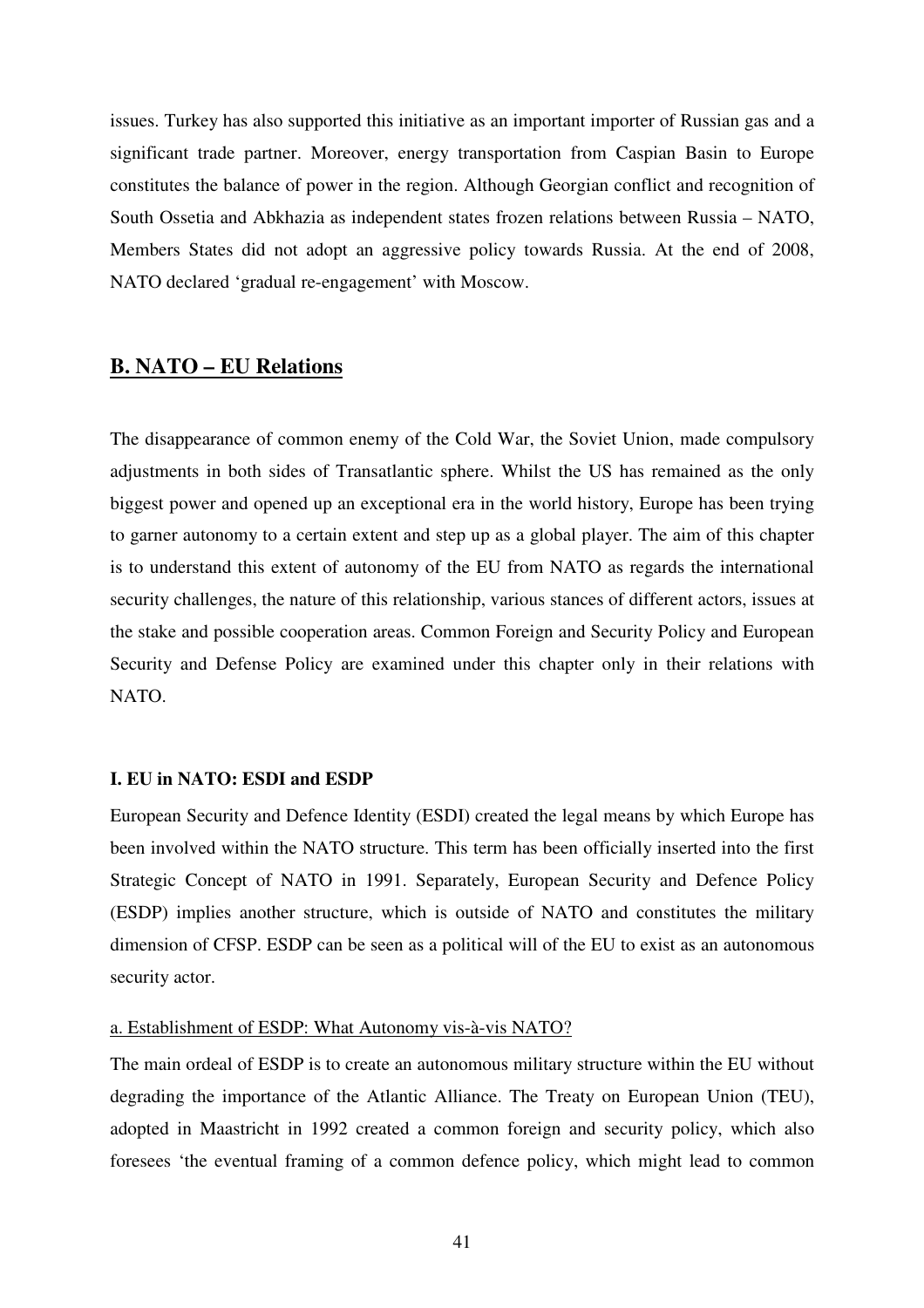defence' (Art. J4). Concerning its relations with NATO, article makes clear the compliance of CFSP and NATO:

The policy of the Union in accordance with this article shall not prejudice the specific character of the security and defence policy of certain Member States and shall respect the obligations of certain Member States under the North Atlantic Treaty and be compatible with common security and defence policy established within that framework.

At the same time, the Western European Union declared that 'WEU will be developed as the defence component of the European Union and as a means to strengthen the European pillar of the Atlantic Alliance'.<sup>68</sup> Amsterdam Treaty made no significant modification to the existing relationship between NATO and the EU. (Art. 17 of the consolidated version of the TEU) Nevertheless, reference to NATO's role has been reinforced by pointing out the concerned Member States, 'which see their common defence realised in the North Atlantic Treaty Organisation (NATO), under the North Atlantic Treaty'.

After Franco – British Summit in Saint Malo in 1998, where two leaders proposed to equip the EU 'with autonomous capacity, backed up by credible military forces', European Council of 1999 adopted ESDP and decided to fulfill missions hitherto undertook by the WEU. As far as NATO's position was concerned, international crisis shall be responded without prejudice to actions of NATO.<sup>69</sup> The Constitutional Treaty would have brought equivalent provisions to NATO – EU relations, if it had entered into force. However, Art. I-40, para 7, which drew up provisions concerning territorial defence of Europe could have had some impact on the subject matter:

If a Member State is the victim of armed aggression on its territory, the other Member States shall have towards it an obligation of aid and assistance by all means in their power, in accordance with Article 51 of the United Nations Charter.

<sup>68</sup> Fabien Tarpan, "EU – NATO Relations: Consistency as a Strategic Consideration and a Legal Requierement", in *European Security Law,* eds. Martin Trybus and Nigel D. White, (Oxford: Oxford Univ. Press, 2007), 276.  $^{69}$  Annex III – European Council Declaration on Strengthening the European Common Policy on Security and

Defence, European Council, Cologne, 3-4 June 1999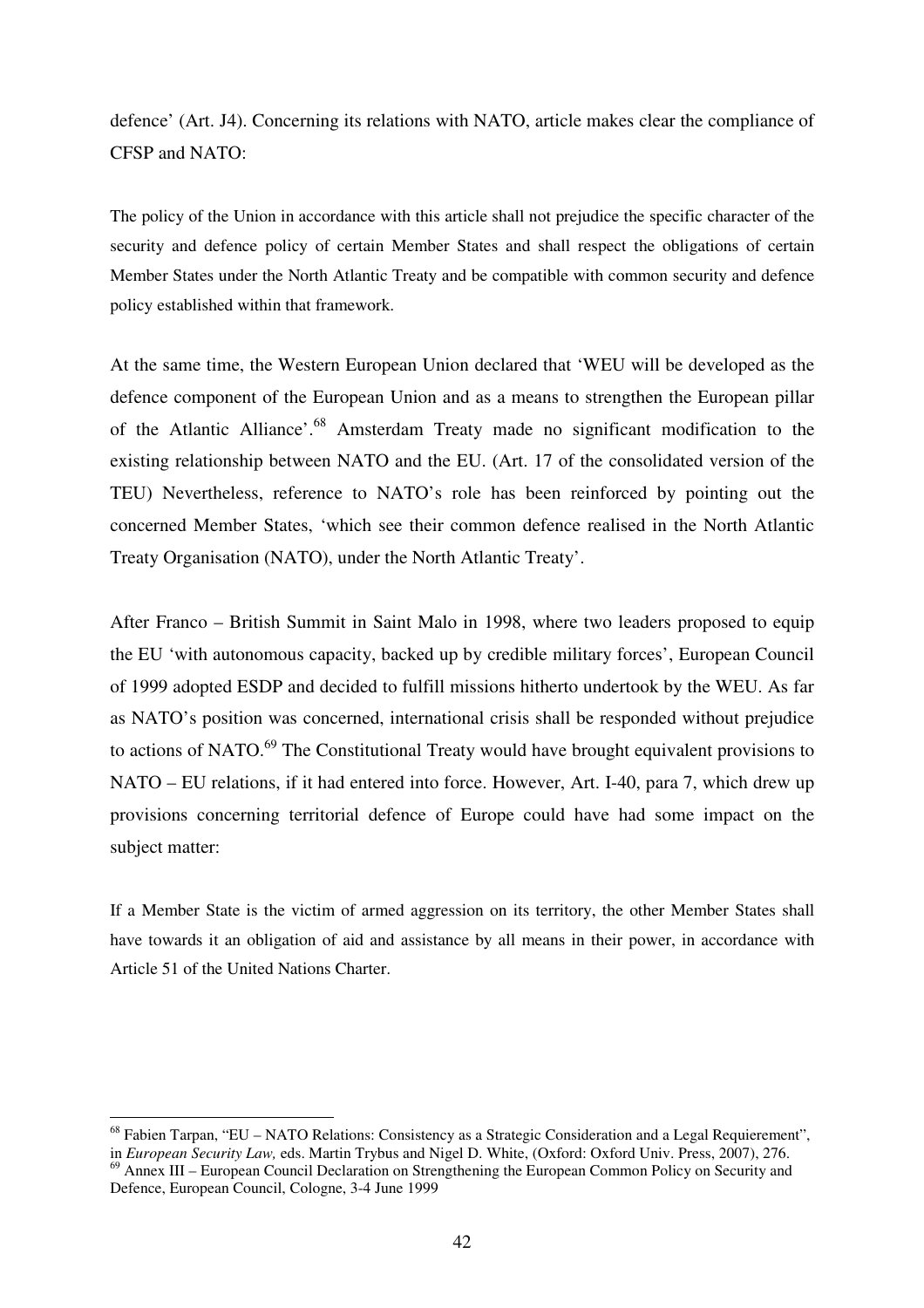This provision did not specifically point out the use of force but naturally it could be included according to the political context. Corollary to this, the solidarity clause foresees the mobilization of military sources in case of terrorist attack or natural or man-made disaster.

#### b. European Pillar within NATO: the Building of ESDI

Whether the creation of the ESDP could have been accomplished without any precedent initiative deserves to be questioned. Therefore, engagement of the EU's institutional structure and NATO can be understood firstly by examining European Security and Defence Identity.

The idea of creating an ESDI within NATO has been supported by the US to foster European contribution to NATO and a more equal burden sharing. Also the UK defended this initiative on the condition that it would remain within the NATO structure.<sup>70</sup> In the early 1990s, allied States agreed upon the building of ESDI, hence there was no legal impediment in the North Atlantic Charter. In the Brussels Declaration of North Atlantic Council in  $1990<sup>71</sup>$ , Ministers stated that 'a European security identity and defence role, reflected of a European pillar within the Alliance, will not only serve the interests of the European states but also help to strengthen Atlantic solidarity.' ESDI has been officially recognized at the Rome Summit in 1991.

#### **II. Legal Basis of Current Relationship and its Outcomes**

#### a. From WEU Agreements to Berlin Plus

The legal engagement between the EU and NATO in security and defence area has been launched within the framework of NATO – WEU arrangements. Fundamental principles of NATO's rapprochement, transparency and complementarity, stigmatized the negotiations.

In 1996, Berlin – Brussels agreements have drawn up to grant the legal basis for WEU's access to NATO assets. More concretely, WEU could enjoy the staff officers, military equipment of, Deputy SACEUR (Supreme Allied Commander Europe) in circumstances when NATO is not involved as a whole. This can be argued as a reference to the supremacy of NATO.

<sup>70</sup> Tarpan, **Opcit.,** p. 281

<sup>71</sup> Final Communiqué, North Atlantic Council, Brussels, 17 – 18 December 1990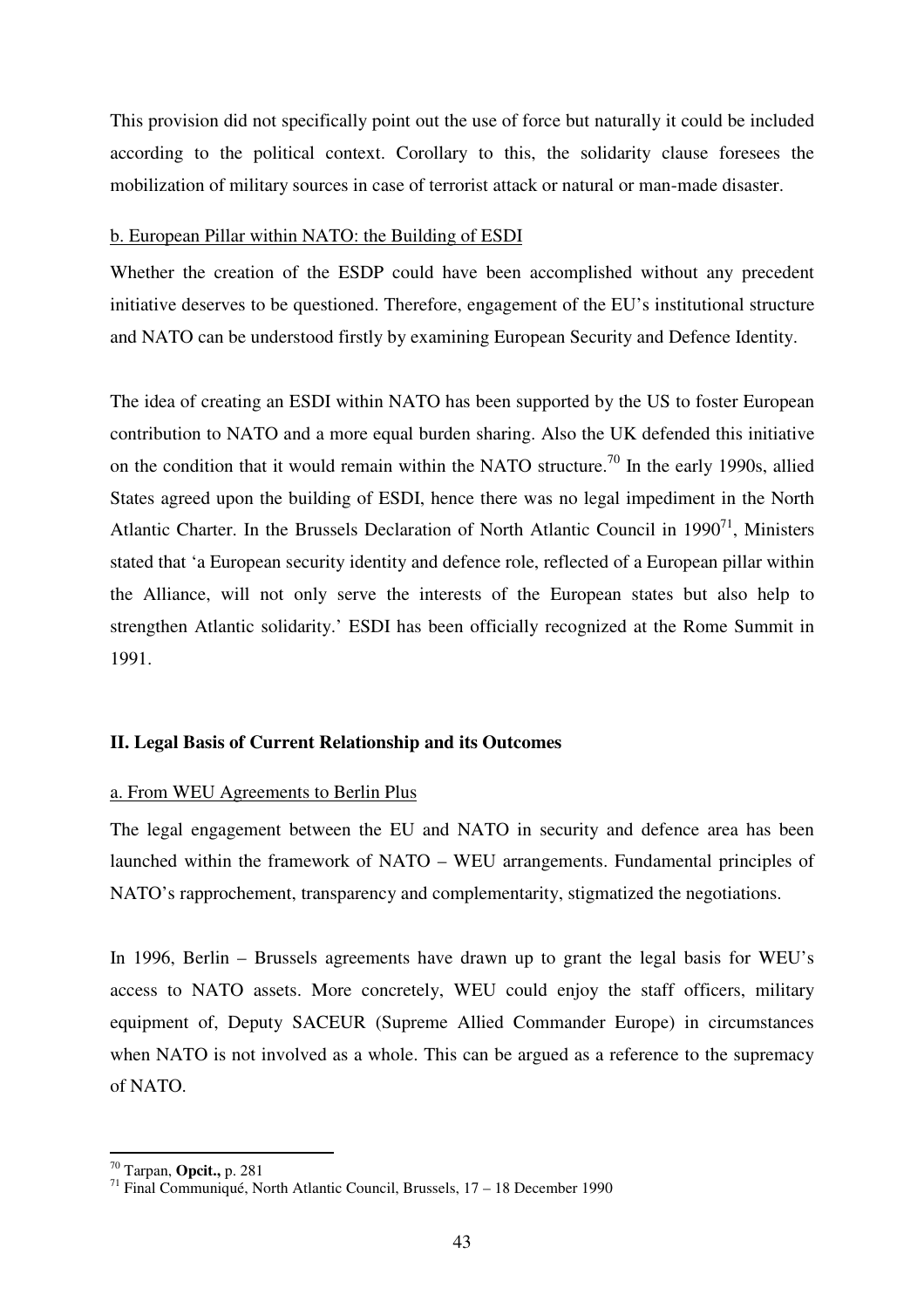1999 Cologne European Council decided to implement European defence issues by the EU and integrate WEU's structures to accomplish Petersburg Tasks. However, this transformation from WEU to EU had to be implemented in a new dimension within NATO structure. To this end, Berlin Plus arrangements have been finalized in 2003, which outlined NATO – ESDP cooperation. Decisions taken for WEU 'separable but not separate' concerning NATO assets and capabilities for EU-led operations remained in place. Berlin Plus creates the ground for NATO – EU cooperation and EU-led operations.

Framework arrangements built upon NATO's Washington Summit in 1999 and the conclusions of the European Council in Nice in December 2000 as well as the EU-NATO joint declaration of 16 December 2002 on ESDP.<sup>72</sup> The latter created a strategic partnership<sup>73</sup> in crisis management and based on following principles: effective mutual consultation, autonomy of the EU and NATO in decision-making; respect for the UN Charter; and mutually reinforcing the development of the military capabilities within the two organizations. These arrangements allow the EU to have an assured access to NATO assets and capabilities, assistance in operational planning. In effect, they allow the Alliance to support EU-led operations in which NATO as a whole is not engaged.<sup>74</sup>

In fact, Berlin Plus agreements cover four main elements: 'assured access' means that the EU military staff works in close cooperation with SHAPE to assess military options. Second, the Operation Commander should be a D-SACEUR, that is to say, a European Commander. Third, assets and capabilities are enlisted in a specific arrangement and procedures are specified with agreement (known as the 'Model Contract'). The last element is about arrangements for coherent and mutually reinforcing capability requirements. 'Berlin Plus' is a series of useful arrangements tied together with the so-called 'Framework Agreement' which consists of an exchange of letters between the EU's High Representative for CFSP and NATO Secretary General dated 17 March 2003.

#### b. Berlin Plus in Practice

 $\overline{a}$ 

Operational capability and efficiency on the field are as important as legal arrangements. The success of a political framework must be assessed by taking into account its concrete outcomes. To this aim, two operations conducted under the auspices of 'Berlin Plus

<sup>72</sup> The Council of the European Union, *EU - NATO: The Framework for Permanent Relations and Berlin Plus*

<sup>&</sup>lt;sup>73</sup> EU – NATO Declaration on ESDP, 16 December 2002

<sup>74</sup> NATO Topics: *NATO's Relations with the European Union*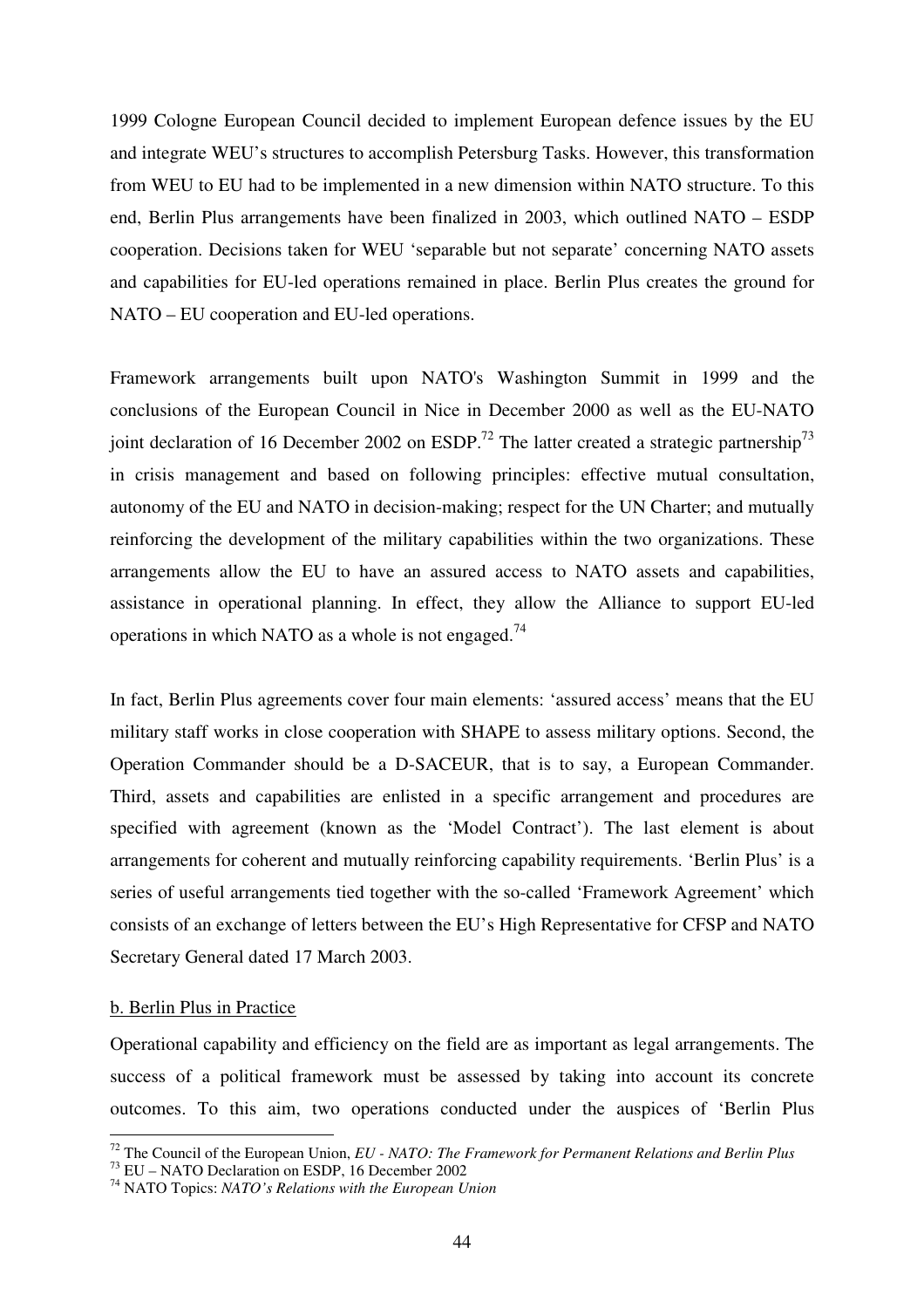agreement', Operation Concordia and EUFOR – ALTHEA, provide tangible data for further analysis.

Concordia is the first operation launched few days after the final adoption of 'Berlin Plus' and EU-led Concordia succeeded NATO-led Mission 'Allied Harmony' in the Former Yugoslav Republic of Macedonia starting from 31 March 2003. Operation ALTHEA is another good example of 'Berlin Plus' agreement. For both operations, in line with the legal arrangements, NATO's D-SACEUR was the EU Operation Commander and the EU had access to NATO's assets and capabilities.

**EUFOR mission in the Former Yugoslav Republic of Macedonia: Concordia** 

| Dates             | March 31 - December 15, 2003                                          |  |  |
|-------------------|-----------------------------------------------------------------------|--|--|
| Goals             | Contribute to the establishment of a stable and secure environment in |  |  |
|                   | Macedonia, leading to a situation in which an international security  |  |  |
|                   | presence is no longer needed                                          |  |  |
| Composition       | 400 persons from 26 countries                                         |  |  |
| Cost of Operation | The common costs of the operation are $6.2$ million; personnel and    |  |  |
|                   | other items are on a "costs lie where they fall" basis, i.e. member   |  |  |
|                   | states pay from their own budgets for their own forces and for their  |  |  |
|                   | support in the field                                                  |  |  |
| Chain of Command  | Operation commander: DSCEUR; chief of staff of the EU command         |  |  |
|                   | element: EUFOR; force commander: EUFOR. EU operation                  |  |  |
|                   | headquarters will be located at the Supreme Headquarters Allied       |  |  |
|                   | Powers in Europe.                                                     |  |  |

## **EU Military Operation in Bosnia and Herzegovina: EUFOR Althea**

| Dates             | December 2, 2004 - present                                           |  |  |
|-------------------|----------------------------------------------------------------------|--|--|
| Goals             | Provide deterrence, continued compliance with the responsibility to  |  |  |
|                   | fulfill the role specified in Annexes 1A and 2 of the Dayton/Paris   |  |  |
|                   | Agreement (General Framework Agreement for Peace in Bosnia and       |  |  |
|                   | Herzogovina); contribute to a safe and secure environment in BiH, in |  |  |
|                   | line with its mandate, required to achieve core tasks in the OHR's   |  |  |
|                   | Mission Implementation Plan and the Stabilization and Association    |  |  |
|                   | Process (SAP)                                                        |  |  |
| Composition       | The EU deployed a robust force (EUFOR) - at the same force levels    |  |  |
|                   | as SFOR (7,000 troops); in addition to 22 EU member states, the      |  |  |
|                   | following countries are participating in the Althea Operation:       |  |  |
|                   | Albania, Argentina, Bulgaria, Canada, Chile, Morocco, New Zealand,   |  |  |
|                   | Norway, Romania, Switzerland, and Turkey                             |  |  |
| Cost of Operation | Common costs of the operation are $E$ 71.7 million; personnel and    |  |  |
|                   | other items are on a "costs lie where they fall" basis               |  |  |
| Chain of Command  | EU operation commander (OpCdr): DSACEUR, with the EU                 |  |  |
|                   | operation headquarters located at Supreme Headquarters for the       |  |  |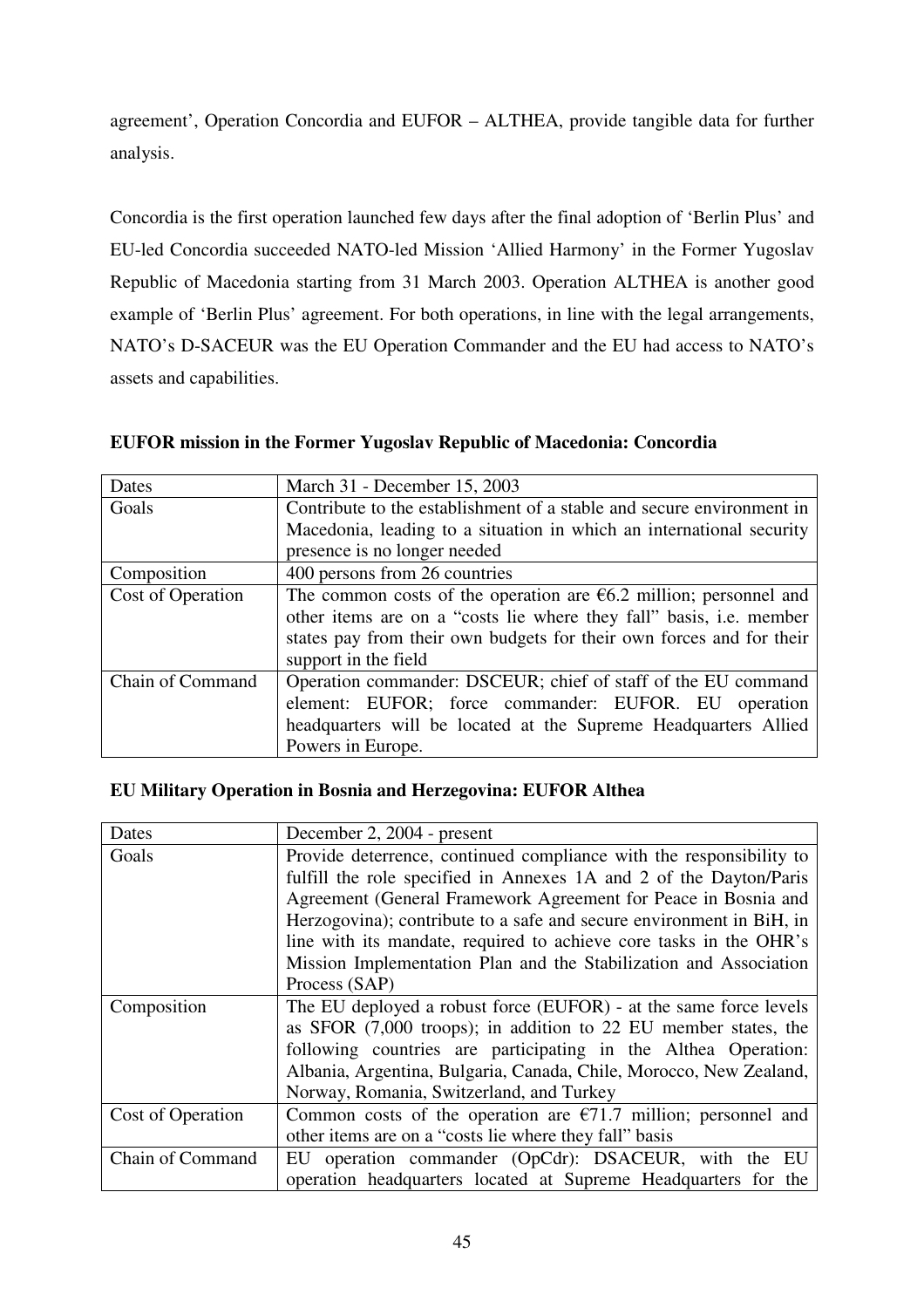| Allied forces in Europe; EU force commander: EUFOR. The basic       |
|---------------------------------------------------------------------|
| decisions on the operation are taken by the Council of the European |
| Union. The EU's Political and Security Committee will exercise the  |
| political control and strategic decision of the operation. EU       |
| operations commander will direct Althea through the EU Command      |
| Element in Naples and EUFOR HQ in Sarajevo.                         |

(**Source:** Transatlantic Transformation: Building NATO – EU Security Architecture, the Atlantic Council of the United States, Policy Paper, March 2006)

## **III. Competition or Co-operation: Challenges and Opportunities for NATO-EU Partnership**

Different perspectives and various ideas take place in the debate regarding the extent to which both sides of the Atlantic Alliance diverge and/or converge in terms of security issues. While Europe is trying to garner confidence as autonomous security player – indeed, still awkward – the US is keen on keeping its security umbrella in Europe and in Eurasia through NATO. Moreover, rifts within the EU as regards the NATO's position further complicate a common European stance. The aim of this chapter is to pose appropriate questions to clarify this problematic in practical as well as in theoretical context.

## a. Is There Still a Common Understanding?

As it has been pointed out in the precedent chapters, the end of the Cold War and emergence of new threats and risks profoundly shook up traditional security understandings in today's political agenda. The fundamental question is, whether NATO is suitable to cope with these new challenges.

The disintegration of the Yugoslav Republic followed by bloody atrocities in Bosnia and in Kosovo demonstrated that Europe's inaction still requires NATO's involvement in international crises. Strategic Concepts of 1991 and 1999 have been drawn up to respond to this necessity. Europe's awkwardness as a security actor, even on its continent, became clear on the eve of  $21<sup>st</sup>$  Century. The absence of international community during these crises had repercussions both in Europe and in the US and inevitably paved the way of changing the Transatlantic partnership's nature.

From the US perspective, the debate about the role of the US in the forthcoming years is intensified both theoretically and politically. Two academicians put forward the dominant role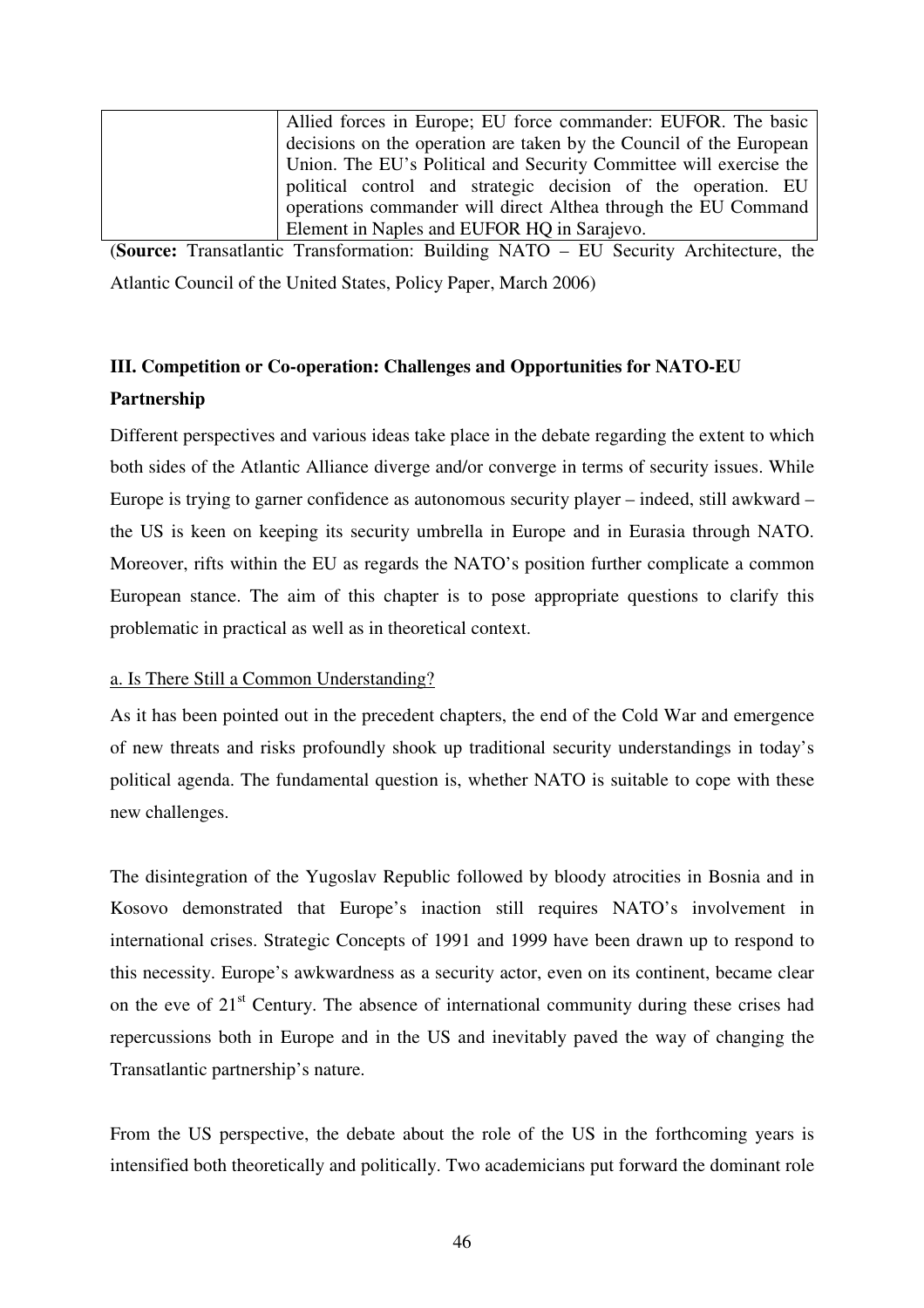of the US and its security implications concerning  $US$  – Europe alliance.<sup>75</sup> Joseph Nye argues in his book *Bound to Lead* (1990) that the US will maintain its superpower status in the future. He proposes a distinction between hard power and soft power which, according to him, can explain the concept of power in the post-Cold War era since total power of a country cannot be confined to nuclear or conventional capacity anymore. The international system will be shaped as polyarchy and within this system; the US will remain superior in both hard and soft power. The conclusion that can be drawn from this analysis is the fact that no other State on the world can challenge the US and naturally, Europe will remain in the security circle provided by NATO. Robert Kagan, on the other hand, argues that the US and Europe does not share the same strategic culture any more. He gives the example of Balkan wars and reluctance of Europe to improve its strategic capabilities to confront possible crisis. According to Kagan, USA will be dominant power in the 21<sup>st</sup> Century. European integration has not been and will not be possible without American power.

These debates in academia seem to be applied in US foreign policy by two major events: Afghanistan and Iraq Wars. Arguably, after September 11, the US stance towards NATO has been profoundly changed. On the eve of the Afghanistan military campaign, the US did not rely on NATO's support although the latter revoked Article V of the North Atlantic Treaty for the very first time. Likewise, the US did not refrain from waging war on Iraq despite heavy opposition from international community, as a part of its 'go it alone' policy.

Does the US still need NATO for its national security? Two arguments can be put forward for this question. For the first, the new American thinking towards NATO was summed up Wolfowitz's (2002) phrase<sup>76</sup>: "not the coalition make the mission, the mission makes the coalition". Therefore, NATO is seen by Washington as a means of controlling Europe and its security affairs. An autonomous Europe is not desired by the US, especially if the burden sharing is neglectable. The EU25 is spending less than 40% of the US military expenditures although its GDP is at the same level.<sup>77</sup> As to the second argument, it is highly unlikely that any country – including the US - on the world can launch and maintain its military campaign

<sup>75</sup> Magnus Cristiansson, "US and Europe in the International System – Four American Perspectives", in *NATO versus EU? Security Strategies for Europe,* eds. Bernhard May and May-Britt Stumbaum, (Berlin: Dt. Ges. für Auswärtige Politik, 2005), 152 - 154

<sup>&</sup>lt;sup>76</sup> Maxime Lefebvire, "Europe's New Role in Global Affairs: Implications for NATO and Transatlantic Relations", in *NATO versus EU? Security Strategies for Europe,* eds. Bernhard May and May-Britt Stumbaum, (Berlin: Dt. Ges. für Auswärtige Politik, 2005), 173.

<sup>77</sup> **Ibid.,** p. 178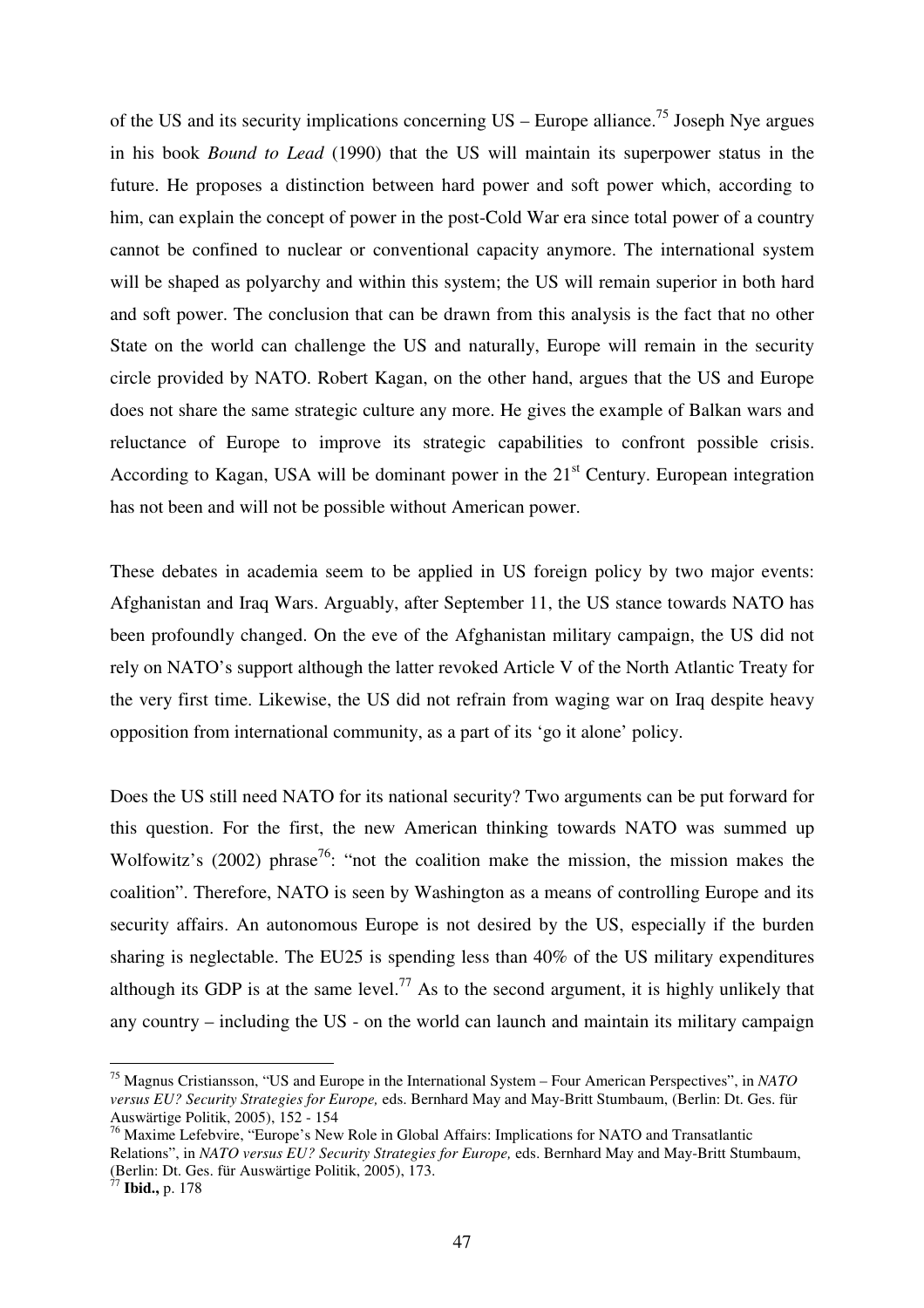without international recognition, at least to a certain extent. ISAF in Afghanistan and Iraqi Military Training Force endorses this argument and underscores allies support in such operations. Furthermore, a pro-European perspective would approve the importance of military endeavors of the EU and its positive impacts in Europe and within NATO, particularly as far as peacekeeping and peace building operations are concerned.

#### b. Hard Power or Soft Power: A Question of Subsidiarity

A thorough assessment of legal arrangements which are explained above, points out that Europe is not eager to take the responsibility in crisis management where NATO would take the lead. The argument that this is due to the incapacity of the EU as a military power on the one hand, the nature of the EU as an economic and ideological actor on the other hand can be interpreted as its ambition to exist as a soft power on the global scale rather than a hard one.

Joseph Nye, who proposes a new approach to the concept of power, gives the definition of hard power and soft power. Hard power implies coercive methods possessed by a State or an international organization to urge its decisions to an actor even though it is not willing to comply with that. Military and – in some cases – economic means are wielded to reach this aim. Soft power, however, relies on the conviction and seduction capacity of the concerned State. Cultural and ideological instruments can be used to influence indirectly other entities within the system.

Is it plausible to distinguish the EU and NATO as soft power and hard power respectively? The reality is more complicated than this definition. As regards their activities, 'complementarity' principle is an overriding approach. That is to say, military sanction can be implemented by NATO whereas the EU would prefer wielding economic instruments. For example, could 'civilian tasks for the EU, military tasks for NATO' or 'peacekeeping for the EU, peace enforcement for NATO' divisions be applicable?<sup>78</sup> The fact is, in order to duly accomplish security operations in troubled regions, only an outright synchronization of military implementation and economic-humanitarian support can succeed. However, these activities are highly intertwined and shall not be assigned, *a priori*, to a specific structure. Legal framework provides the backdrop for both organizations to take the lead, although it implicitly puts NATO to a high-ranking position. Moreover, the fact that most of the

<sup>78</sup> Heike Krieger, "Common European Defence: Competition or Compatibility with NATO?", in *European Security Law,* eds. Martin Trybus and Nigel D. White, (Oxford: Oxford Univ. Press, 2007), 276.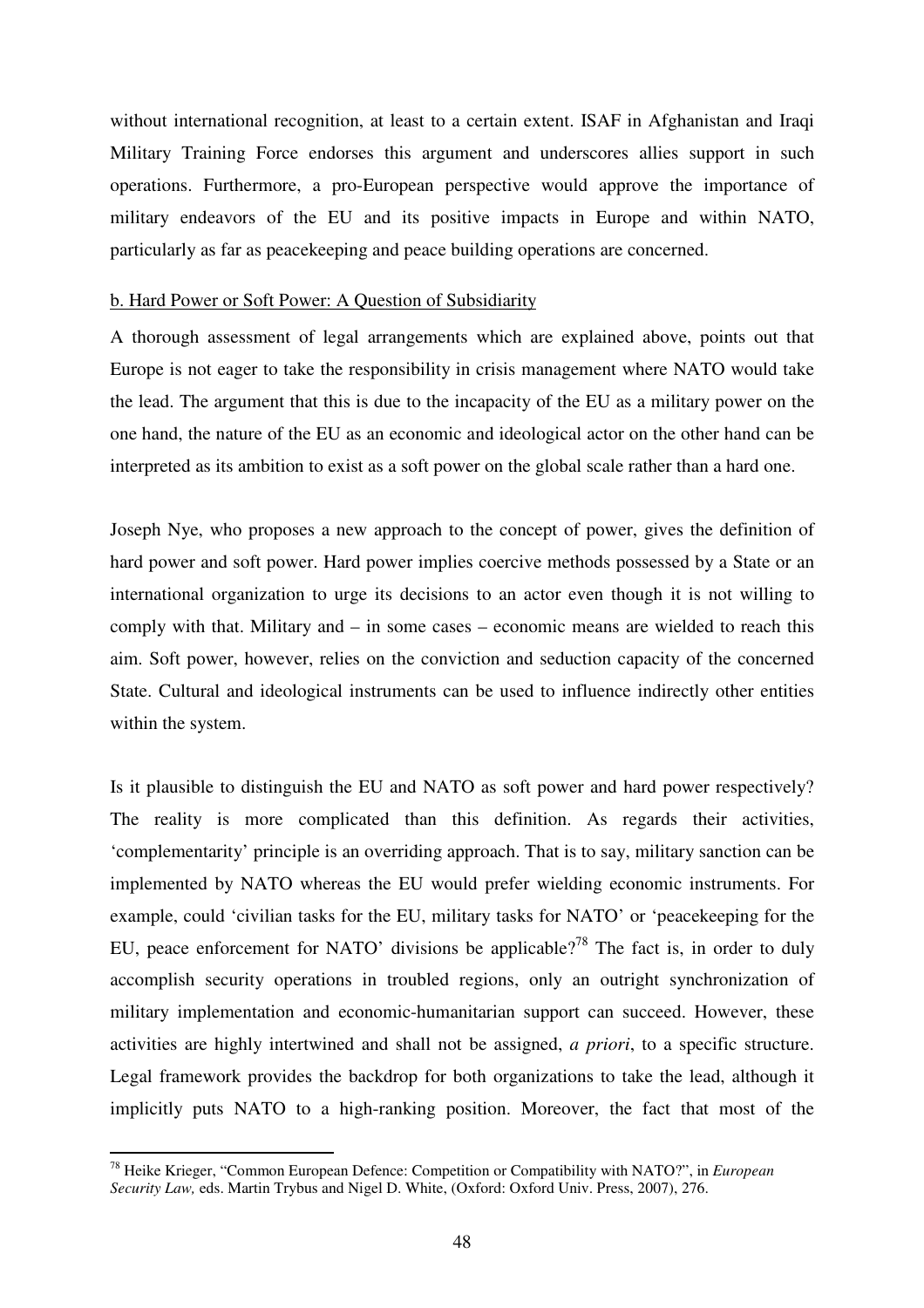humanitarian/peacekeeping operations are protected by military means in unstable regions demonstrates the entanglement of those two concepts. Therefore, it does not make sense to assert hard power – soft power distinction to NATO – EU relationship.<sup>79</sup>

Subsidiarity principle, which implies the application of a policy in the lowest possible level to improve its efficiency, is proposed by some academicians to manage the burden sharing between NATO and the EU.<sup>80</sup> The official formulation that EU will act only 'where NATO as a whole is not engaged' is to be interpreted in line with this thinking.

However, international security necessitates a multi-level analysis of actors' involvement. Security is provided by different networks with a multiplicity of actors and organizations. This multilevel system is characterized by some international organizations which are dealing with defence and security issues. Neither in NATO nor in the EU Member States have relinquished their national sovereignties in favor of a supranational structure. Therefore, the political will of these actors is the key element for a fair co-operation.

Whether the fact that the autonomous decision of the EU to take a military initiative is contingent upon NATO's engagement as a whole is an application of the subsidiarity principle poses three crucial problematics. $81$  Firstly, 'NATO comes first' understanding is a daunting approach. Since most of the EU Member States are also NATO Members, this clause can be interpreted by some countries as the EU still posses the competence to launch its own operation, even in those situations where NATO is prepared to take the lead. The second question is related to the EU's own capabilities. It is highly contestable that the EU could assert itself as a genuine military power. In order to launch a large-scale military campaign to prevent or stop an international crisis, the EU would require NATO's assets. Lastly, 'what criteria must be applied for a fair burden' sharing remains unclear.

Another perspective which shapes NATO – EU relations is to avoid unnecessary duplication of competences and capabilities. According to Madeleine Albright<sup>82</sup> 3D principles must be applied for every initiative taken by the European structures: avoiding the duplication of

<sup>79</sup> Anne-Marie Bouché; Denis Guignot; Fritz Urbach, *Soft Power, Hard Power : une possibilité de répartir les responsabilités politiques et militaires entre lUE et l'OTAN,* (Paris: Les Éd. de Riaux, 2006)

<sup>80</sup> Tarpan, **Opcit.,** p. 284 - 287

<sup>81</sup> **Idem.** 

<sup>82</sup> M Albright, "The Right Balance will Secure NATO's Future", *Financial Times,* 7 December 1998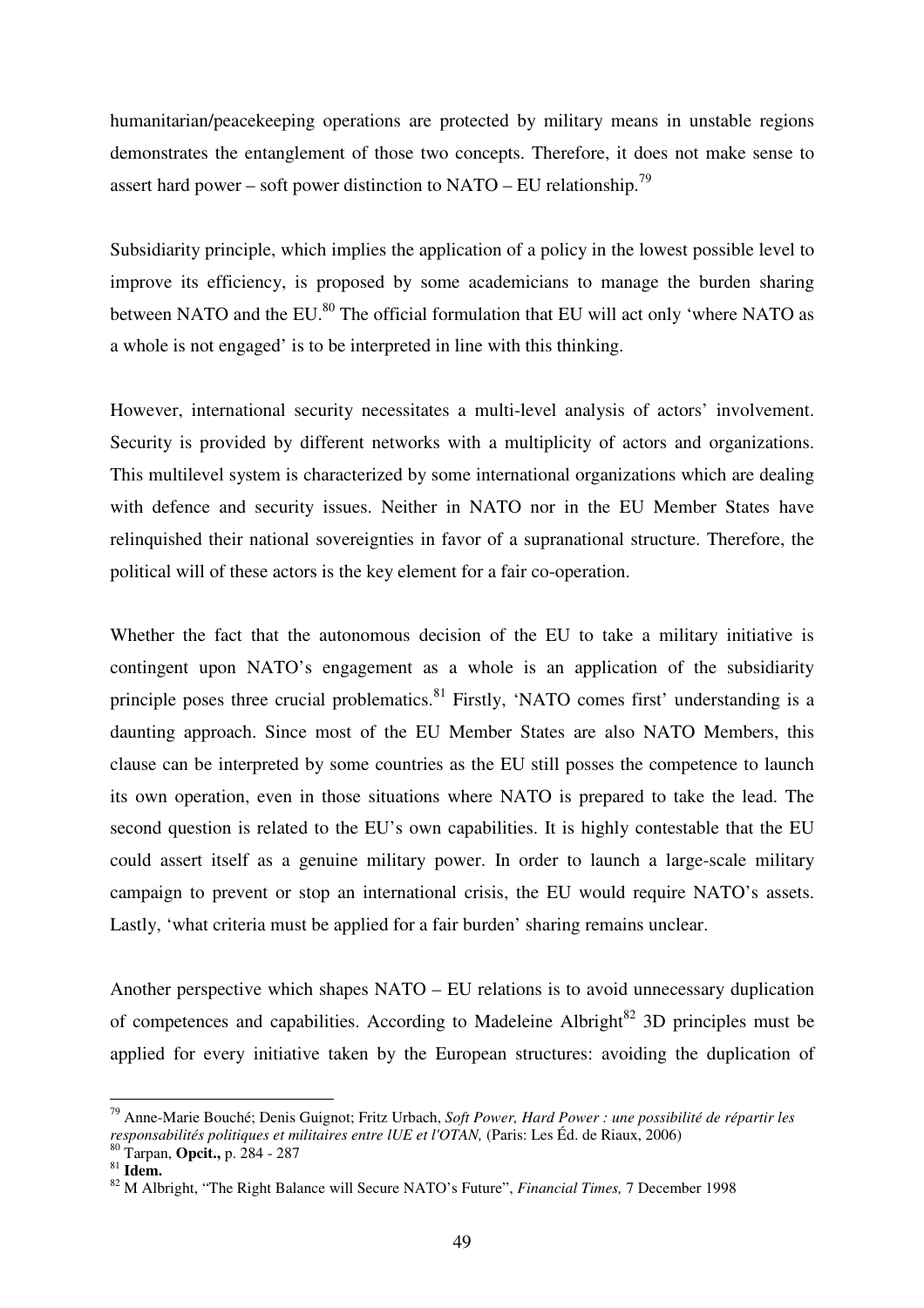existing efforts, decoupling of NATO – EU and guaranteeing non-discrimination against non-EU NATO Member States, such as Turkey. This approach aims an efficient interoperability on the field and unnecessary expenses from the EU's side.

## c. The US and an Autonomous ESDP

From the US point of view, the emergence of Europe as a security player is a new phenomenon that has pros and cons. A robust Europe committed to taking part in international security affairs is a major contribution to military operations and thus, would lessen America's burden. On the other hand, this development is prone to diverging Europe's security concerns from the US and creating rifts in the Transatlantic Alliance.

As it has been explained, the US welcomed ESDI efforts in order to create an integral European pillar within NATO. ESDI was officially recognized as a part of the Alliance in 1991 Rome Summit, the EU started to use the term ESDP in 1999. This initiative was supposed to be integrated to CFSP and function outside of NATO. The EU had the ambition to develop a more autonomous structure and this would destabilize NATO.<sup>83</sup> An unfruitful competition between NATO and the EU both in terms of capacity and missions was likely to appear.

The US has been long dithering between accepting Europe's autonomy as a means of strengthening the Transatlantic alliance and being suspicious about the EU's endeavors which might be to the detriment of US dominant position. In order to alleviate these concerns, the UK and other Member States close to the US have to assure that 'more Europe does not mean less America on the continent' and this will foster NATO's initiatives. On the other hand, France shall point out that the main goal of an autonomous Europe is not in opposition with the security concerns of the US. Arguably, despite slight differences in terms of means and aims, those countries share a common understanding of security.

Arrangements between NATO and the EU seem to keep this balance in favor of the US and NATO. If Europeans want to increase their capabilities, they have to do this in a way that will not be interpreted as an absolute break of the link by Americans. The most desirable outcome of NATO – EU relationship of in the eyes of American decision makers is to enjoy a resolute

<sup>83</sup> Krieger, **Opcit.,** p. 281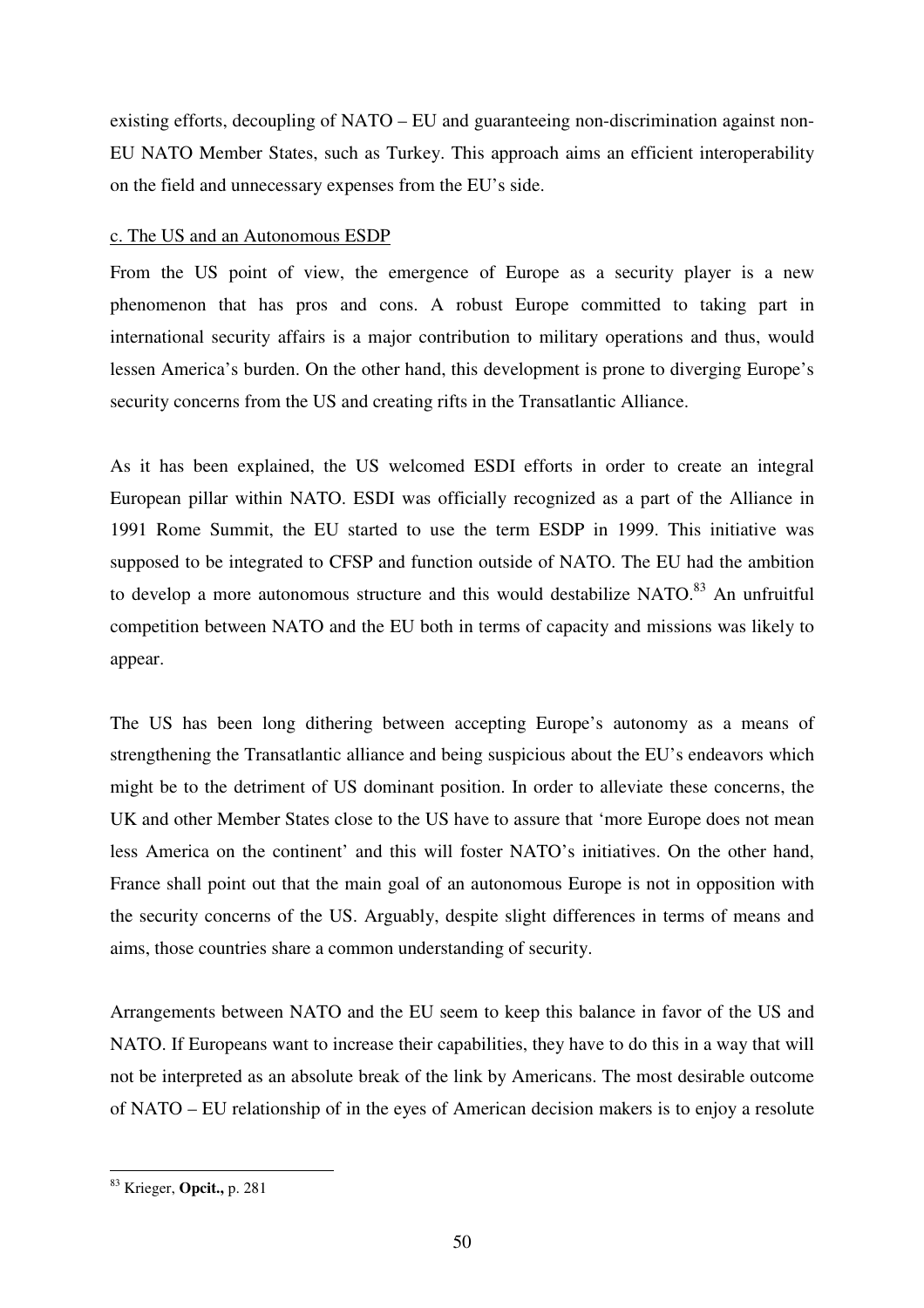contribution of Europe in crisis areas while it will not lead to a sharp divergence in aims and means.

#### d. Different Approaches within the EU

It is not a secret that the EU Member States have troubles to speak as a united voice when it comes to security affairs and thus, to the nature of the Transatlantic Partnership. The degree to which Europe should be a security actor constitutes the centerpiece of this debate. Some countries are more Atlanticists, which means inclined to rely upon the US support, whereas some others are advocating for a policy which would enhance the security dimension of the European integration.

It is fruitful to assess European countries' stances by taking into account their policies during the period before the Iraq War. The UK, for instance, as the strategic partner of the US has supported the invasion of Iraq. London is also eager to keep the Transatlantic balance in NATO's favor. Nevertheless, it supported ESDP initiative first with Saint Malo declaration together with the French. This is to be interpreted as an intention to have leverage to get an influence on the US. Netherlands, Italy and most of the Central and Eastern European Countries have also a NATO-prone approach.

On the other hand, Franco-German couple seem to preserve an autonomous Europe *vis-à vis*  the US and NATO. An ESDP operation, which can be successful even without wielding NATO's assets, is desirable for this. In this context, how can we interpret France's reintegration to the military structure of NATO and Franco-German position in the last Strasbourg Summit?<sup>84</sup> Both leaders claim that, as a reiteration of the ESS, no power on the world can solve security concerns alone. They put forward the importance of CFSP to reinforce the security of the Transatlantic Alliance and warned the US to refrain from taking unilateral decision, which would be in contradiction with the sense of solidarity. While two leaders asserted that the Alliance must be adjusted according to the changing needs, they also pledged for an armament process of Europe, which would be modern, efficient and interoperable.

<sup>84</sup> Angela Merkel and Nicolas Sarkozy, "La Sécurite, Notre Mission Commune", *Le Monde,* 12.03.2009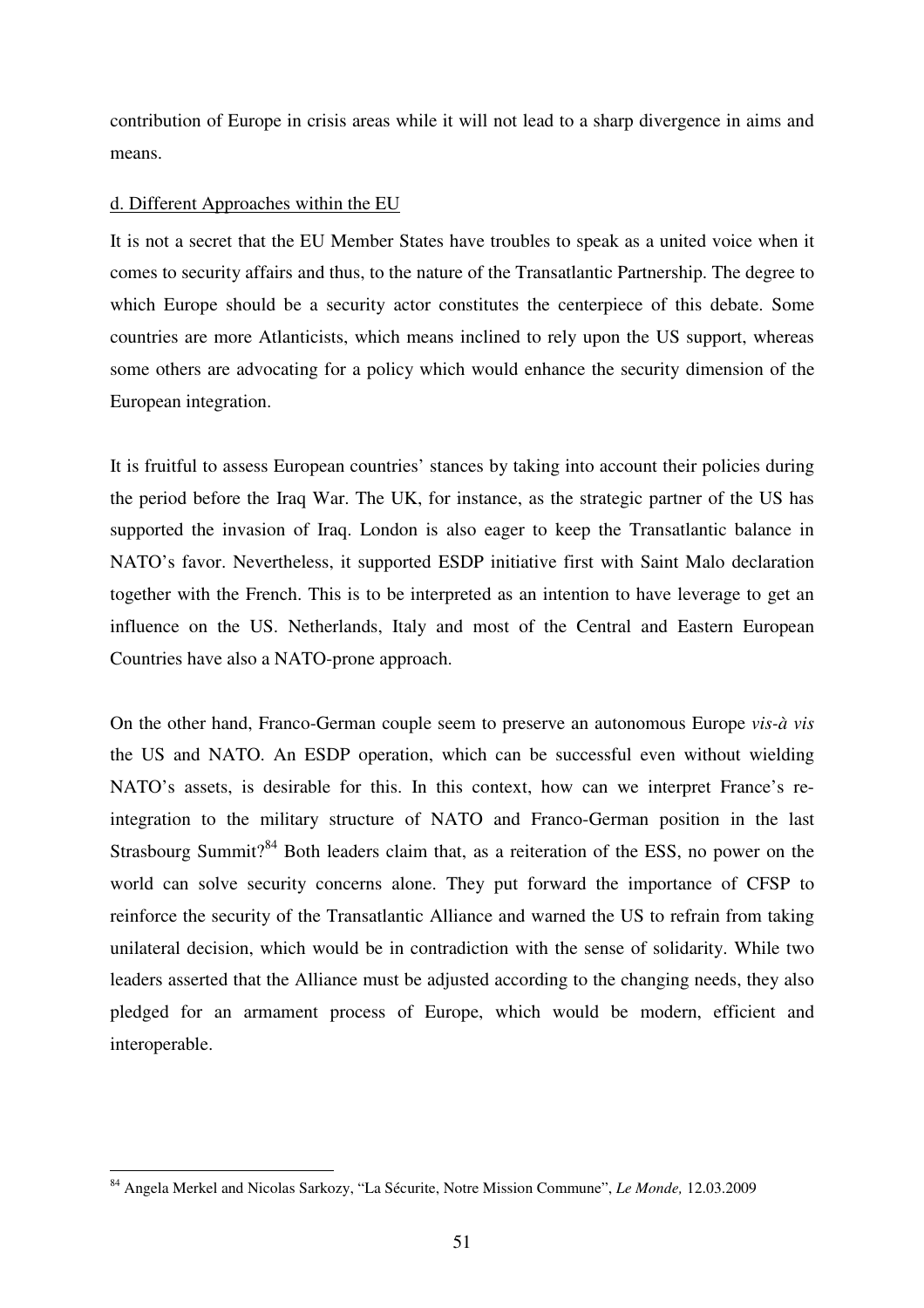It is not true to argue that the EU would be a united body concerning its relations with NATO in the foreseeable future. Corollary to this, no significant change in this relationship is foreseen in the forthcoming years.

#### e. The EU as a Defence Alliance?

Whether the EU possesses the capacity to defend its own territorial integrity is the essence of the debate about the Transatlantic alliance. Today, it is generally accepted that most of the EU Member States are not able to respond to a heavy armed attack on their territory. In this context, should the EU become a traditional security alliance?

The motivation behind the European integration is to secure Europe both against an armed attack from the Soviet Union and to render the war inconceivable among Member States due to the profound economic engagement. It is plausible to say that this reason still subsists today. However, the Soviet Union does not exist anymore and a conventional conflict between these regions is unlikely to occur.

The argument that the EU should not become a traditional security alliance seems plausible for two reasons: First, there is no consensus between the EU Member States about the issue. Some of them are highly reluctant to increase their military expenditures instead of spending it for the welfare in their countries. The ambition to become a security alliance would saddle an enormous burden on the EU. Moreover, the discord about security matters might overshadow and hammer the European integration in other different domains. Due to the high integration of the European countries and profound interdependence of their interests, it is not wise to say that an EU Member State, even if it is not a part of NATO, would be left totally alone in case of an armed attack.

Secondly, the concept of territorial integrity and its pertinence in today's security affairs is contestable. Even tough traditional threats, such as nuclear and conventional arms, subsist in  $21<sup>st</sup>$  Century; challenges that the EU has to cope with are much more diverse. The risks that Europe is confronted with do not aim borders but people through borderless means. As the ESS and its revision puts forward (See *Supra*), Europe has security concerns which go far beyond than territorial integrity. Therefore, while a strong co-operation with NATO is assuring traditional security of the most of the EU Member States, they will have the possibility to deal with other challenges.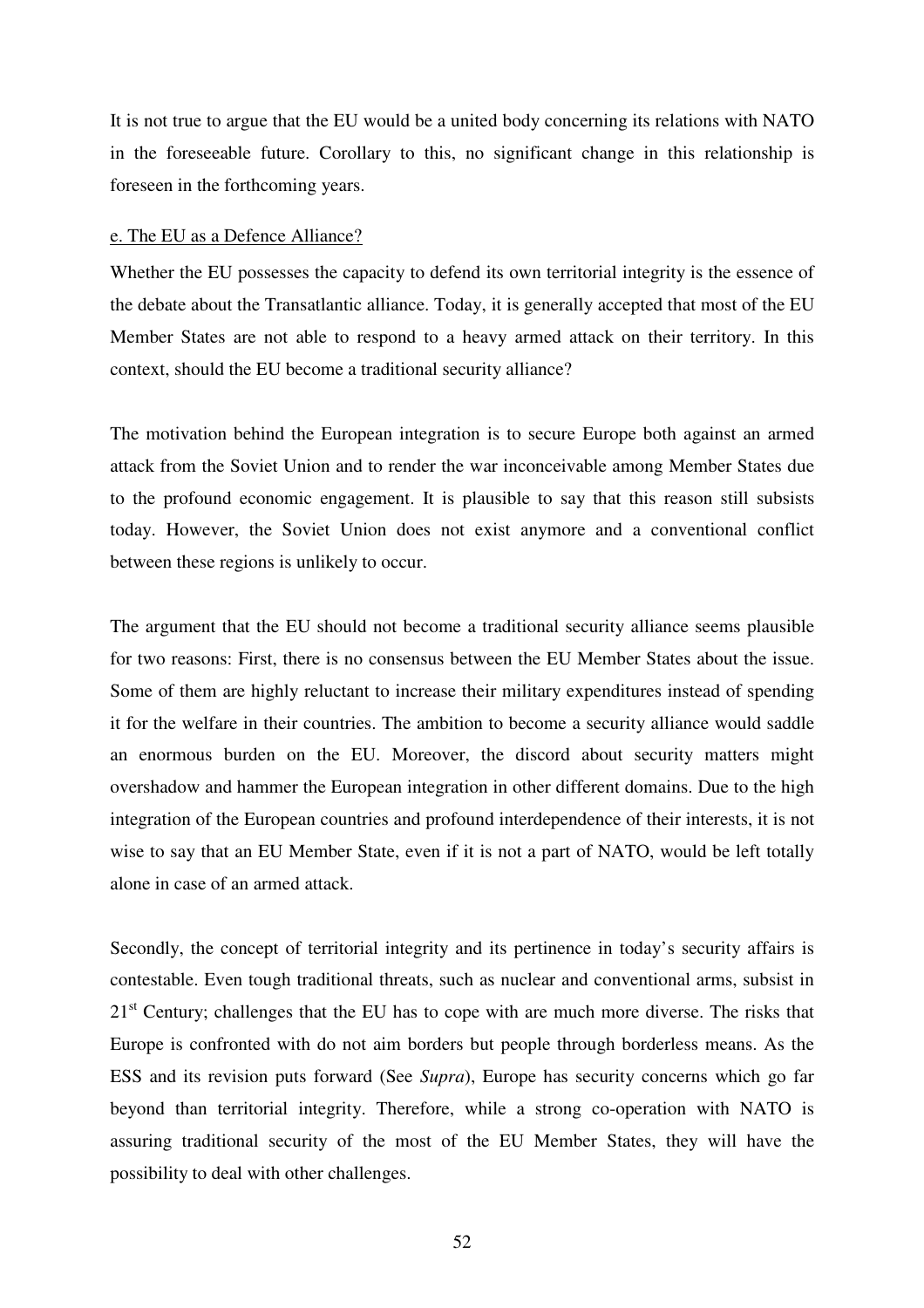## **IV. Turkey's Perspective on NATO – EU Cooperation<sup>85</sup>**

Turkey, as a candidate country of the EU and member of NATO since 1952, has played a crucial role in the NATO – EU partnership. However, since 1990s, when the EU started to claim the role of a security actor on the global scale, Turkey has been considered as blocking the advancement of NATO – EU co-operation. This argument deserves to be assessed in legal as well as in political terms. On the one side, the EU has to behave in a coherent manner with all its 27 Member States, whose biggest ordeal became clear with the adhesion of Greek Cypriots and Maltese. On the other side, from a Turkish point of view, lack of transparency and openness of the EU, as well as its reluctance to implement the legal arrangements are the biggest hurdles in the way. Hence, the legal framework of NATO – EU strategic partnership, Cyprus issue, Turkey's position in ESDP operations related to NATO structure are examined in this chapter.

The misinterpretation that Turkey is blocking NATO – EU co-operation derives from two presumptions: Accession talks with the EU and Greek Cypriot problem. For the first, some Europeans think that Turkey is trying to gain leverage for its full membership ambition by playing the NATO card. In fact, Turkey has declared several times that two organisations must be considered separately when it comes to membership talks.<sup>86</sup> Regarding the thorny Cyprus issue, stakes are higher in both sides. The comprehensive UN Plan to settle disputes over military presence of Turkey on the island and property problems of both communities would have brought the final solution, if the Plan had been accepted by Greek side as it was the case for Turkish side. Nevertheless, despite the 'no' from Greeks Cypriots, the divided island has been admitted to the EU in following days. The anticipated membership of the Greek Cypriots created frustration by Turkish side. If the Plan had been accepted, the Island would have a demilitarized status, which means it would not have a significant position regarding ESDP operations. Turkey is consistently opposing the inclusion of Greek Cypriot Administration in NATO – EU affairs, due to its non-recognition as a subject of international law.

<sup>&</sup>lt;sup>85</sup> The arguments discussed under this chapter are based on the articles of Tomur Bayer (Ambassador, Director General of International Security Affairs, Turkish Ministry of Foreign Affairs), "Turkey's Role in European Security and Defence", *Defence Turkey,* (Volume: 3 Issue: 13 Year: 2008, and of Ihsan Kiziltan (Counselor at the Embassy of Turkey in Washington DC), "Improving the NATO – EU Partnership: A Turkish Perspective", *Turkish Policy Quarterly,* (2008-No:3), unless otherwise indicated. Views expressed do not necesserarily represent those of Turkish Ministry of Foreign Affairs.

<sup>86</sup> "Gul Lashes out at European Critics", *Financial Times,* 8.4.2009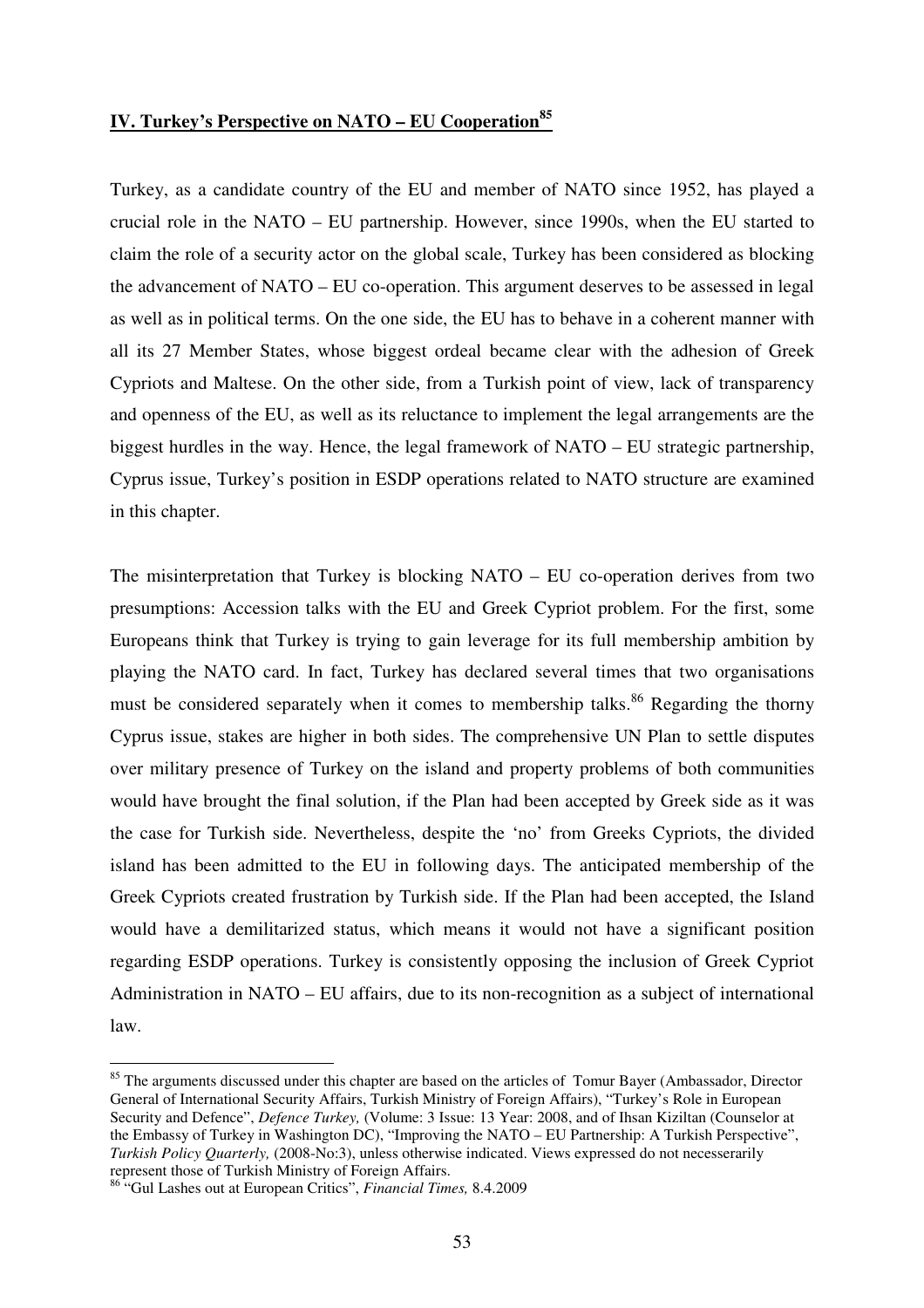The main argument of Turkey regarding NATO – EU co-operation and thus, the involvement of Greek Cypriots is the reluctance of full-respect for the 'agreed framework', which the legal ground of the concerned subject. 'Agreed Framework' covers; : (a) Berlin plus arrangements, (b) Strategic cooperation as underlined by the North Atlantic Council on 13 December 2002 and (c) Nice implementation document and its full implementation.

As it is explained above, EU's access to NATO assets started with the legal arrangements between NATO and WEU in 1996. In 1999 Washington Summit's Communiqué, whose para 10.d is of utmost importance for Turkey.

"We attach utmost importance to ensuring the fullest possible involvement of non-EU European Allies in the EU-led crisis response operations, *building on existing consultation arrangements within the WEU."* 

The Nice Implementation Document started to be outlined in 2000, in Nice European Council Meeting to detail the involvement of non-EU Member States in ESDP operations (Norway, Iceland and Turkey) as well as the consultation manners. However, this document could be finalized in 2002 at the Brussels European Council, after intensive discussions between Greece, Turkey, the USA and the UK. This document describes the modalities of consultation and operation exercise of ESDP. However, from Turkey's point of view, Nice Implementation Document is not fully respected by the EU side. The holistic approach of the 'agreed framework', which covers NATO – EU co-operation related to security, defence and crisis management issues is interpreted in a different manner by the EU. The EU argued that these arrangements cover only cases where the EU would request military support from NATO ("Berlin plus" type operations).

The narrow interpretation of the EU regarding the 'agreed framework' covers the EU Member States participation in NATO – EU consultations. The EU believes that except 'Berlin Plus' arrangements, all EU Members, including Greek Cypriot Administration should take part in the interactions between two organizations. Consultations between the North Atlantic Council and the EU's Political and Security Committee (without Greek Cypriot and Malta representatives) is confined only to Operation ALTHEA, which is a 'Berlin Plus' operation. The EU insists that, other topics which are on the agenda of NAC – PSC gatherings must be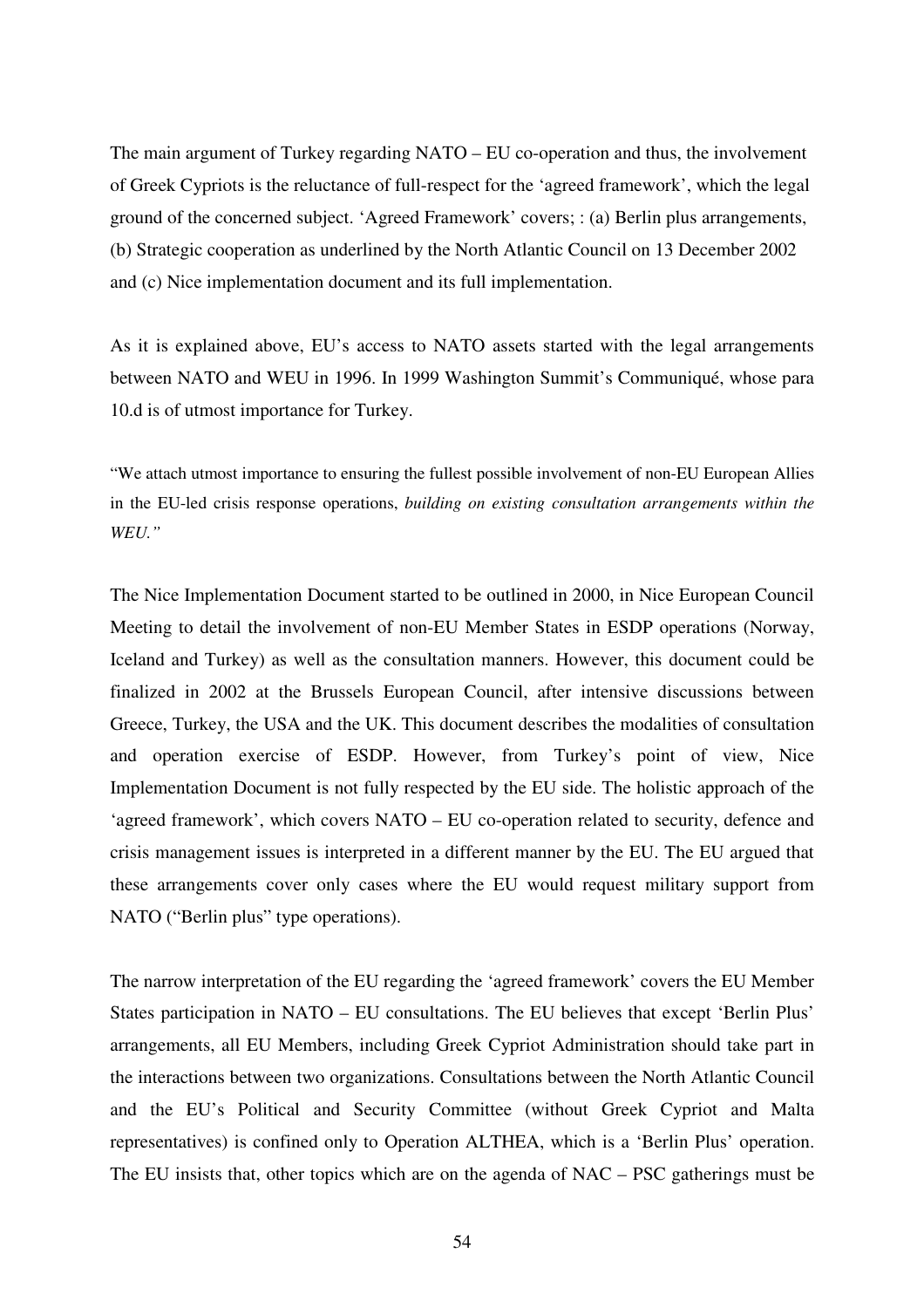handled with the presence of these two delegations. In other words, the EU believes that all EU Member States must participate in the talks between NATO and EU, where 'Berlin Plus' arrangements are not employed. On the contrary, Turkey holds the view that 'agreed framework' – which includes Nice Implementation Document as well – must cover all aspects of the relationship. Agreed framework creates a delicate balance between on the one hand, the involvement of non-EU States, on the other hand assures the NATO support to EU-led operations, namely ESDP.

Ankara believes that provisions of the 'agreed framework' are not duly respected for non-EU allies, such as Turkey, which demands from the EU to be more 'open'. Operations in Afghanistan and in Kosovo remain outside of the scope of the 'agreed framework', because the EU holds the position that these operations are not employing 'Berlin Plus' agreements. This interpretation of the EU has two major consequences: first, Turkey cannot enjoy its rights as provided by Nice Implementation Document. Secondly, the presence of two organizations on the same terrain with different roles impedes the interoperability capacity and thus, effectiveness of the operation.

## **C. Turkey and ESDP**

The willingness to set up an autonomous Europe after the Cold War proceeded in 1990s with the common positions and joint actions of CFSP. However, heinous bloodshed in Bosnia and Croatia could not be prevented by the emerging political Europe and demonstrated clearly the shortcomings of its structural capabilities. The idea of building up a military arm of the EU, which would be outside of NATO unlike ESDI, has become salient in this context for a more assertive Europe.

The Amsterdam Treaty incorporated the Petersburg Tasks of the WEU – humanitarian and rescue tasks, peacekeeping tasks and tasks of combat forces in crisis management, including peacemaking. The British – French Summit in 1998 laid out the decision to be taken in 1999 Helsinki Summit, which was followed by informal decisions and final adoption of Helsinki Headline Goal (60.000 troops, deployable within 60 days for at least one year). The intergovernmental structure has been built up and the Political and Military Committee, the EU Military Committee and the EU Military Staff began their work. The framework for the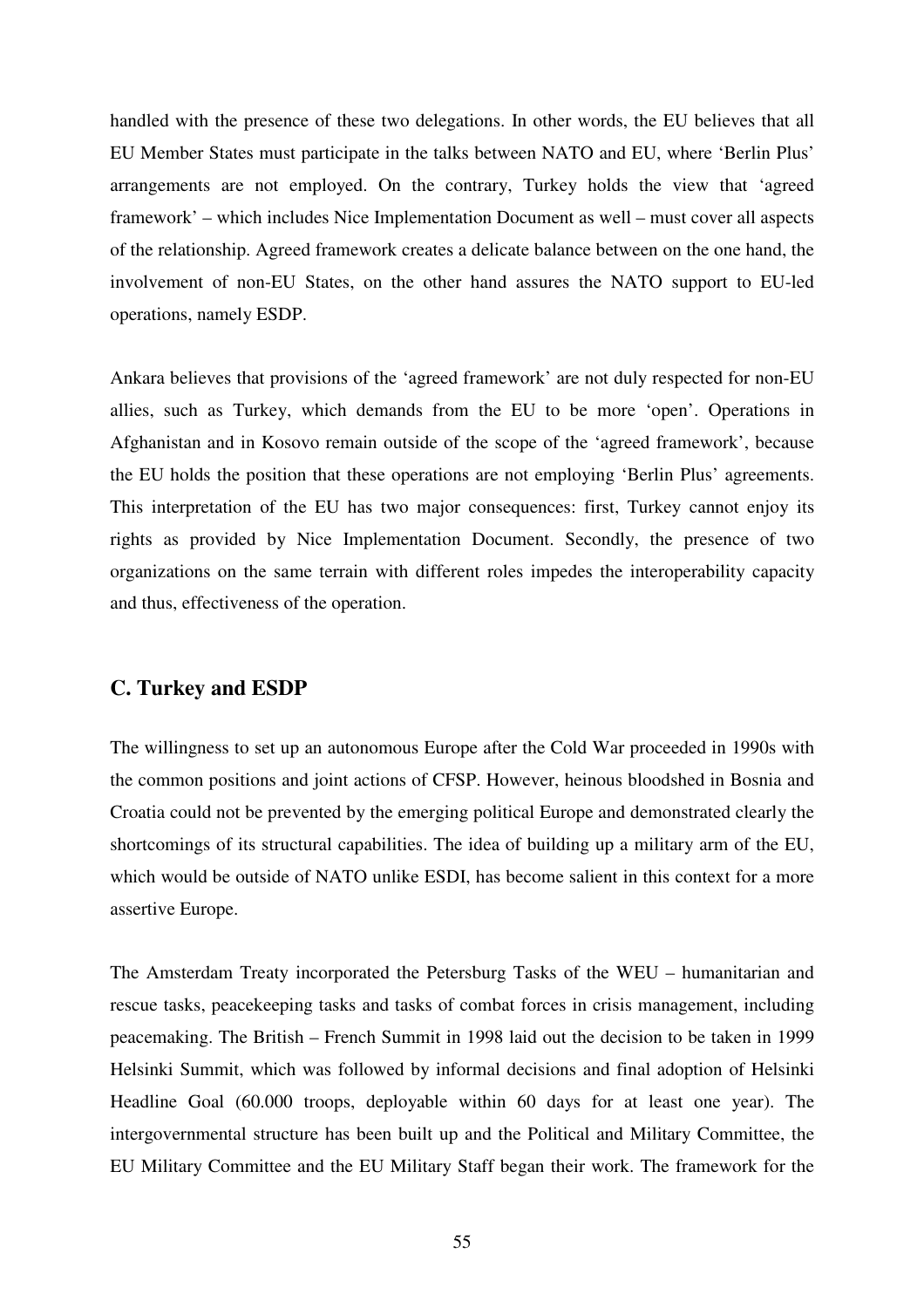cooperation between the EU and NATO has been drawn up (See *Supra*) and the first ESDP operation, Concordia, was launched on 1 January 2003 in Macedonia.

#### **I. An Appraisal of ESDP and Operations**

As a highly complex structure with operational dimension, ESDP implies the translation of the EU's foreign and security policy ambitions into the practice. Apart from the question whether the EU aims at establishing a structure which would eventually guarantee European territorial integrity, it is pertinent to question a fundamental point: What is the use of ESDP?

The first answer is to be found in the grand strategy of the EU, which is the stabilization of the wider Europe. The disintegration of the Soviet Union and emergence of new nation states imposed the mission of preserving the peace and stability in the region on the EU. This had to be done within second and third pillar of the EU and ESDP aimed at adding value to these goals.<sup>87</sup> The ESDP operations launched, for instance the rule of law mission in Georgia and the police mission in Macedonia makes clear the fact that ESDP and enlargement (or neighborhood) policies are complementary insofar as they constitutes different levels of the same strategy. In addition, ESDP operations also serve to the goals of the third pillar, namely to fight against trafficking, drugs, organized crime and terrorism through transnational cooperation.

The second point demonstrates the political will of the EU to play a global role, as Mr. Solana expressed 'when there is political will, things get done<sup>88</sup> The very first autonomous operation, namely Artemis, in the Democratic Republic of Congo aimed at assuring the humanitarian aid and preventing a civilian crisis was not dependent on NATO's assets. As the first operation outside Europe, this was also a concrete step to implement the ESS. The EU demonstrated its willingness to pursue the goals that are set out in its strategy, which is a significant step towards the consolidation of the 'actorness'.

Another value in ESDP operations is their mixed and separable characteristic, which is constituted of military and civilian missions. While military operations are carried out to

<sup>&</sup>lt;sup>87</sup> Maria Raquel Freire, "The European Security and Defence Policy: History, structures and capabilities", in *European Security and Defence Policy: An Implemenatation Perspective,* eds. Michael Merlinger and Rasa Oustrauskaite, (Newyork: Routledge, 2007), 19.

<sup>88</sup> **Ibid.,** p. 21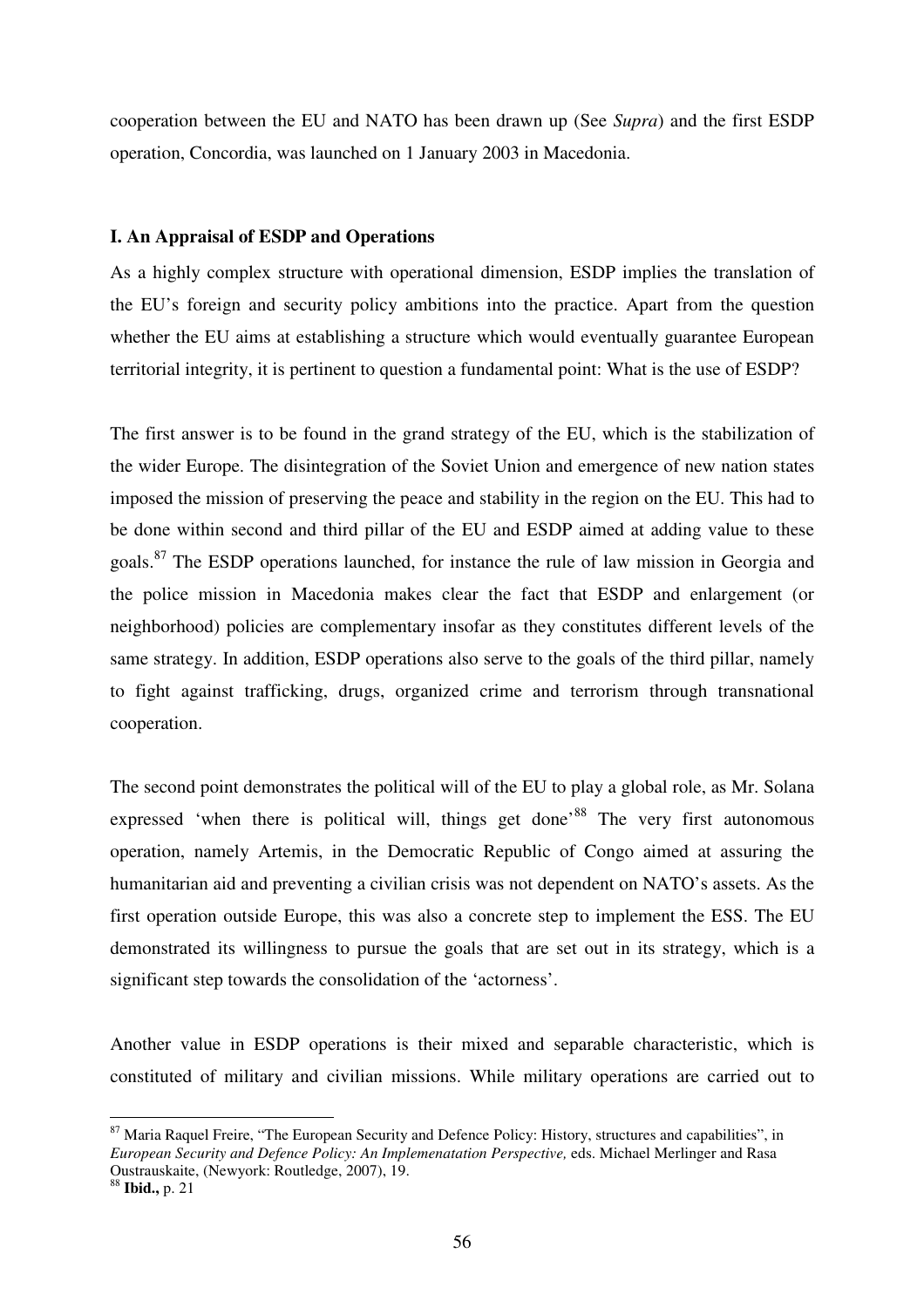prevent eruption of armed conflicts in unstable regions, civilian missions focus on reforms of the rule of law and policing fields. Civilian missions are politically easier to be launched because they do not include NATO's capabilities and hence, do not entail an intra-European spat between Europeanists and Atlanticists. Also from a financial perspective, civilian operations have advantages compared to the military ones thus they are funded by the CFSP budget, which grew progressively and will reach to 250 million euro in the forthcoming years.<sup>89</sup> This reflects the increase of operational initiatives. The civilian capability of the EU is important and deriving from two reasons: first, implication of the EU in an operation, which can be an intervention of the US or NATO, is contributing to the presence in the given country and its international recognition. Second, humanitarian activities have a positive impact on the international community and public opinion.

As to the scope of the ESDP operations, the broad variety of missions renders possible to wield different instruments according to the needs of the objective.<sup>90</sup> The mission of EUJUST THEMIS is defined as the rule of law establishment<sup>91</sup> whereas the operation EU Bam Rafah is in charge of border controlling.<sup>92</sup> Despite this variety of operations raises the question that to which extent these operations must be considered within ESDP, the flexibility that the EU enjoys is important in terms of broadening to perspective of stability in all its tracks. The second aspect of ESDP's scope is related to geographical assessment. Started with the Balkans, the EU now conducts operations in Africa, Asia and the Middle East. This implies its global role and the fact that the EU's goals are not confined to the European territory. The geographical distance increases the military and financial burden, which is a challenging fact as it is in the case of ARTEMIS. Moreover, the aforementioned operation points out that the ESDP operations are not limited to peacekeeping missions but can also include peace enforcement objective.

An important asset of the EU, which is declared by several times (see *ESS*) politically as well as legally is its strong commitment to the international law and multilateralism. This perspective is kept in the domain of ESDP operations. All ESDP operations have a clear basis

<sup>89</sup> Michael Merlingen and Rasa Ostrauskaite, "The Implementation of the ESDP", in *European Security and Defence Policy: An Implemenatation Perspective,* eds. Michael Merlinger and Rasa Oustrauskaite, (Newyork: Routledge, 2007), 193.

<sup>&</sup>lt;sup>90</sup> Frederic Naert, "ESDP in Practice: Increasingly Varied and Ambitious EU Security and Defence Operations", in *European Security Law,* eds. Martin Trybus and Nigel D. White, (Oxford: Oxford Univ. Press, 2007), 64.

 $91$  EU Rule of Law Mission to Georgia

<sup>&</sup>lt;sup>92</sup> Council Joint Action 2005/889/CFSP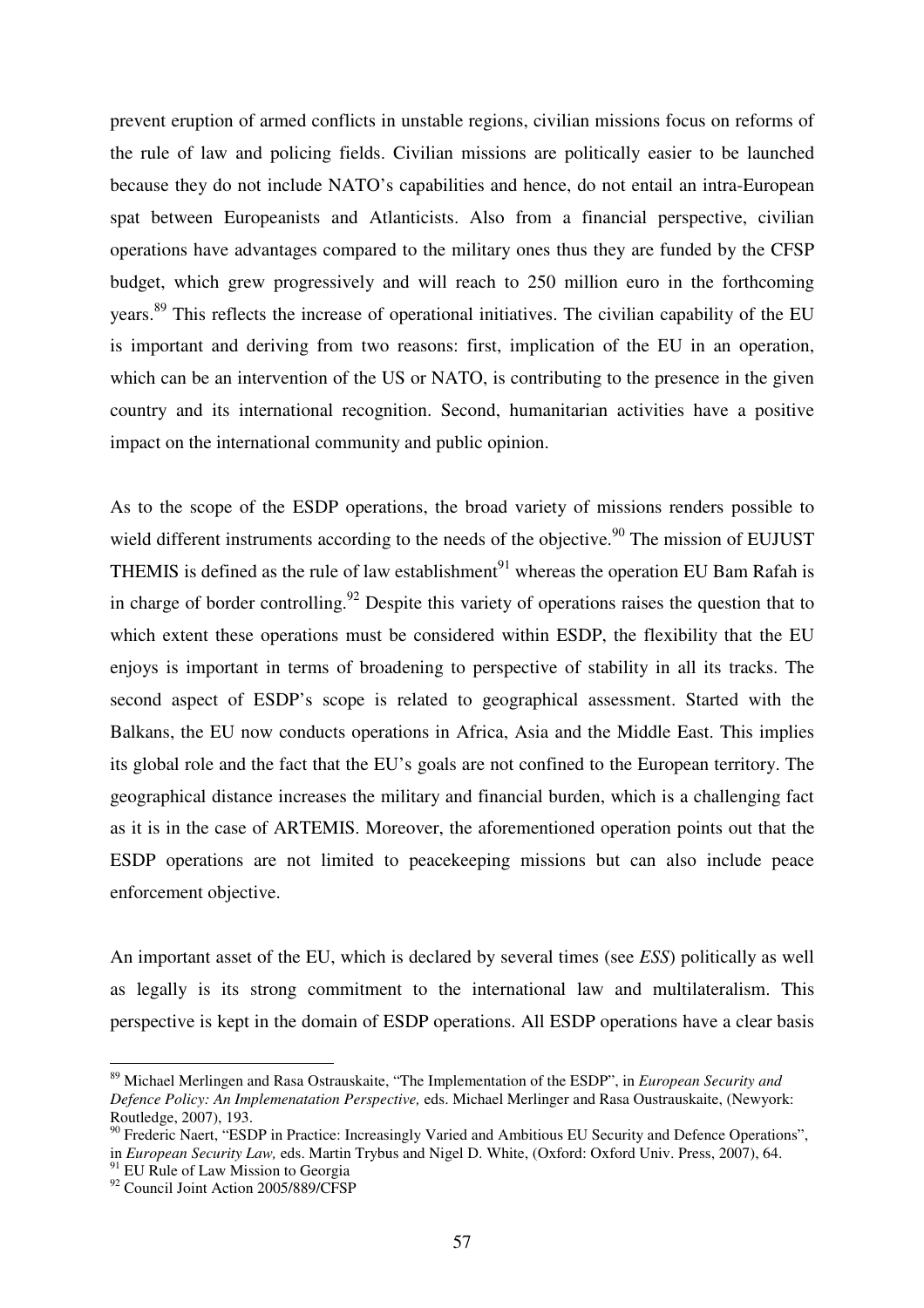of international law.<sup>93</sup> In all cases, the operations are launched either by the invitation of the host country, through agreements (called as SOMA/SOFA) with them, or by Security Council authorization, as in the case of ARTEMIS and ALTHEA.

Practice shows that not all member states are participating in all operations and even when this is the case, the extent of contributions varies greatly. 'Constructive abstention' is the justification mechanism of those cases. On the other hand, the former candidate countries (which now became members of the Union) and non-EU NATO countries have also been active participants. Countries outside of Europe, such as Brazil, Malaysia, Morocco, New Zealand and some others have also contributed to specific missions through bilateral agreements. As an example, ALTHEA (BiH) is the biggest operation that the EU undertook in 2004. According to the ALTHEA Joint Action, its mission is two-pronged: to provide deterrence and continued compliance with Annexes 1A and 2 of the Dayton Agreement, and to contribute to a safe and secure environment in BiH. The operation is constituted of 2200 troops from 28 countries, including 23 EU Member States and 5 non-EU countries (including Turkey). $94$ 

## **II. Turkey's Contribution to ESDP and Challenges**

As it is mentioned above, Turkey's participation in ESDP operations are highly entangled with the NATO – EU cooperation mechanism. However, apart from this framework, Turkey is the biggest non-EU contributor to ESDP operations and sometimes even a bigger contributor than some EU Member States. This is mostly due to the fact that a significant number of ESDP operations are launched in the proximity of Turkey and Turkish foreign policy considers this fact as a compulsory factor for being involved in those initiatives.

It should be noted that third country participation in ESDP operations are accepted, without prejudice to the EU's decision making autonomy. This is eligible for Turkey as well and is not an issue on which Turkish decision makers are totally comfortable. Turkey has no say in as to how a particular mission or operation will be conducted in the future.<sup>95</sup> From a Turkish

<sup>93</sup> Martin Trybus and Nigel D. White, "Some General Conclusions", in *European Security Law,* eds. Martin Trybus and Nigel D. White, (Oxford: Oxford Univ. Press, 2007), 359.

 $94$  EUFOR BiH Organisation, avalaible at

<sup>[</sup>http://www.euforbih.org/eufor/index.php?option=com\_content&task=view&id=14&Itemid=30] <sup>95</sup> Bayer, **Loc. cit.**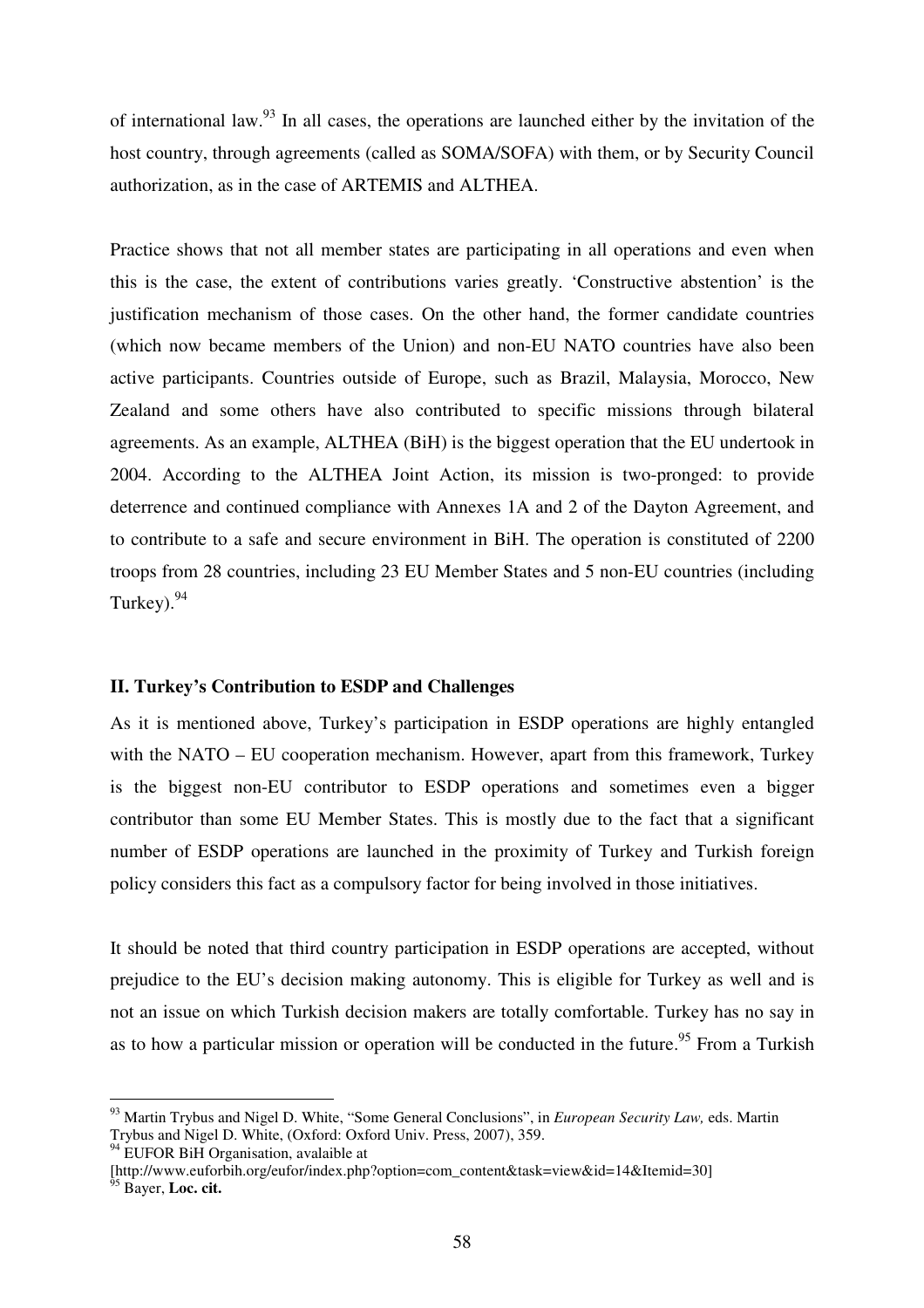perspective, it is also noteworthy to make clear that even for some operations which are carried out in the immediate vicinity of Turkey, such as EUJUST LEX in Iraq, the EU refused Turkey's demand to take part in. Ongoing 12 ESDP missions and operations, seven are in Turkey's neighbourhood.

Turkey's exclusion from the decision making procedures of ESDP is an important challenge for further development of Turkey – EU cooperation in security matters. Turkey has been an associate member of the WEU, which is regarded as the precursor of ESDP, and thus, had the possibility, at least, make its voice heard.<sup>96</sup> Turkey has lost this position within the ESDP structure and moreover, had been excluded from European Defence Agency unlike Norway, which is also a non-EU ally. EDA is an institution for European defence industry cooperation and Turkey's involvement would be valuable for both sides.

From the EU's point of view, Turkey's position in ESDP is summarized as following<sup>97</sup>:

"Within the framework of the **European security and defence policy** (ESDP), Turkey continues to contribute to the EU-led military mission EUFOR/ALTHEA in Bosnia and Herzegovina. Turkey is also supporting the EU-led police missions EUPM in Bosnia Herzegovina. Turkey is one of five non-EU countries contributing to the EULEX mission in Kosovo. Turkey wishes to enhance cooperation on ESDP, while stressing its discontent with its status within ESDP, with the stalemate over the conclusion of a bilateral security agreement with the EU, as well as over the administrative arrangements with the European Defence Agency."

This statement is offset in the following paragraph of the Report by mentioning Turkey's reservations concerning NATO – EU cooperation, which gives the impression that this issue and the aforementioned 'stalemate' are interrelated.

## **D. Clearing Up the Opportunities**

It is clear that Turkey's engagement to the military aspect of European security will have impact mainly in two areas: Its contribution to ESDP will be increased and Transatlantic relations will be shaped in a more effective manner. These outcomes are desirable for both

<sup>96</sup> Kızıltan, **Loc. cit.** 

<sup>97</sup> Turkey Progress Report 2008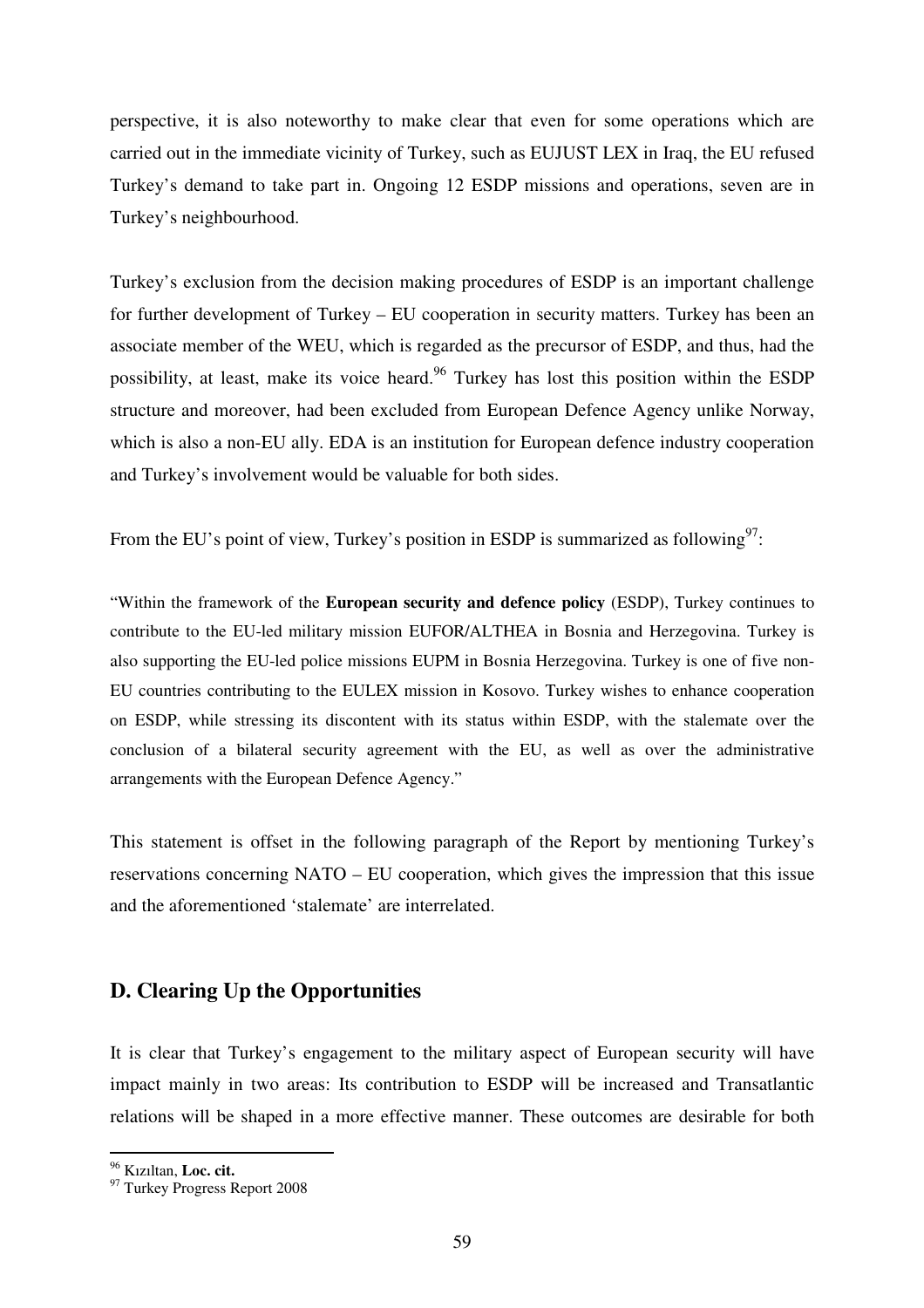Turkey and the EU. Therefore, possible ways to advance the relationship must be clarified to reach this aim.

With regard to the military arm of the EU, Turkey's significant input is important due to its military capabilities and military bases.<sup>98</sup> Turkey has the second largest army of NATO (after the US) and ranks fifth in terms of naval forces. The stability in the region where Turkey is located is of vital importance to European security considerations. Moreover, its former and ongoing contributions to ESDP operations as well as those of NATO and the UN demonstrate the political will to take part in international peace and security endeavors. Despite knowing the fact that Turkey would never enjoy a full-say in the EU concerning ESDP operations, it endorses those activities to the extent possible. Turkey is the biggest contributor as a non-EU country – and even bigger than some EU Members - to ESDP operations and supports further security co-operation in order to assure the stability in the region. Employment of logistic and material capabilities of Turkey will be in the interest of Europe. Bigger Turkish contribution could be approved by full implementation of already existing mechanisms.<sup>99</sup>

This brings us to the second point, which is the NATO – EU gridlock. To handle with this conundrum is highly dependant on political choices due to the complexity of Cyprus dispute. It is not possible to forecast a strategic shift in both sides as long as the deadlock continues. To overcome the challenge does not represent a chimera but it is related to the peace talks on the Island between two communities. If the last round of the negotiations that started in 2008 bear fruit, the removal of this impediment will pave the way of farther advancement. All these issues point out the necessity of a comprehensive approach which will cover problematic factors of NATO – EU – Turkey relations as well as Turkey's contribution to ESDP.

<sup>98</sup> Meltem Müftüler Baç, "Turkey's Accession to the EU: Its Potential Impact on Common Security and Defence Policy", *Turkey and European Security,* IAA-TESEV Report, 2006

<sup>99</sup> Bayer, **Loc. Cit.**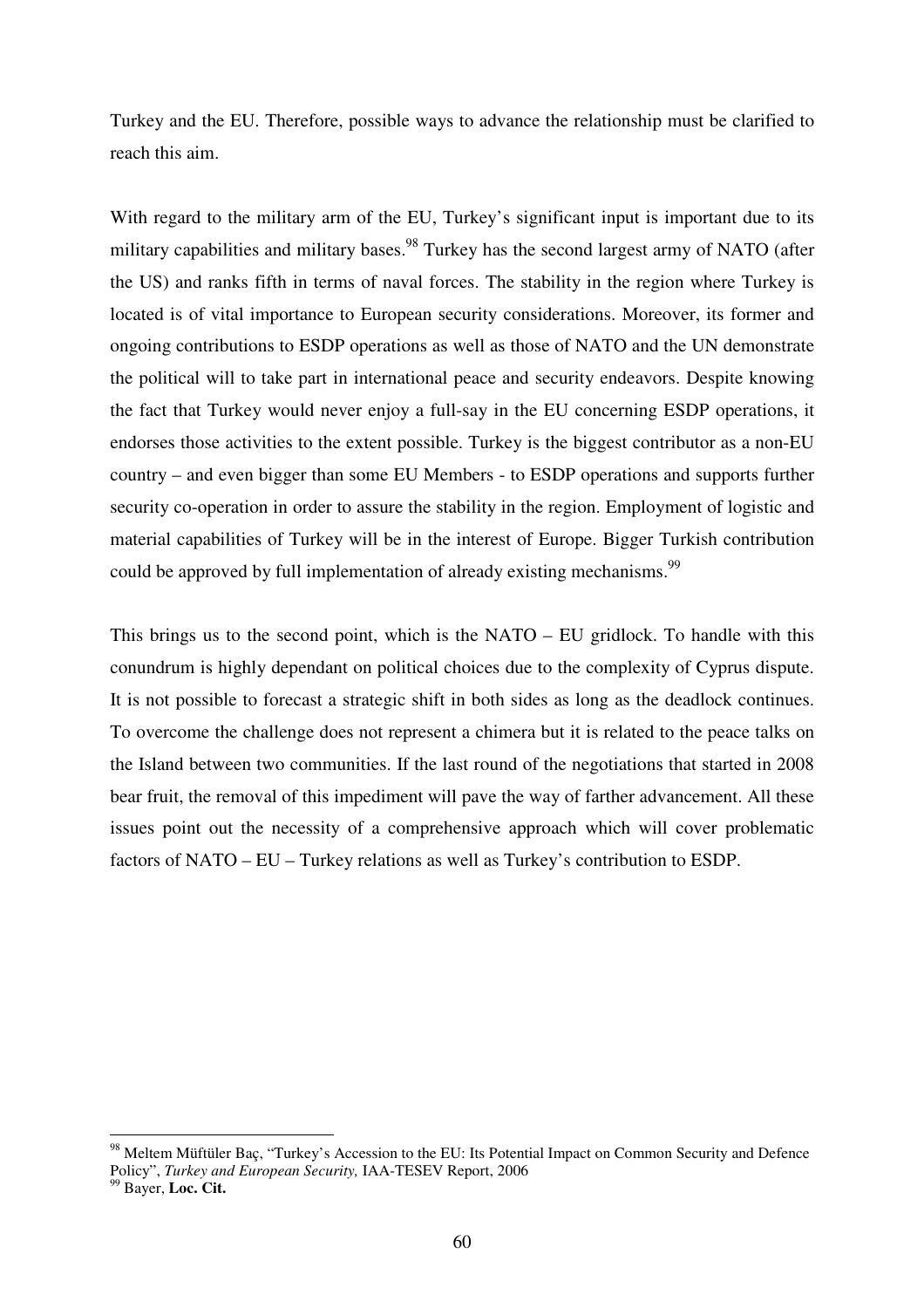## **CONCLUSION**

Turkey and the EU have long-lasting relations covering several different areas. Security is one among others. In this work, the importance of this aspect has been highlighted and various viewpoints are discussed with the aim of clarifying the broaden picture.

The outcome of this research clearly puts forward the strong interdependence between Turkey and Europe in security matters. The arguments that are carried during this research demonstrate, however, the fact that the EU needs this engagement more than Turkey does. This is proven on two points: Historical development of relations, theoretical considerations, key points in broader security policy and more specifically in military area (including the cooperation with NATO) make clear that the benefit that Turkey's membership will bring to European security is not negligible. Security concerns within Europe can be better alleviated with Turkey's robust role in geopolitical terms. The stabilizing function of Turkish security policy in a broader geography will support the EU to pursue its foreign and security policy goals and to reach out the regions and get involved in the issues which are direct concern to Europe. Second contribution of Turkey will be to the EU's 'actorness' in international system. This perspective is highly advantageous as far as military domain is concerned. The EU as a resolute security player will accurately find value in Turkey's membership in benefiting from its military capabilities and farther strengthening the Transatlantic link.

Conversely, the price of leaving Turkey outside of the EU would be disquieting. Apart from the fact that Turkey will be increasing its influence as a regional stake holder in the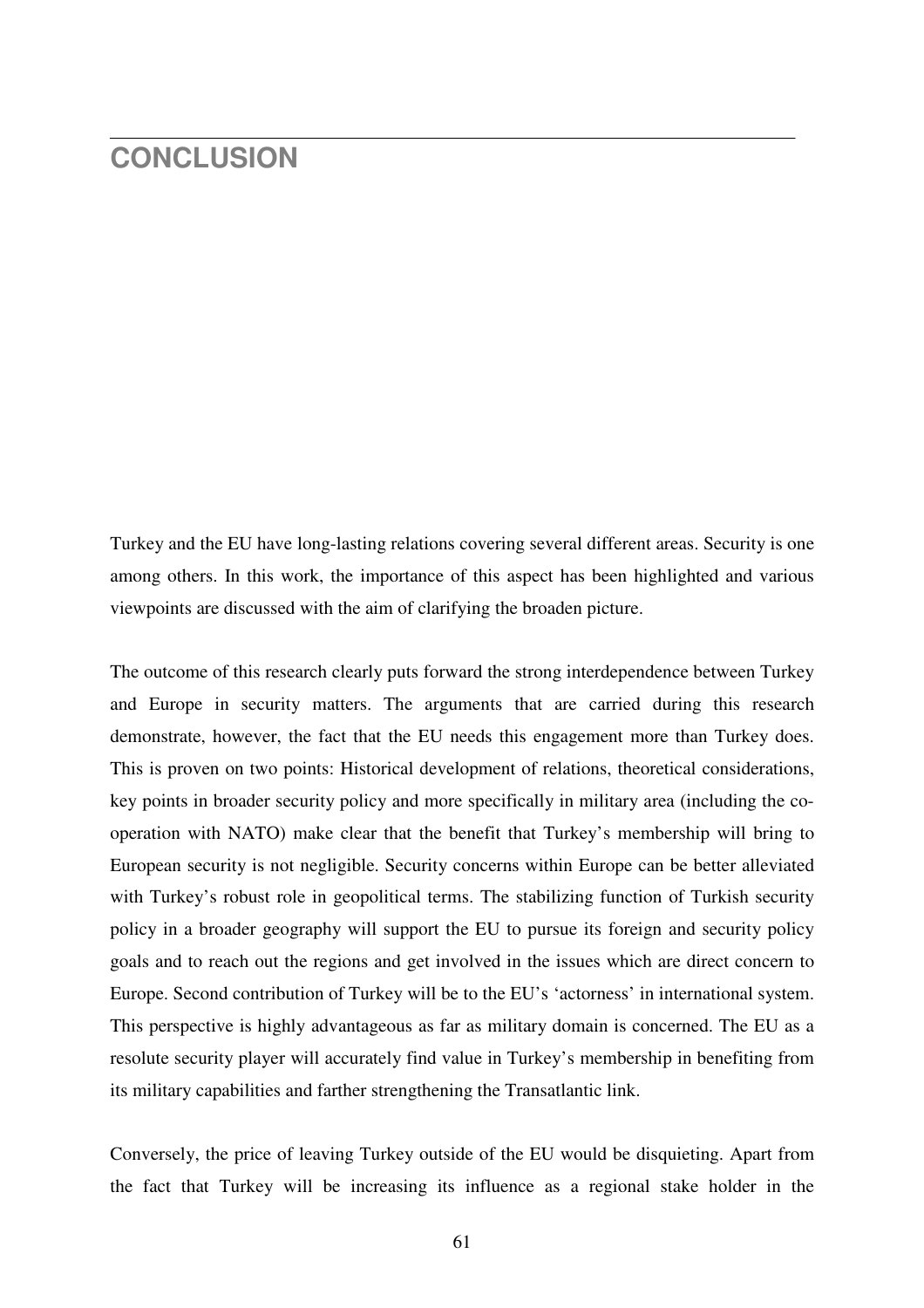forthcoming years, the Turkish society would be radicalized from European values if it feels excluded despite 50 years of political endeavor. Turkish foreign and security policy will not be insulated from this tendency and this will bode an American outweigh, which care more about a strong and stable Turkey rather than its democratic strength. Nationalism and conservatism in Turkey would be prominent tenets which would highly undermine the relationship due to the inconsistency of political understandings with Europe. This rift will have negative impacts on other countries, which are carefully observing Turkey's EU bid as a sign of the reconciliation with the West. If this forecast will be the reality, this would, no doubt, overshadow the potential that both sides hold at this moment and dominate the overall significance of the prospect.

The reluctance of some EU Member States *vis-à-vis* Turkey's membership is very well known. The 'privileged partnership' option which has been consistently advocated by the French and German decision makers<sup>100</sup> is a chimera not only because no one knows the exact meaning (what kind of relationship is envisaged and to which degree) of this partnership, but also such a proposal would make no sense for Turkey.<sup>101</sup> The EU Membership will signify Turkey's eventual anchor in Europe and therefore, has primarily an ideological implication. Moreover, Turkey will entrench a stable democracy that fully respects fundamental rights of its citizens (including minorities) with duly functioning institutions which embrace European values. Consequently, a 'privileged partnership' would put these ambitions in the second plan and emphasize other aspects which are either not primordial for Turkey's EU bid or included in already existing mechanisms.

All these sequences and the main argument that the EU has to acquire Turkey's support in security domain for both securing Europe and bolstering its 'actorness' in the world does not mean that the membership decision has to be taken at any cost. This process includes various parts of a political and economic engagement and cannot be reduced to security aspect. However, a process which lasts a half-century boils down to the mutual benefits that neither part can easily give up. Turkey's membership represents such an important political project and the author of this work believes that the both sides have no other alternative than to engage each other.

<sup>100</sup> "Berlin and Paris Unite Over Turkey", *Financial Times,* 11.5.2009

<sup>101</sup> "Européennes: la Turquie lassée d'être un enjeu électoral", *Le Figaro,* 19.5.2009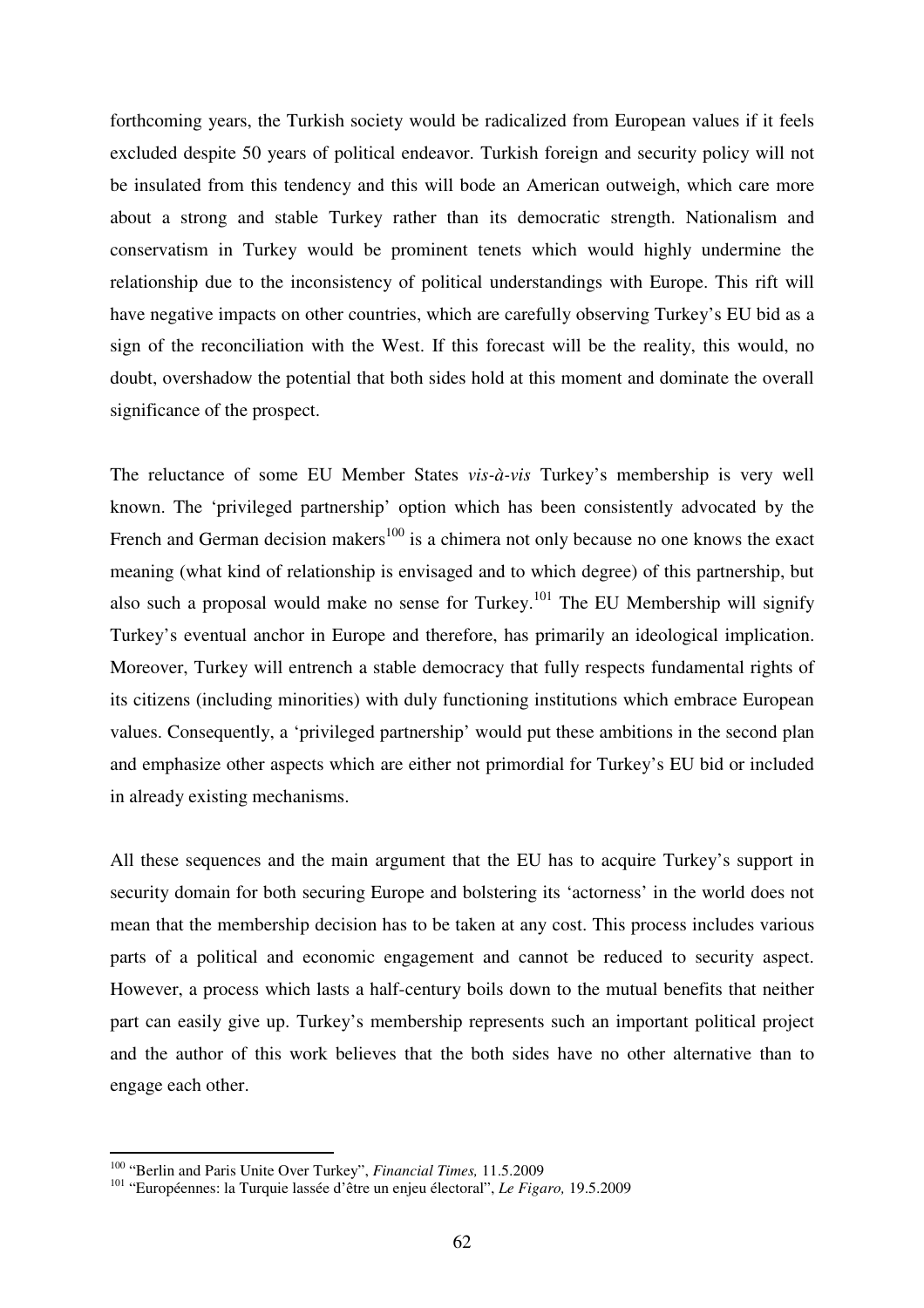## **BIBLIOGRAPHY**

## **Books**

Arikan, Harun, "Security Aspect of the EU's Relations with Turkey", in *Turkey and the EU: an Awkward Membership?,* Surrey: Ashgate Publishing, 2003

Biscop, Sven and Andersson, Jean Joel, "Introduction", in *The EU and the European Security Strategy,* ed. Sven Biscop and Jean Joel Andersson, London: Routledge, 2008

Biscop, Sven, "The European Security Strategy in Context", in *The EU and the European Security Strategy,* ed. Sven Biscop and Jean Joel Andersson, London: Routledge, 2008

Bouché, Anne-Marie; Guignot, Denis; Urbach, Fritz, *Soft Power, Hard Power : une possibilité de répartir les responsabilités politiques et militaires entre lUE et l'OTAN, Paris:* Les Éd. de Riaux, 2006

Cristiansson, Magnus, "US and Europe in the International System – Four American Perspectives", in *NATO versus EU? Security Strategies for Europe,* eds. Bernhard May and May-Britt Stumbaum, Berlin: Dt. Ges. für Auswärtige Politik, 2005

Deutsch, Karl W., *Political Community and the North Atlantic Area*, Princeton - New Jersey: Princeton University Press, 1957

Freire, Maria Raquel, "The European Security and Defence Policy: History, structures and capabilities", in *European Security and Defence Policy: An Implemenatation Perspective,*  eds.

Michael Merlinger and Rasa Oustrauskaite, Newyork: Routledge, 2007

Gowan, Richard, "The European Security Strategy's Global Objective: Effective Multilateralism", in *The EU and the European Security Strategy,* ed. Sven Biscop and Jean Joel Andersson, London: Routledge, 2008

Haine, Jean-Jves, "The European Security Strategy Coping with Threats: Is Europe Secure?", in *The EU and the European Security Strategy,* ed. Sven Biscop and Jean Joel Andersson, London: Routledge, 2008

Hobsbawm, Eric, *The Age of Extremes,* Newyork: Vintage Books, 1996

Jørgensen, Knud Erik, "Overview: The European Union and the World", in *Handbook of European Union Politics,* ed. Knud Erik Jørgensen, London: Sage Publ., 2006

Kelleher, Catherine, "The European Security Strategy and the United States", in *The EU and the European Security Strategy,* ed. Sven Biscop and Jean Joel Andersson, London: Routledge, 2008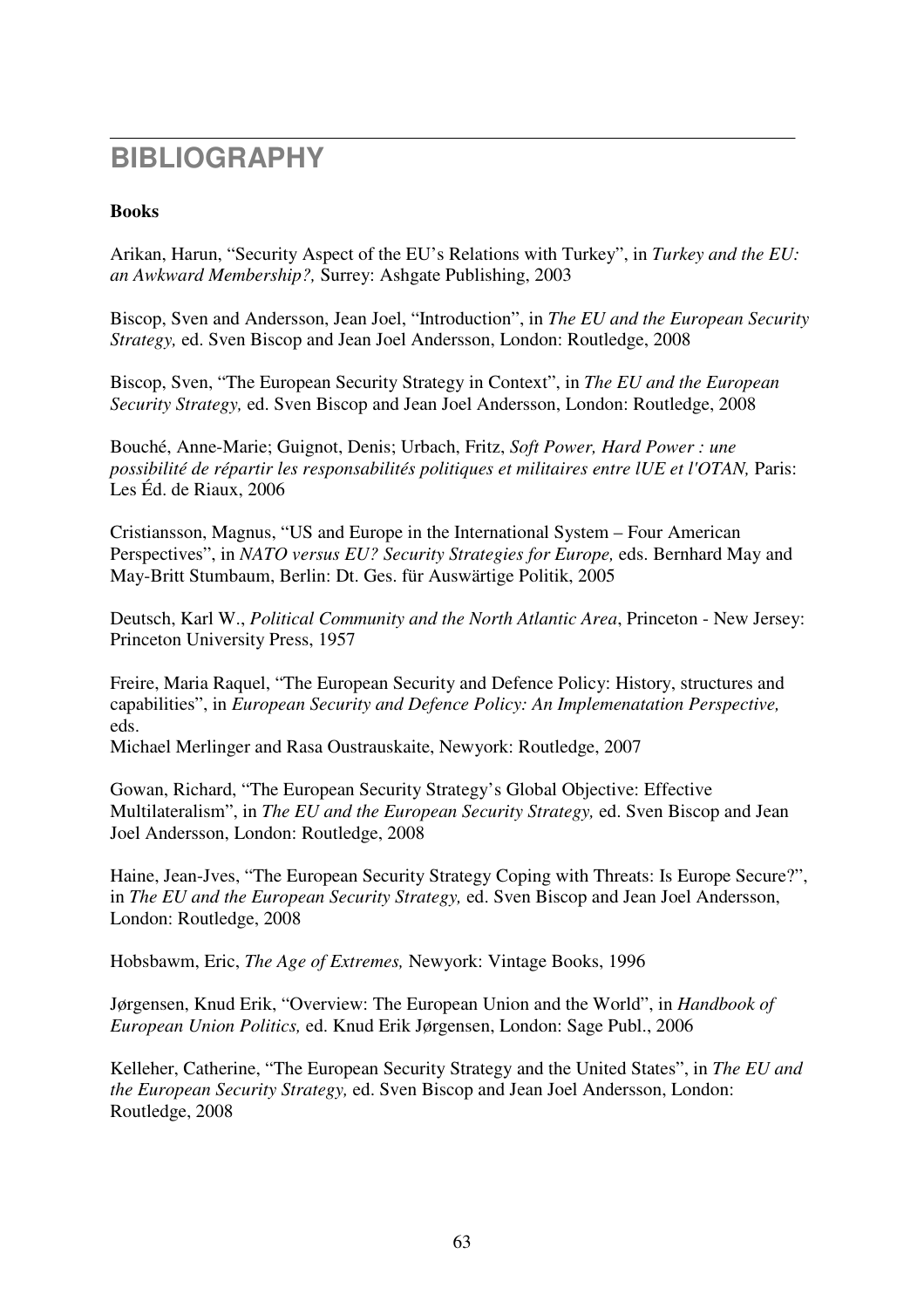Krieger, Heike, "Common European Defence: Competition or Compatibility with NATO?", in *European Security Law,* eds. Martin Trybus and Nigel D. White, Oxford: Oxford Univ. Press, 2007

Lefebvire, Maxime, "Europe's New Role in Global Affairs: Implications for NATO and Transatlantic Relations", in *NATO versus EU? Security Strategies for Europe,* eds. Bernhard May and May-Britt Stumbaum, Berlin: Dt. Ges. für Auswärtige Politik, 2005

Menotti, Roberto and Vencanto, Francesca, "The European Security Strategy and the Partners", in *The EU and the European Security Strategy,* ed. Sven Biscop and Jean Joel Andersson, London: Routledge, 2008

Merlingen, Michael and Ostrauskaite, Rasa, "The Implementation of the ESDP", in *European Security and Defence Policy: An Implemenatation Perspective,* eds. Michael Merlinger and Rasa Oustrauskaite, Newyork: Routledge, 2007

Mowle, Thomas S., "Transatlantic Relations and Turkey", in *Contentious Issues of Security and the Futureof Turkey,* ed. Nursin Atesoglu Guney, Aldershot: Ashgate, 2007

Naert, Frederic, "ESDP in Practice: Increasingly Varied and Ambitious EU Security and Defence Operations", in *European Security Law,* eds. Martin Trybus and Nigel D. White, Oxford: Oxford Univ. Press, 2007

Sadège, Mireille, *La France et la Turquie dans l'Alliance atlantique,* Paris: Les Éd. CVMAG, 2005

Tarpan, Fabien, "EU – NATO Relations: Consistency as a Strategic Consideration and a Legal Requierement", in *European Security Law,* eds. Martin Trybus and Nigel D. White, Oxford: Oxford Univ. Press, 2007

Terpan, Fabien, La politique étrangère et de sécurité commune de l'Union Européenne, Bruxelles: Bruylant, 2003

Trybus, Martin and White, Nigel D., "Some General Conclusions", in *European Security Law,* eds. Martin Trybus and Nigel D. White, Oxford: Oxford Univ. Press, 2007

Ulusoy, Hasan, *One Policy, Many Identities – The Consistency of Turkey's Foreign Policy with Special Emphasis on its Security Dimension in the Post-Cold War Era,* Istanbul: The Isis Press, 2007

Waever, Ole, "Securitization and Desecuritization' in *On Security*, ed. Ronnie D. Lipschutz, Newyork: Columbia Univ. Press, 1995

## **Articles**

A Human Security Doctrine for Europe, *The Barcelona Report of the Study Group on Europe's Security Capabilities,* Barcelona, 15.9.2004

Baç, Meltem Müftüler, "Turkey's Accession to the EU: Its Potential Impact on Common Security and Defence Policy", *Turkey and European Security,* IAA-TESEV Report, 2006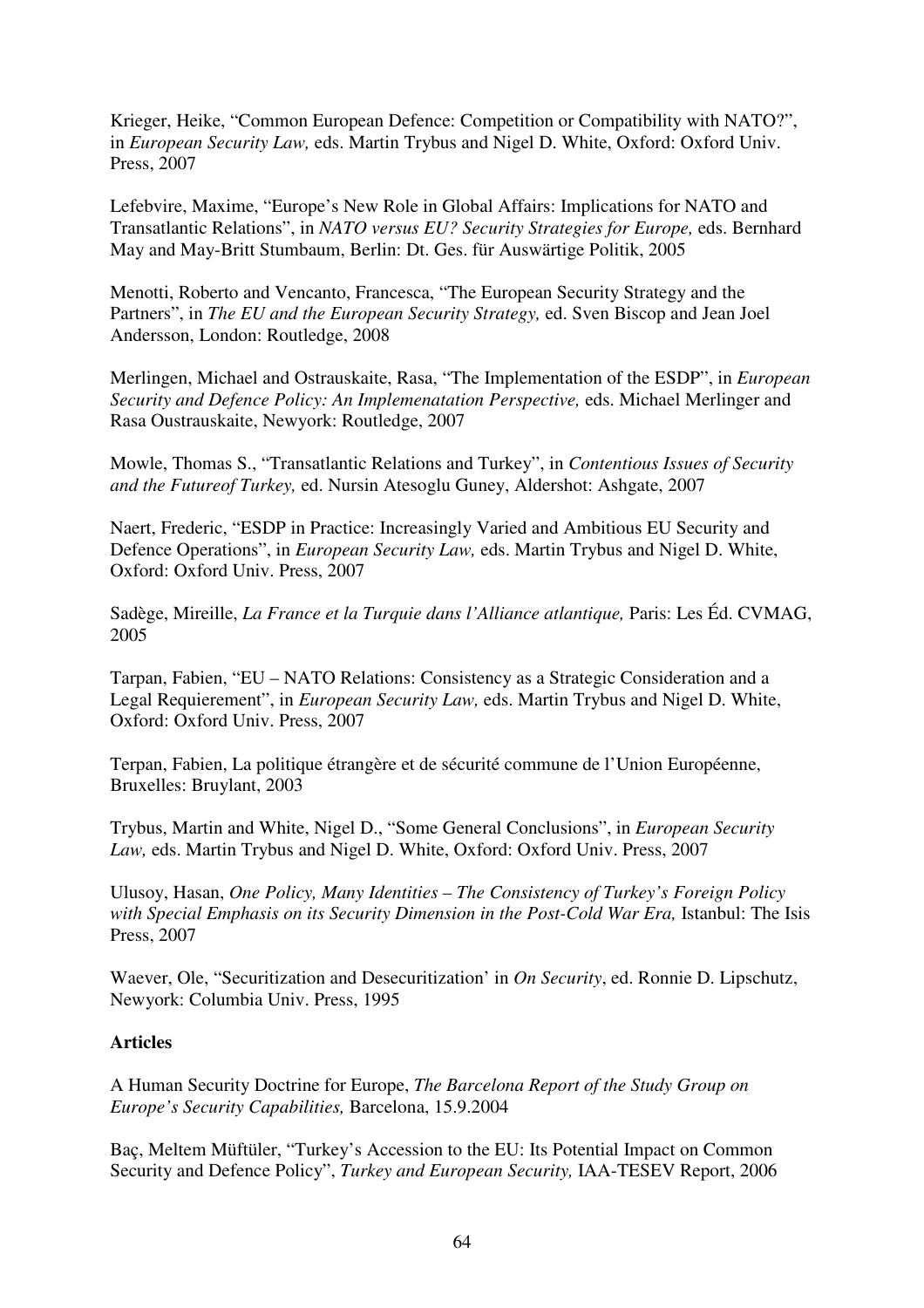Bayer, Tomur, "Turkey's Role in European Security and Defence", *Defence Turkey,* Volume: 3 Issue: 13 Year: 2008 Cagaptay, Soner, "Secularism and Foreign Policy in Turkey", *Washington Institute for Near East Policy*, April 2007

Churruca, Cristina, "Criticizing the EU Security Strategy: The EU as a Regional Cooperative Security Provider", *Revista Electronica de Estudios Internationales,* 2005

Human Security Now, *Final Report of the Commission on Human Security* 

Kiziltan, Ihsan, "Improving the NATO – EU Partnership: A Turkish Perspective", *Turkish Policy Quarterly,* 2008-No:3

Onis, Ziya, "The New Wave of Foreign Policy Activisim in Turkey", *DIIS Report*, January 2009

Rynning, Sten, "The European Union: Towards a Strategic Culture?", *Security Dialogue 34,*  no. 4, (December 2003)

Turkey's Energy Strategy, *Republic of Turkey, Ministry of Foreign Affairs, Deputy Directorate General for Energy, Water and Environment,* January 2009

Varouhakis, Miran, "Greek Intelligence and the Capture of PKK Leader Abdullah Ocalan in 1999", *CIA Studies in Intellegence*, (Volume 53, Number 1)

#### **Reports / Declarations**

Annex III – European Council Declaration on Strengthening the European Common Policy on Security and Defence, European Council, Cologne, 3-4 June 1999

Annual Report from the Council to the Parliament on the main aspects and the basic choices of the CFSP 2007

Council Joint Action 2005/889/CFSP

EU – NATO Declaration on ESDP, 16 December 2002

EU Energy Policy and Turkey, MEMO/07/219, 1.6.2007

Final Communiqué, North Atlantic Council, Brussels, 17 – 18 December 1990

Human Development Report, *United Nations Development Programme* (1994)

Javier Solana's congratulation message to Ahmet Davutoglu on his appointment as Minister of Foreign Affairs, 5.5.2009

Javier Solana's message on the announcment by Turkey and Armenia of a framework to normalise relations, 23.4.2009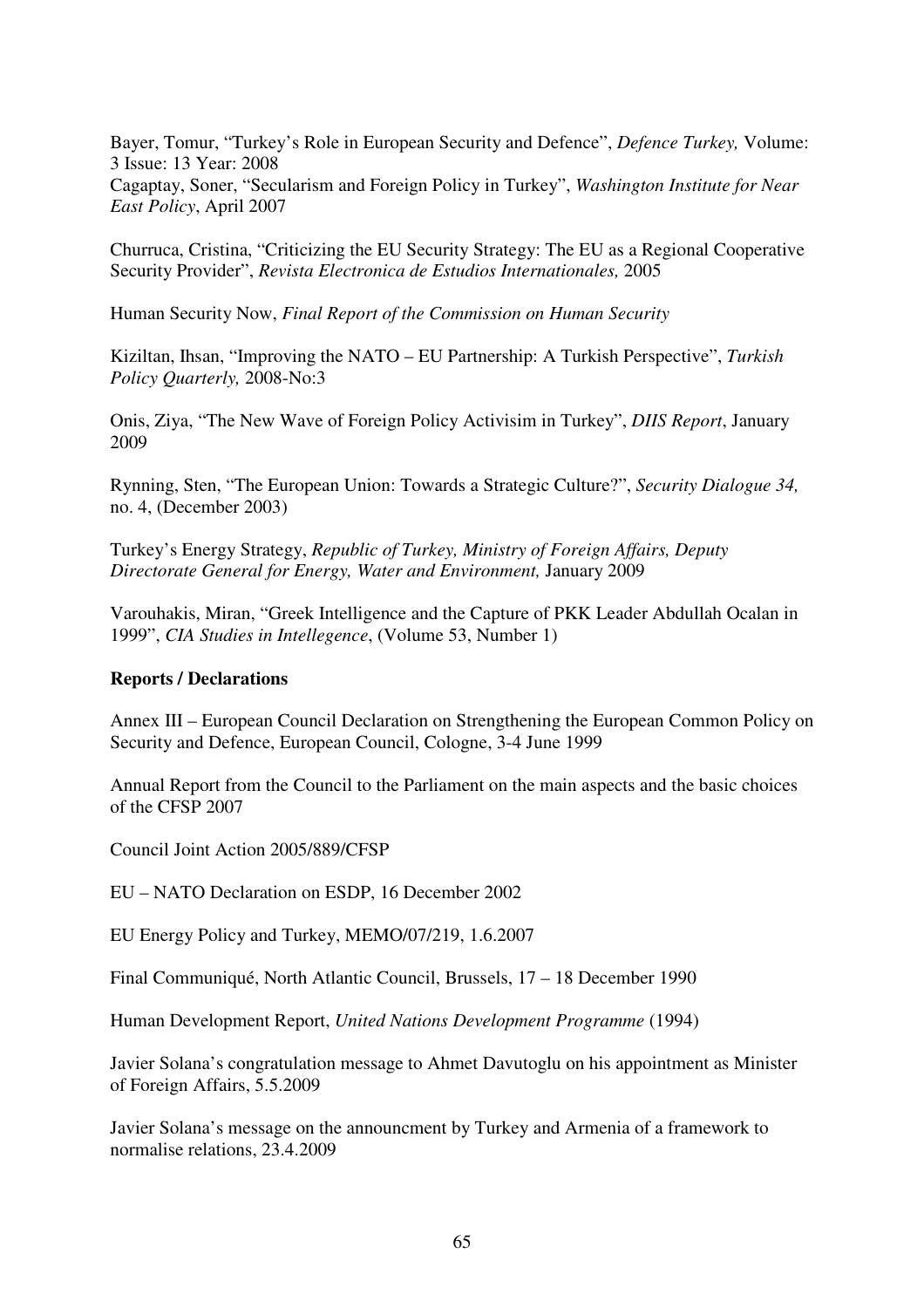Kofi Annan, "Secretary-General Salutes International Workshop on Human Security in Mongolia." Two-Day Session in Ulaanbaatar, May 8-10, 2000. Press Release SG/SM/7382.

Providing Security in a Changing World, *Report on the Implementation of the European Security Strategy*, Brussels, 2008

Report on the Implementation of the European Security Strategy, *Providing Security in a Changing World,* Brussels, 11.12.2008

Republic of Turkey, Ministry of Foreign Affairs, Speech of H.E. Mr. Ali Babacan the 45. Munich Security Conference, 7 February 2009

Revisiting the European Security Strategy – beyond 2008"*, European Policy Centre*, Brussels, 2008

Turkey 2008 Progress Report

## **Newspapers**

"Berlin and Paris Unite Over Turkey", *Financial Times,* 11.5.2009

"Boost for Nabucco from Iraqi Gas Deal", *Financial Times,* 17.5.2009

"Européennes: la Turquie lassée d'être un enjeu électoral", *Le Figaro,* 19.5.2009

"Gul Lashes out at European Critics", *Financial Times,* 8.4.2009

 "La Sécurite, Notre Mission Commune", Angela Merkel and Nicolas Sarkozy, *Le Monde,*  12.03.2009

"The Right Balance will Secure NATO's Future", M Albright, *Financial Times,* 7 December 1998

"Turkey and Armenia Pave Way for Historical Accords", *The Wall Street Journal*, 03.04.2009

**Websites** (all websites were avaliable on 25.5.2009)

Council of the European Union, Foreign Policy - *Third Countries and Regions*  [http://ue.eu.int/showPage.aspx?id=260&lang=EN]

EU - NATO: The Framework for Permanent Relations and Berlin Plus [http://www.consilium.europa.eu/uedocs/cmsUpload/03-11-11BerlinPluspressnoteBL.pdf]

EU Rule of Law Mission to Georgia [http://www.consilium.europa.eu/showPage.aspx?id=701&lang=en]

EUFOR BiH Organisation [http://www.euforbih.org/eufor/index.php?option=com\_content&task=view&id=14&Itemid= 30]